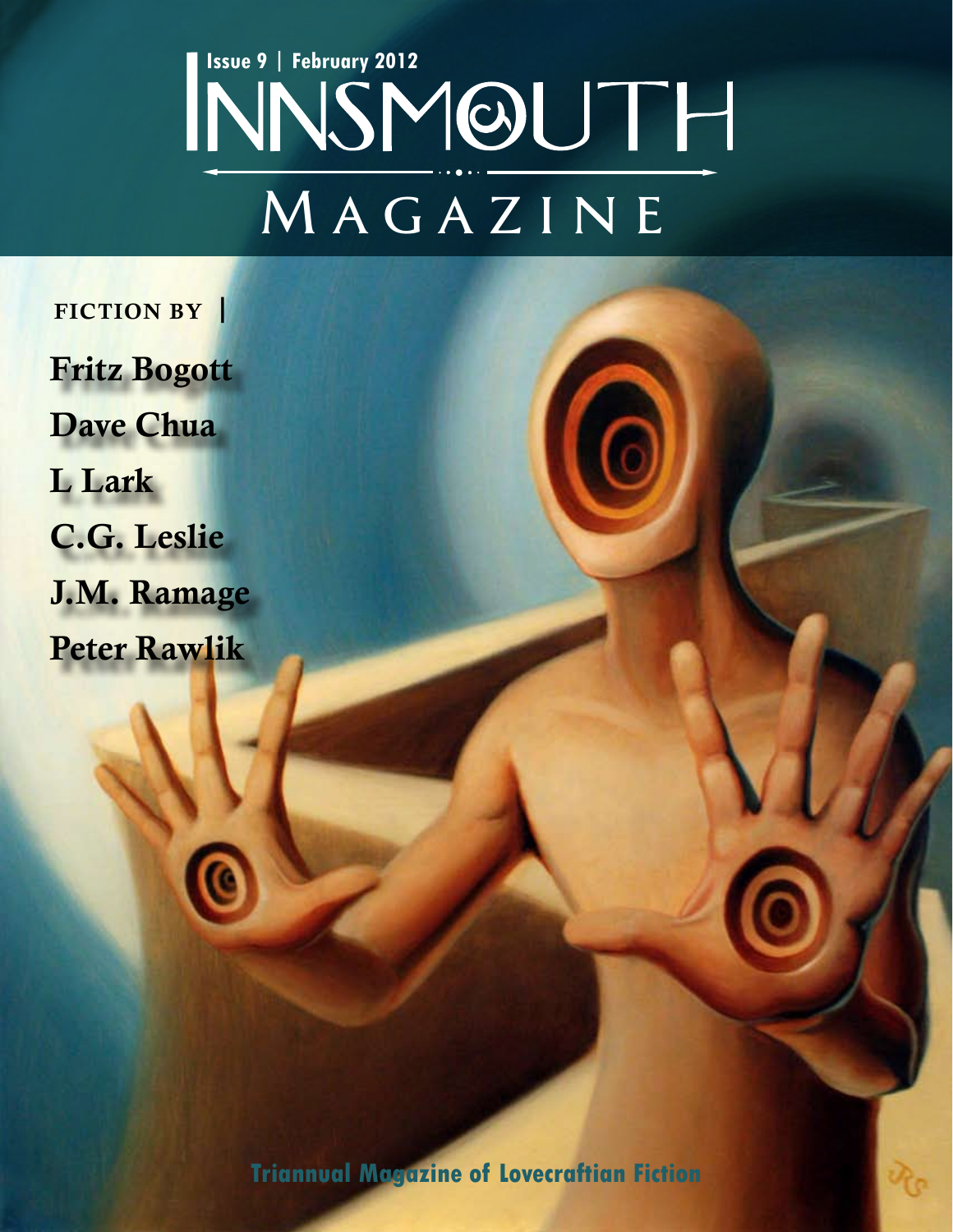



# TABLE OF CONTENTS

| Editorial                            | $\overline{2}$   |
|--------------------------------------|------------------|
| The Grey Cairns   By C. G. Leslie    | $\boldsymbol{3}$ |
| The Wouri Horror   By Fritz Bogott   | 10               |
| Full Moon   By J.M. Ramage           | 19               |
| The Divers   By Dave Chua            | 30               |
| A Man of Letters   By Peter Rawlik   | 40               |
| Five Houses on the Shore   By L Lark | 44               |
| Our cover artist                     | 49               |
| Available now                        | 49               |
|                                      |                  |

Innsmouth Free Press #9 (February 2012) **Cover art:** J. Slattum **Publisher:** Silvia Moreno-Garcia **Editor-in-Chief:** Paula R. Stiles

Contact and submission information available at [www.innsmouthfreepress.com](http://www.innsmouthfreepress.com)

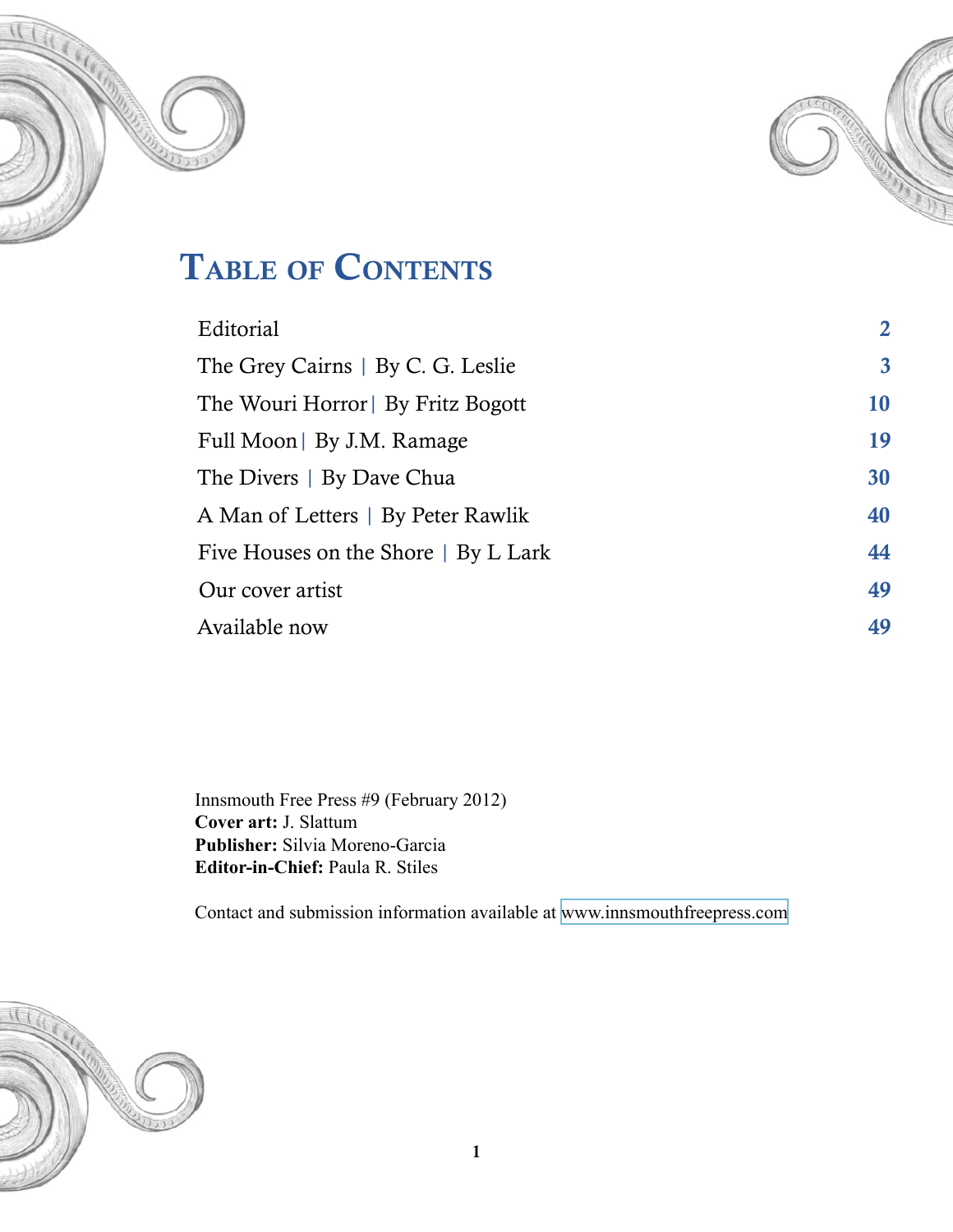<span id="page-2-0"></span>



### **EDITORIAL**

Welcome to another issue of *Innsmouth Magazine*, which, I'm glad to remind you, can now be purchased via Amazon or Smashwords for your e-reader. It's also our fundraiser month, so if you can spare a dollar, now's the time to do so!

With that self-publicity out of the way, let's focus on the stories. We've got six of them, this time. There's a bit of classic Lovecraft with "The Grey Cairns", which is set in a shadowy, 19th-century Scotland. "The Wouri Horror" functions almost as its complete opposite, taking place in near-future Africa with a dash of sci-fi. "Five Houses on the Shore" also takes place in Africa, though it's a very different Africa from the one envisioned by "Wouri". "The Divers" moves the action to Singapore, where pearl divers discover the secrets hiding beneath the waves. "Full Moon" uses an abandoned observatory near Slovakia as a creepy backdrop for some even-creepier happenings. Finally, "A Man of Letters" provides us with the ultimate fiction review.

Last but not least, cover artwork for this issue comes courtesy of Portland artist J. Slattum, who specialises in surreal imagery.

*Innsmouth Magazine* hits the Internet three times a year — in February, June and October. However, you can always browse through our archives and re-read some awesome fiction until we return in the summer.

Many tentacles,

Silvia Moreno-Garcia (Publisher) and Paula R. Stiles (Editor-in-Chief)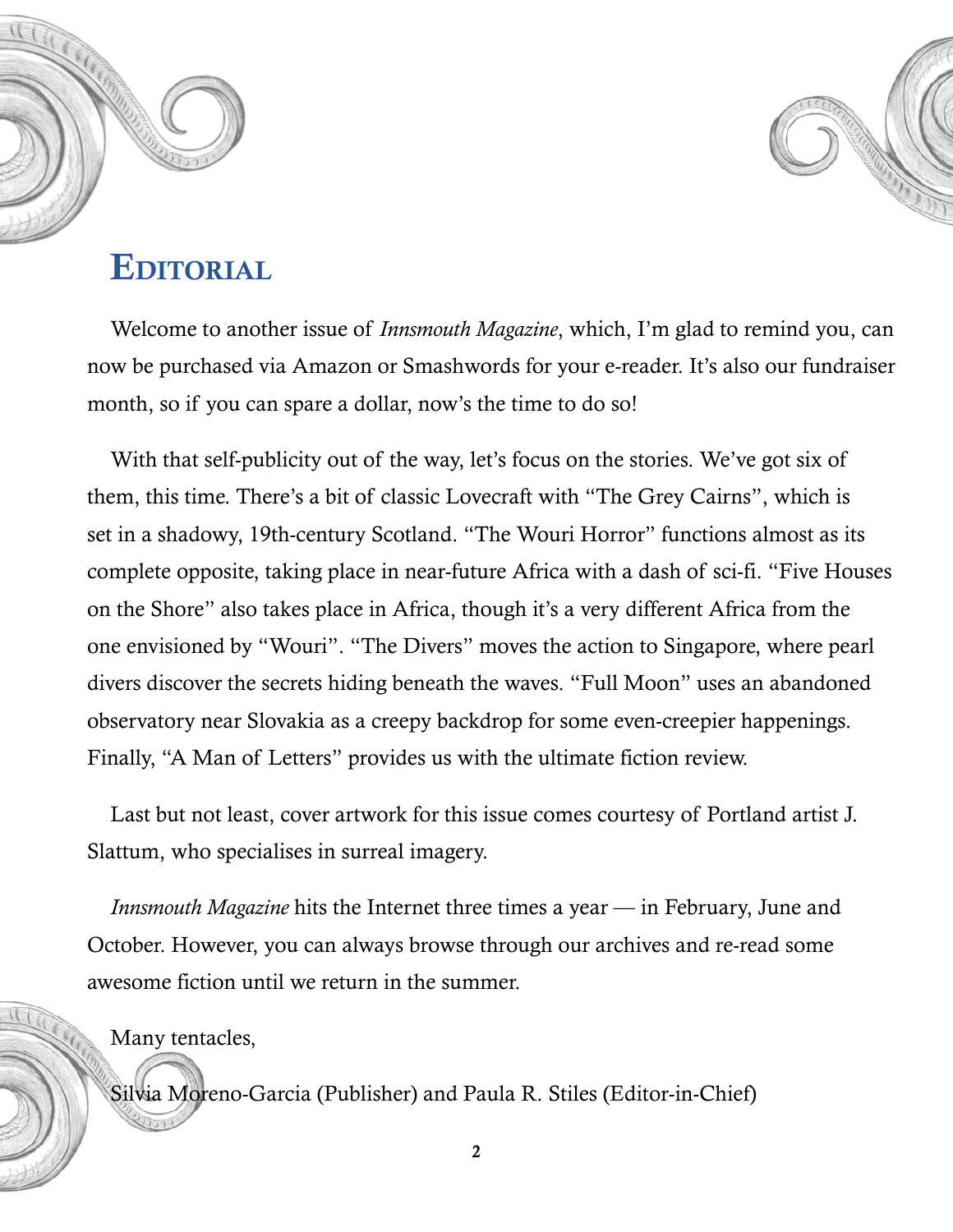<span id="page-3-0"></span>

What strange, pagan places these are. Johnson took measurements with a compass and chain, and I assisted him, but my eyes were constantly drawn to the structures, which seem to hold some kind of magnetic attraction.

# THE GREY CAIRNS

### By C. G. Leslie

#### Monday, 3rd August 1846

Dearest Elizabeth,

I think of you always. I felt it important to record my thoughts if only to explain in my own mind the perils we seem destined to suffer on this quest. Of course, Dr. Johnson makes the same promises he brought to our house: promises of treasure, of the pagan gold, of riches which will finally allow me to give you the life you truly deserve. At the moment, that treasure seems a lifetime away, still buried in the ancient cairns of the Scottish highlands, but, each day, we get closer.

We have travelled for days, although it feels more like weeks, through this God-forsaken country. Our journey, which started well enough in a fine carriage in Edinburgh, has since been reduced to, first, an old cart and now, a pair of roughshod Highland ponies. These animals look almost as miserable as the land we are traveling through. A land of brown, wind-blasted heaths and seemingly-constant rain that serves to further slow our journey through these deserted bogs. On occasion, we have taken shelter in the vast forests that skirt the edge of the bogs, but even here, travel is made difficult by way of fallen limbs and the twisted trunks of the ancient Pine trees. These forests contain the further threat of wild animals, wolves and such, dangerous animals best avoided, according to our guide.

We have met few people in these wild lands, but those we have seen have been of the most pathetic and surly demeanour. Perhaps we will find a friendlier type as we venture further north. Our guide informs us that tomorrow, we will cross the last of the Highland mountains and reach the vast plains of Caithness. The name translates as the "Land of the Cat" and is our ultimate destination on this quest. It is in that place that our treasure awaits, the home of the cairns.

#### Tuesday, 4th August 1846

Johnson worries me today. He has asked me to stay close to him and the guide, a surly Highlander called "Mackenzie", at all times. It does not appear to be the wild beasts of this land that concern him, rather, the increasingly wild appearance of the human inhabitants.

Earlier we passed what could generously be described as a settlement, but really was nothing more than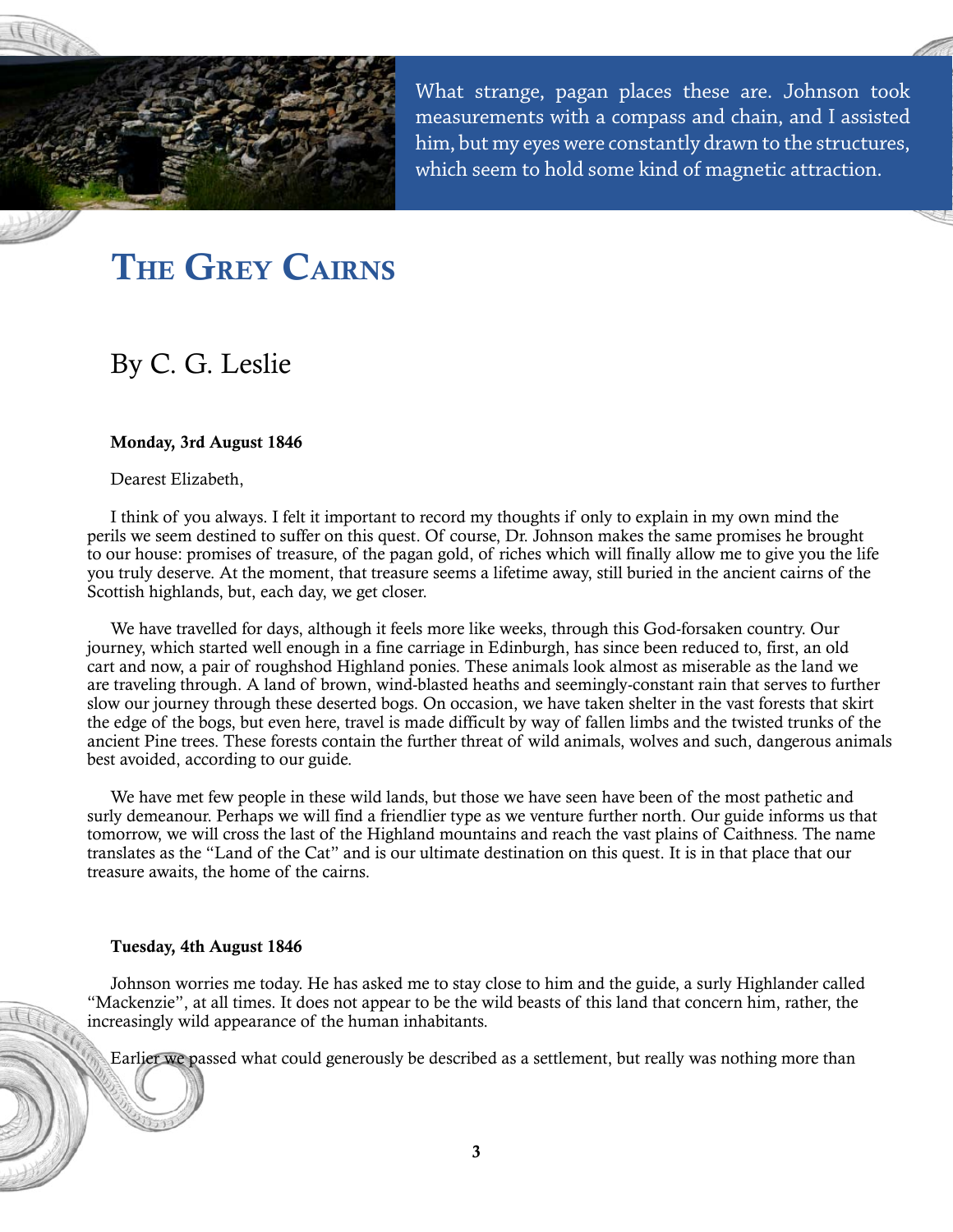



a collection of stone and earthen walls with rough thatched roofs that seemed to be scattered in a random fashion, built without particular plan or purpose.

These dwellings are known as "black houses", deriving that colour from the peaty sods that are used to construct them. The occupants also seem to have acquired a similarly black-stained appearance, tainted with the grime of the place. Presumably, the peat from the fires has permanently stained their rough skin. Indeed, often, only the whites of their eyes showed any life as we passed. Often, they would line the tracks that ran past the dwellings as if begging, but they made no sound or gesture, just stared. Mothers appeared to be ancient crones, who pushed their bedraggled children behind them as we passed, glaring at us with vacant expressions from low doorways.

Only one ventured to speak, an even-older woman, with wispy white hair covering her dark, deeplyfissured face. She conversed with Mackenzie, who told her of the purpose of our journey. What followed was an angry exchange, a grumbled collection of words in the Gaelic language, and then she spat at Mackenzie, who pushed her away, leaving her sprawling on the ground. The others gasped and rushed to help her. For a moment, I thought we would be attacked, but the old woman shouted out again and then laughed; the others only continued to stare. Our guide would not initially reveal the meaning of the old woman's words, but when pressed, he told us that it was a curse, something along the lines of: "Only dark will the travellers see, if golden light they seek." It was after this that Johnson issued his warning and I started to worry just how much these local folks might be at odds with our search.

As we travelled on, I quizzed Mackenzie on the matter. He insisted that the locals are deluded into believing the Cairns are the home to some pagan elder gods and can act as portals to underworld cities where these gods live. Dr. Johnson was quick to dismiss this nonsense, insisting that this was merely a ploy to keep the treasure secret and hidden for themselves.

Huddled on the back of this grey pony, with further rain falling from the darkening skies, I can only hope he is right, but this place has an ominous air. The more time we spend here, the more unwelcome I feel.

#### Wednesday, 5th August 1846

Today, we reached the first of the cairns. What strange, pagan places these are. Johnson took measurements with a compass and chain, and I assisted him, but my eyes were constantly drawn to the structures, which seem to hold some kind of magnetic attraction. Really, they are nothing more than a roughly circular collection of sizable boulders stacked into a vague dome shape. Grey and foreboding, the stones are covered in lichens and moss so that they have taken on the same hue as the surrounding landscape, dull-grey-and-green.

To the West of the mound is a projecting tunnel-like structure which Johnson declared was the entrance. We were keen to explore the inner chamber, our months of planning aimed at achieving this goal, partly fuelled by scientific curiosity but also by the thought of what riches may lie within.

Johnson first set upon this quest after some fellow explorers unearthed a golden treasure trove from within a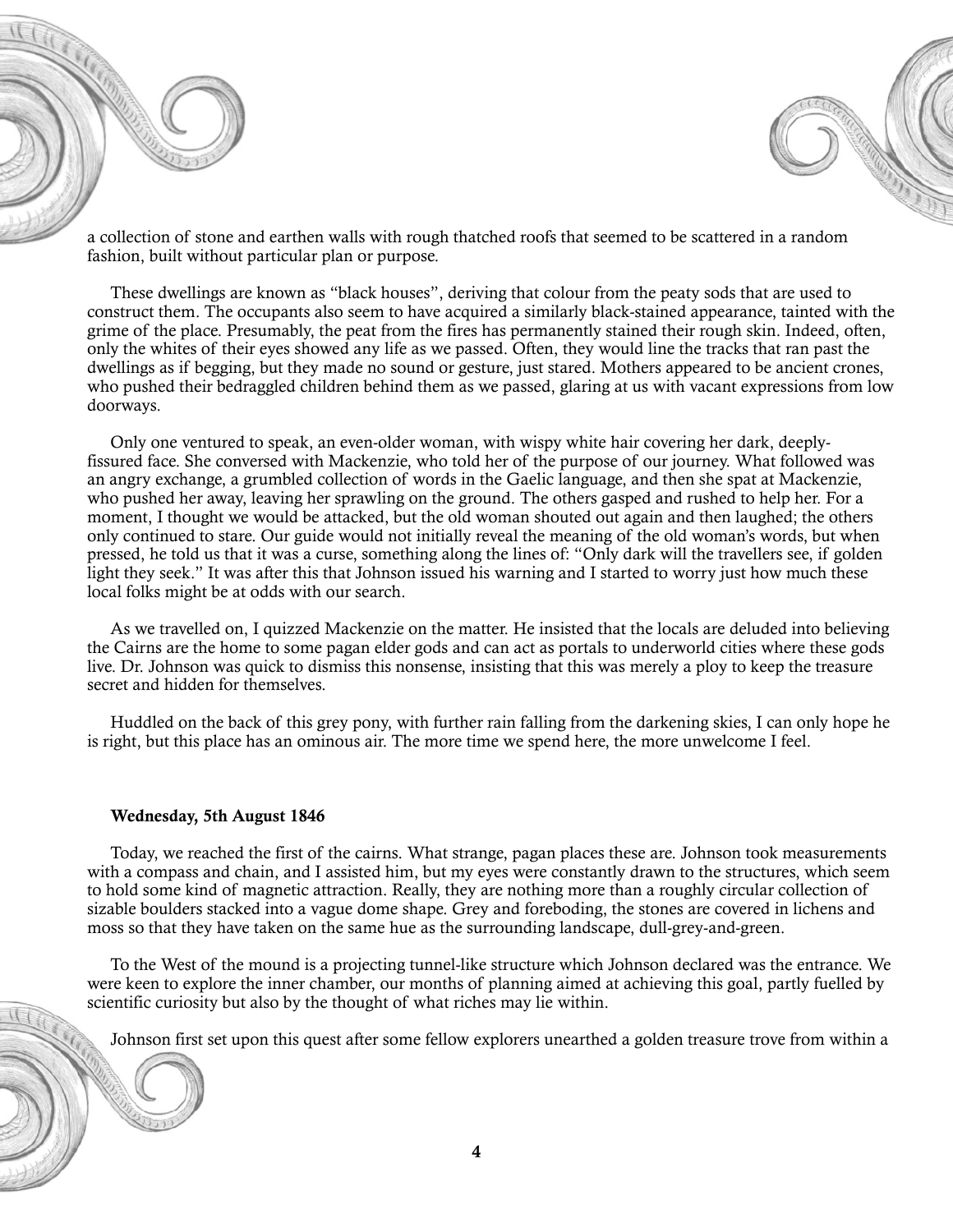similar structure, which was the resting place of some great and noble chieftain, and his goods. That was from a much smaller, Lowland cairn. These Caithness Cairns are among the largest known, yet remain unexplored. Their inaccessibility provides some protection, but Johnson was determined to get here first and, after I had been told of the potential rewards, so was I.

Unfortunately, the entrance to this cairn was thoroughly blocked. It appeared the tunnel has collapsed and it would take a team of men many days to excavate it. Johnson vowed to return here at a later date, but was happy to move on, knowing even-larger cairns await. The lure of exploring these other structures, the fabled Grey Cairns of East Caithness, gave us hope. We feel much closer now. We have not travelled all this way to be defeated by rock and earth. Johnson declared we should move on. Tomorrow, we head for the Grey Cairns.

#### Thursday, 6th August, 1846

Today, we saw the grey swell of the North Sea through the occasional gaps in the mist. Surely, that means we have travelled as far north as this land will allow us.

We have travelled into a barren, wasted place. The wind howls across the treeless landscape, pushing the rain horizontally before it. It bites and stings as it hammers and chisels at our exposed faces, freezing the skin where it lands.

#### Friday, 7th August, 1846

We reached the Grey Cairns today, but have yet to explore them. On setting up camp, we discovered that someone has been trying to sabotage our efforts. Much of our equipment is damaged and neither I nor Johnson can explain this. We have kept a constant watch on our things. Only ourselves and Mackenzie have been near them. Our money is untouched, but many of our vital supplies and delicate pieces of equipment are damaged beyond repair. It is our food which is of most concern, Much of it appears to be rotten today, yet it was fresh yesterday.

Johnson flew into a rage when he saw his precious surveying instruments destroyed. He demanded that Mackenzie travel to the nearest settlement and obtain new supplies of food. We will have to manage without the equipment, although it may jeopardise our rigorous scientific examinations. We are to wait here and make a start on the excavation with the few tools we have left. I must admit I will be happy to get this over with. I am becoming increasingly unsettled; things in this place just do not seem right. I cannot rationalise this fear, but this primeval landscape seems to provoke primeval feelings within me. It is clear we are not welcome in this place.

Saturday, 8th August 1846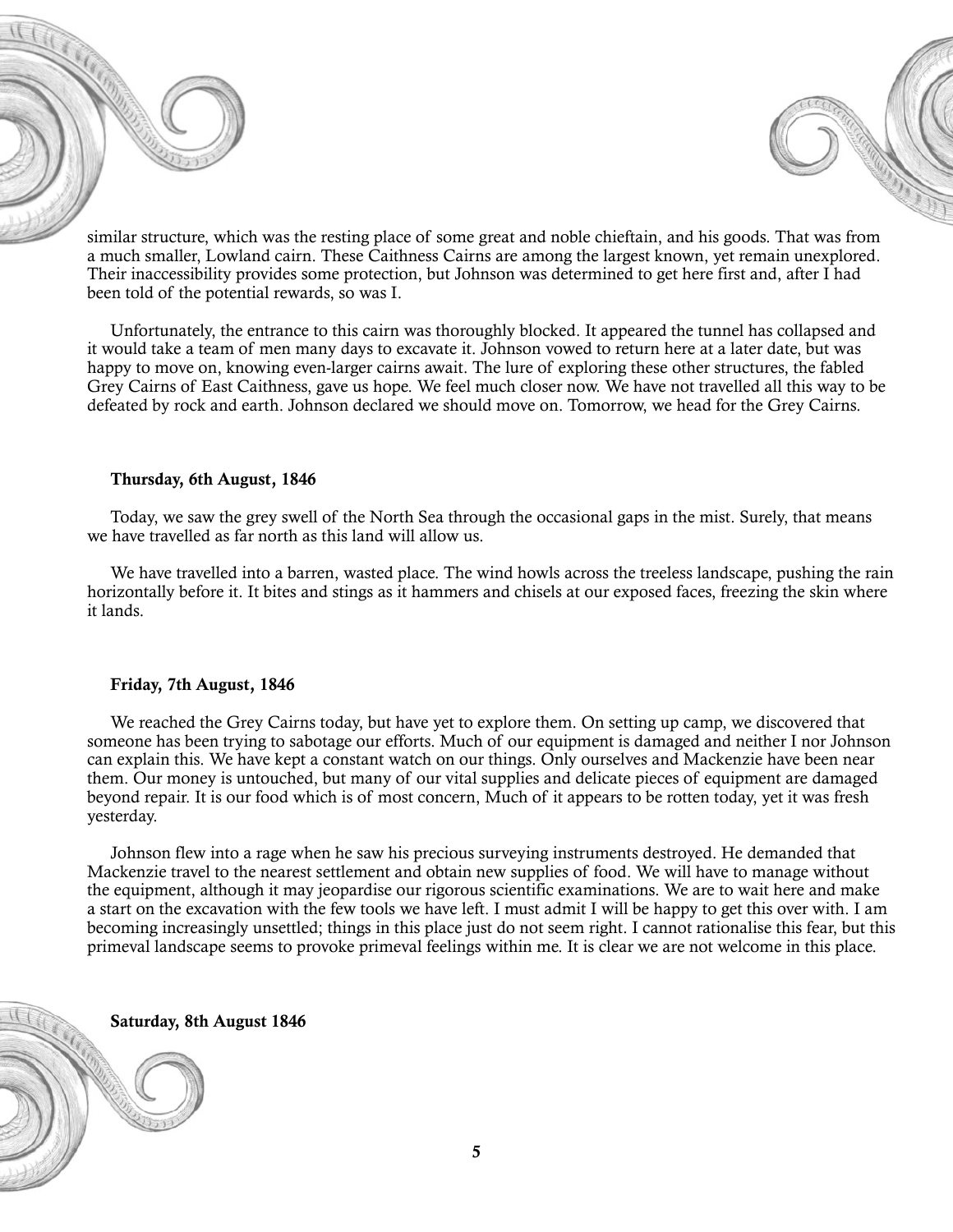Our guide has not yet returned and we now fear he may never be back. The rogue is probably glad to be away. Johnson insisted on continuing the excavation today, but this morning, an even-stranger occurrence took place.

Our camp is in a slight hollow separated from the cairns by a small stream. The cairns, being on a slight rise, allow a view of the entire surrounding area.

It was with some surprise, then, that on arrival at the cairns, I happened to glance back at our meagre camp, only to see an old woman bent over the campfire. A rough, brown plaid covered her head and shoulders, but she appeared to be barefoot.

I called across to the camp, attracting Johnson's attention, but gaining no acknowledgement from the old woman. We both rushed back across the stream. It was only a short distance, but on arrival, we found the camp empty. Tents, ponies and supplies were untouched, but the remains of our campfire were covered in some sort of dark liquid which, on closer inspection, appeared to be blood. Whether human or animal, one could not tell. The old woman had vanished.

This land is so flat and barren that we can see for miles in all directions and yet, there was no trace of our uninvited guest. Only the congealing blood confirmed that we had indeed witnessed this strange event.

#### Sunday, 9th August 1846

The guide is surely not coming back, of that I am certain, although Johnson maintains hope. Whether by accident or design, his disappearance is unsettling, not least because we still require someone to show us the way out of this place and our remaining food supplies are almost finished.

I have tried to persuade Johnson that we should abandon this venture, but he will have none of it. He thinks we will gain access to this new cairn quickly. It appears to be intact. Only the slabs protecting the entrance need to be removed.

We have been working throughout the day with mallet and chisel, loosening the entrance slabs. I feel sure that we will break through in the morning. We cannot work through the night, as our supply of fuel for the lanterns has been lost. We face an unsettling night in the dark of this seemingly haunted place.

 $\infty$ 

Monday, 10th August 1846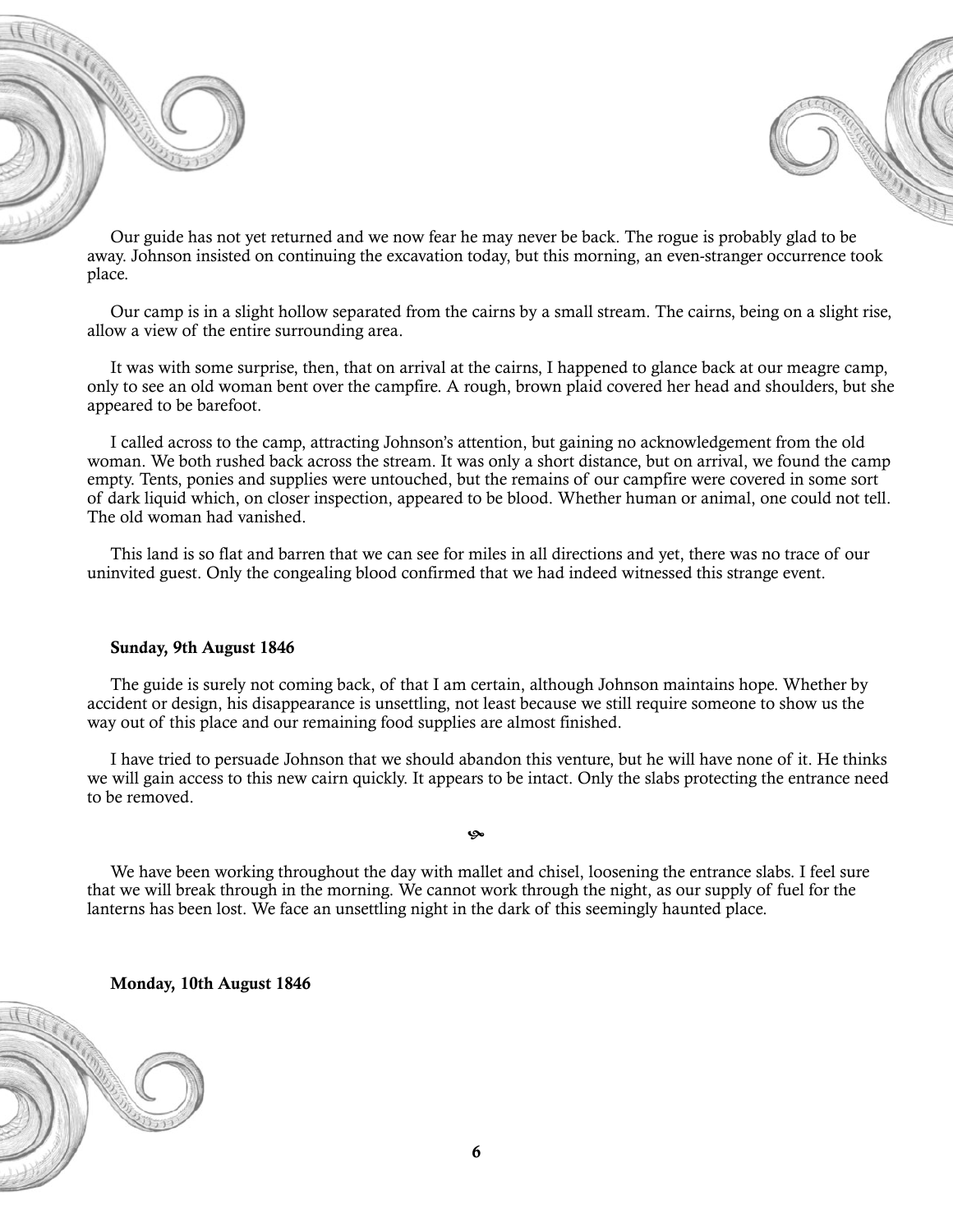It is morning and I have not slept. Throughout the night, our camp was once again invaded by unknown intruders. I first awoke to the sounds of our supplies being thrown against the tent, but when I rushed outside, the only person there was Johnson. He had heard the same sounds. No trace of an intruder could be found. This pattern was repeated throughout the evening and sleep was out of the question. We resorted to sharing a tent, glad of each other's company in the ominous darkness, separated from the invisible intruders only by a thin piece of burlap.

I hope today is our last in this hellish place. If we can just release the final stone and gain the treasure, we can happily leave it to the devils who built it.

 $\infty$ 

Johnson and I are both still in shock, but I felt I had to record the events of this afternoon as a written testimony, should anything happen to us and should we not return. After our sleepless night, we rushed through our sparse rations, in order to get to the cairn quickly and on with our task.

Yesterday, we had loosened all the stones, leaving just a single giant slab of coarse, grey rock barring the doorway to the entrance. We both pulled and heaved at this monstrous rock until, eventually, it fell forward and landed with an enormous crash at our feet. A great rushing sound accompanied this as air entered the chamber, but we were both left stunned by what was behind the giant slab. There, within the previously sealed entrance, sat the detached head of Mackenzie, our guide, staring back at us.

Whoever murdered Mackenzie must also have another access to the chamber and this surely means they will also have taken any valuables within. I fear our lives are in grave danger. Has this whole venture been worthless?

I argued with Johnson that we must leave this place immediately, but he will not give up without first examining the interior of the chamber. I cannot leave him. We must stay together for both our safety and sanity. We will, therefore, proceed with the examination of the chamber at once, and then we can leave this place with all haste.

A remarkable thing: All may not be lost; the treasure is real and apparently intact. Johnson, having first removed the pallid visage of our guide, was able to crawl into the chamber's passageway. Inside, he found three gold coins, a gold brooch and a quite-magnificent golden plaque, engraved with a most peculiar carving. The image was of some beast that resembled part-sea creature and part-winged reptile. It certainly looked like nothing of this earth.

Q

We remain puzzled, however, as Johnson is convinced there can be no other entrance to the chamber. So, how did Mackenzie's murderer gain access? Unfortunately, the light faded before we could reach the inner chamber. We must hold out for one more night.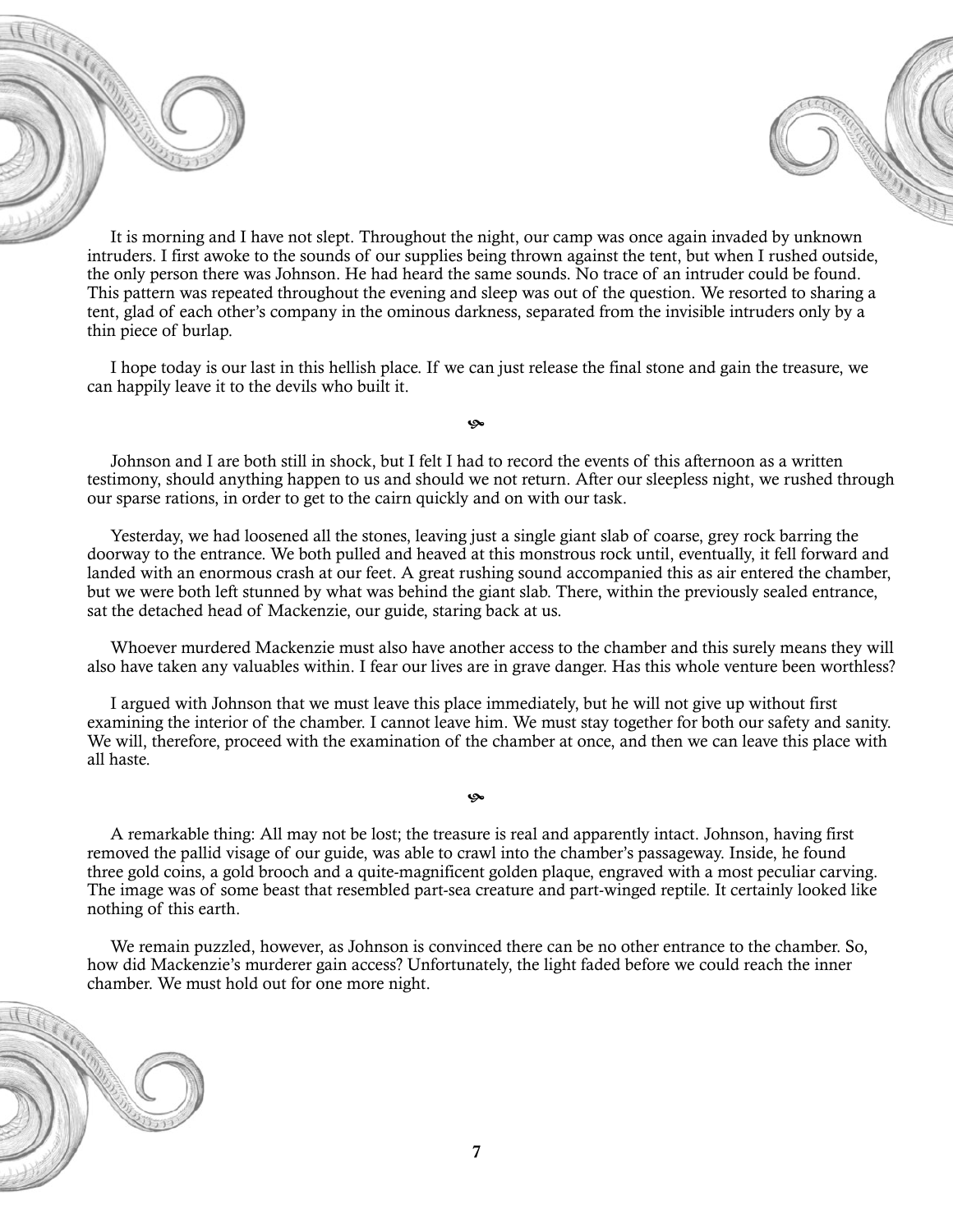



#### Tuesday, 11th August 1846

I am alone. This, I am sure, will be my final journal entry. Johnson, still perplexed over the cairn, returned hours ago to seek access to the inner chamber. He has not returned. I have searched the area around the cairn and called down the dark tunnel, but there is no trace of him. Neither sight nor sound. I am a coward, I know. I should crawl into the cairn to search, but I cannot. I dare not. Instead, I have packed up the few belongings we have left. It is now 12:30pm. If he does not return by 2:00pm, then I must leave. I must seek a path to the nearest settlement before darkness reaches this land again.

#### Monday, 24th August 1846

The memories of that desolate place have left me shaken and haunted, but I am now safe. I have gained rough passage on a fishing boat sailing from the harbour of Wick. Of my journey from the cairns to that town I can remember little and explain even less. I am only glad to be on my way home, alive. I have, of course, informed the authorities of Johnson's disappearance and Mackenzie's murder, and left a forwarding address for any news.

#### Tuesday, 25th August 1846

It appears that dreadful place has not finished with me, yet. Since leaving dry land, I have been haunted by strange sights and sounds. Once, when shaving, I saw in the mirror the face of the old crone who cursed us on our journey. I could clearly see her ravaged features and I now suspect it was her we saw at the camp, although how or why she was there, I cannot rationally explain. Since that first glimpse, I have seen her reflected throughout the ship, always just over my shoulder, always as if about to reach out and grab me.

Following more terrible nightmares and visions, I could take no more and have thrown our "treasure" overboard. I cannot rationalise my fears, but am sure that our adventure crossed some unknown boundary into a place where men should not venture. I wish to be rid of any trace of that journey.

It will only be a few more days till I see you, my dear. My heart yearns for your comforting touch. I pray you will forgive my demeanour and hope that you will understand from my writings the trials and difficulties I have faced and, seemingly, am fated to face again in my dreams.

١Ģ

Dear Mrs. Collins,

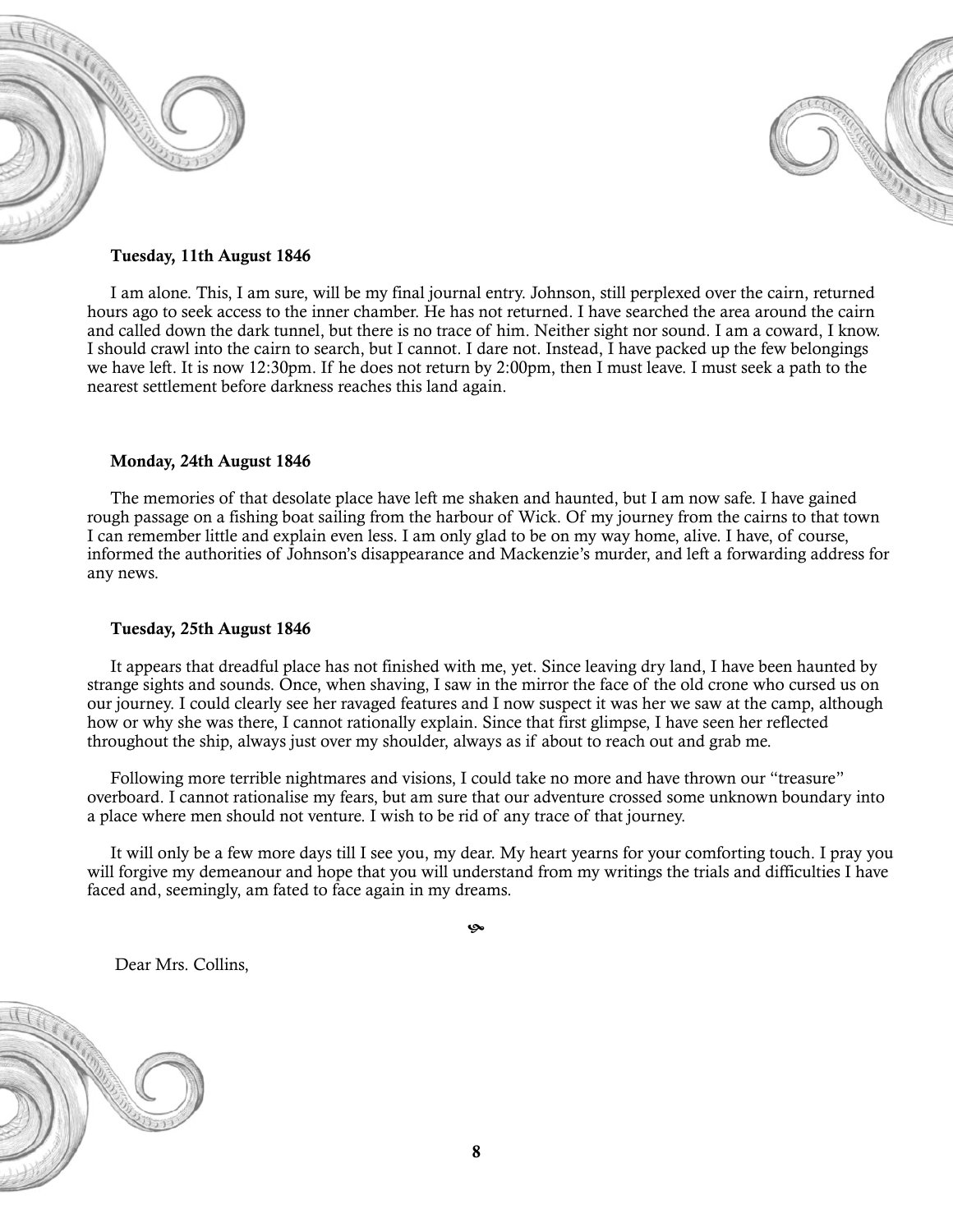



Please find enclosed the journal of your sadly departed husband. As promised when we met, I have conducted a thorough search of the fishing vessel and have interviewed all of the crew.

The only new information that has come to light is that from three crewmen who remember seeing your husband on the evening he went missing. He was apparently involved in an argument with another man who matched the description of the missing Dr. Johnson. None of the crew can remember seeing this man on board before or after the sighting, and no subsequent trace can be found of him anywhere.

Finally, we have made a thorough search of the area your husband described in his journal, but I am afraid the description was inaccurate. On arrival at the designated cairn entrance, we found it to be sealed. All appearances suggest that it has been like this for a significant time. There is no indication of any recent attempt to open the entrance or any evidence of foul play. We have, as yet, been unable to contact Mr. Hamish Mackenzie or Dr. Johnson to continue our investigations.

I can assure you that every effort will be made to progress this investigation. My colleagues in Wick are making a thorough examination of all the surrounding towns and their occupants in an attempt to seek further information, but so far, none has been forthcoming.

In the meantime, deepest sympathies.

Yours,

Sgt. T.R. Mackay

P.S. Your husband's belongings have been dispatched by courier. It may be some comfort to know that these include some significant gold pieces matching the description of those described in the journal.

#### The End

Colin Leslie lives and works in the Scottish Highlands, but, despite these beautiful surroundings, his true love is the horror genre. Colin runs a horror blog called "The Black Abyss" (blackabyss.co.uk ), where he reviews and interviews the good and the bad, the old and the new, in the horror literary world. All that reading has recently rekindled a writing passion and "The Grey Cairns" is his third published short story.

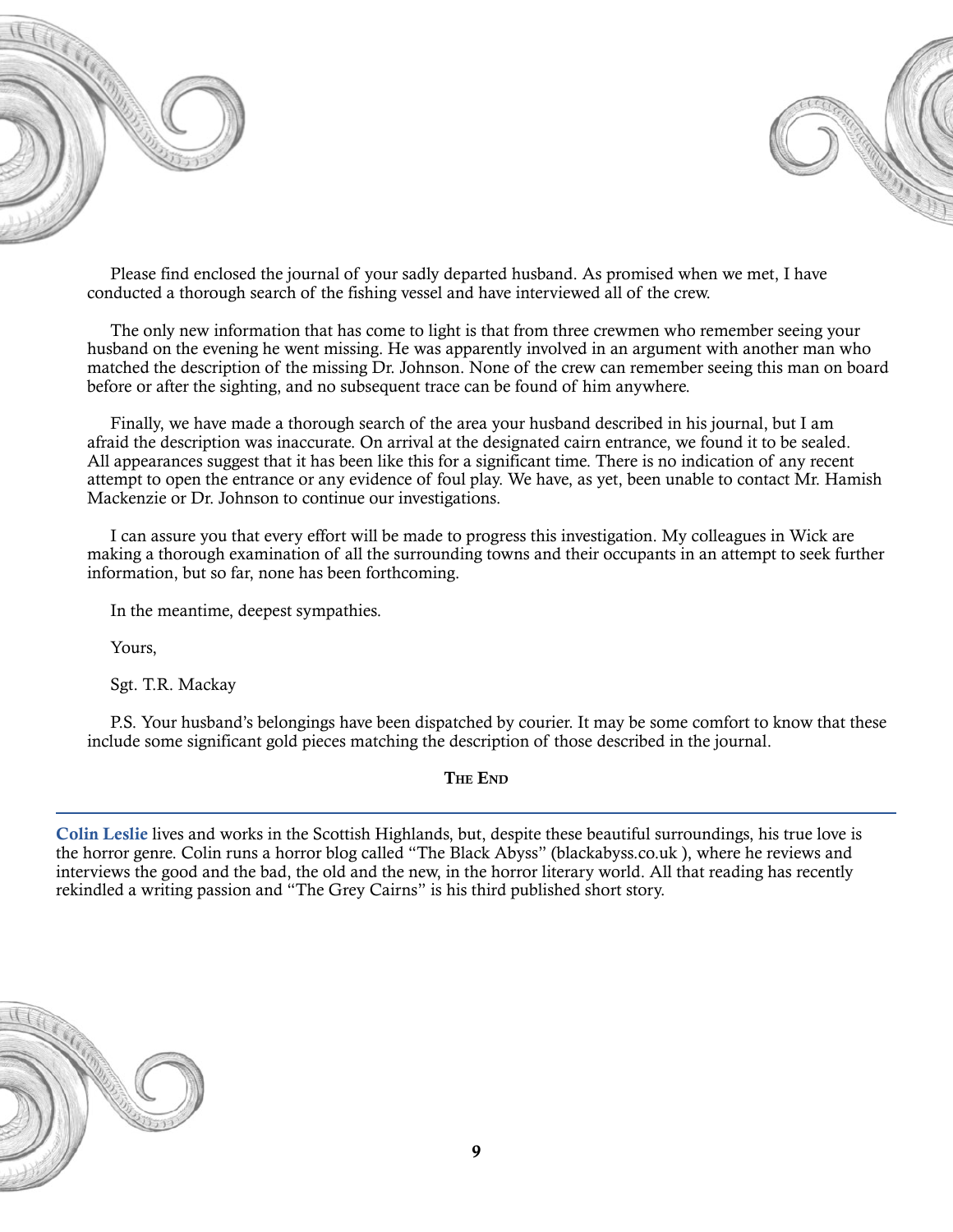<span id="page-10-0"></span>

The screaming had been replaced by controlled bursts of gunfire and low, trumpeting howls. We pressed ourselves against the wall and prepared to rush the sliding doors.

# The Wouri Horror

### By Fritz Bogott

They look like fat grey worms. Étienne's couriers hand-carry them through Douala International Airport to Cape Town, Bangkok, Kiev, Mexico City — anywhere with a surgical reamer and a sterile suite — and into your temporal cortex they go. A little skull-putty and a band-aid, and you're off to the pub for a celebratory pint. None for me, thanks. I respect Étienne's genius, but I prefer to hold onto my memories.

#### چە

"*Merde*," I said, when I finally got the phone to my ear.

"I need you," Étienne said.

"I'm not your type," I said. Stéphane rolled over and grunted in his sleep.

"The power's gone out," Étienne said. "Can you fix it?"

"How fast do you need it?" I asked.

"The fermenters are already cooling," he said. "We'll lose this batch. We need to be online by this time tomorrow or my insurance will send troops."

"I'll need fifteen million francs for expenses," I said.

"I sent Géraldine with twenty," he said. "She's waiting outside." Géraldine has been Étienne's driver, bodyguard and bagwoman for almost five years. He sweats visibly whenever she enters the room, but, as far as I know, he's never laid a finger on her.

"Tell her I'll be out in five," I said.

I dressed in the dark, picking out my sixth-best suit (a pale-blue Hugo Boss) by touch alone. Stéphane snored softly and didn't stir, even when I opened the door.

چە

"Good morning," I said, as I slid into Étienne's armoured BMW.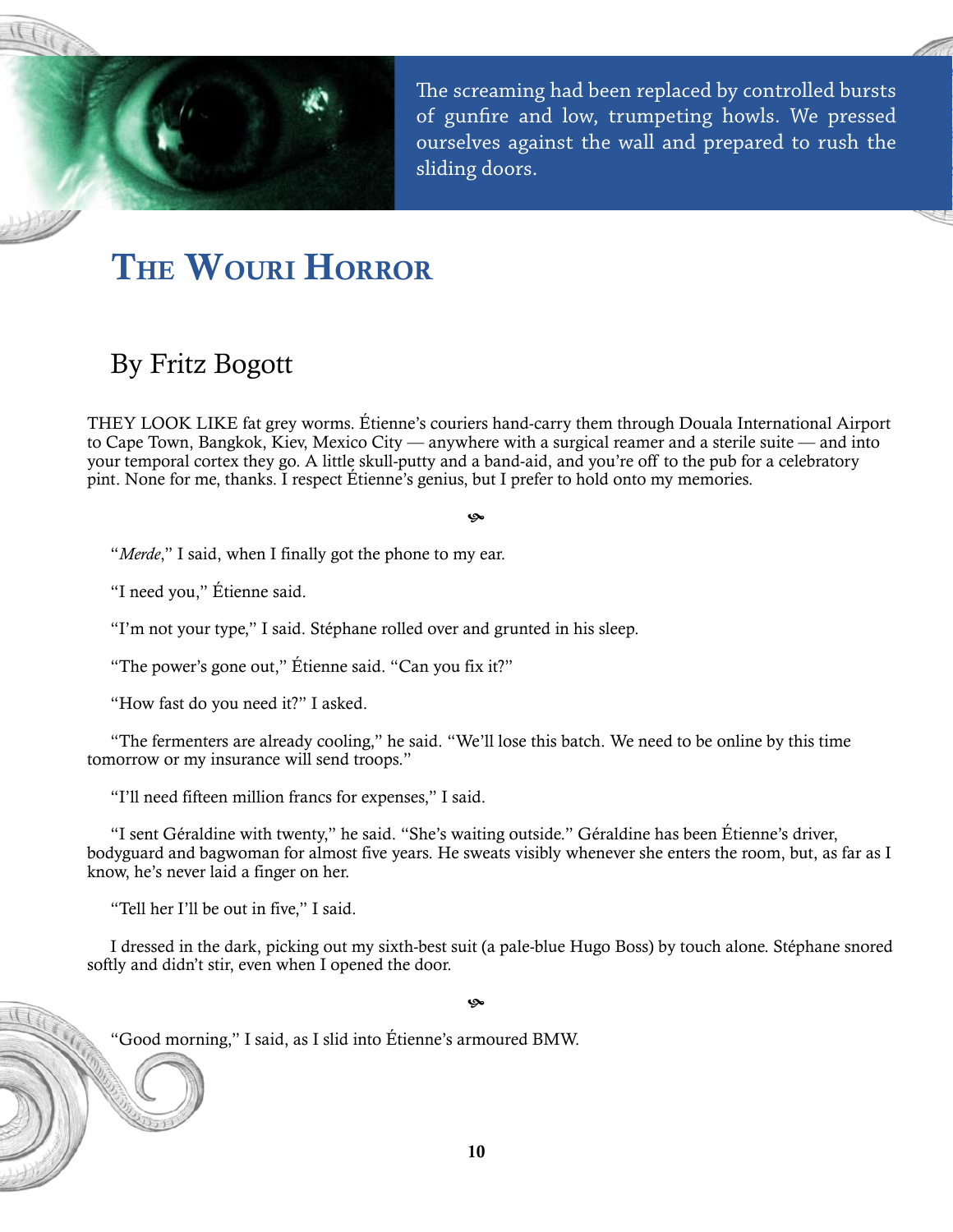



"Morning, my ass," Géraldine said. "It's dark night." She passed me two Adderall in a paper cup.

I swallowed the tablets. "The lab, please," I said.

I should do all my errands at 4:00am. It's as quiet and unobstructed as traveling in space.

The gates of the lab compound opened without Géraldine even having to honk. Eric, the lab director, met us outside. "This can't be happening," he said. "It should be impossible."

"Show us," I said.

He led us around the side of the main building.

"We have reserve generators," he said, "but they only run lights, security and fire-suppression. Generators large enough to power production would be larger than the lab itself."

He pointed out a large transformer. "That's the entry point for the city grid," he said. "And this," he added, leading us around the corner and showing us another equally-large transformer, "connects us to Ratel's grid."

I laughed. "Ratel has his own grid, these days? I suppose he grows his own *ndoleh* now, as well?"

Eric shrugged. "Ratel hates to buy anything he could sell. He has his own police, hospitals, air force ... why not his own grid?"

"You're getting old," Géraldine told me. "Even Eric knows the news before you."

I winced and straightened my necktie. "Perhaps Ratel is simply selling you city power with a false moustache? Both sources appear to fail together, so perhaps they are the same?"

"Pfft," Eric said. "Ratel's power has never failed before, even in the floods. And you know what the city power is like."

"We'll go talk to Fakhani," I said.

"That bureaucrat?" Eric said. "You'll get faster service dealing with Ratel's people. Fakhani will have you buying tea for half the city before he tells you it can't be done."

"City first, then Ratel," I said. "Or would you prefer to handle Ratel yourself?"

Eric paled. "I can't leave the lab," he said. "Let me know when you have a solution."

Géraldine stared at Eric's crotch with a disappointed expression on her face.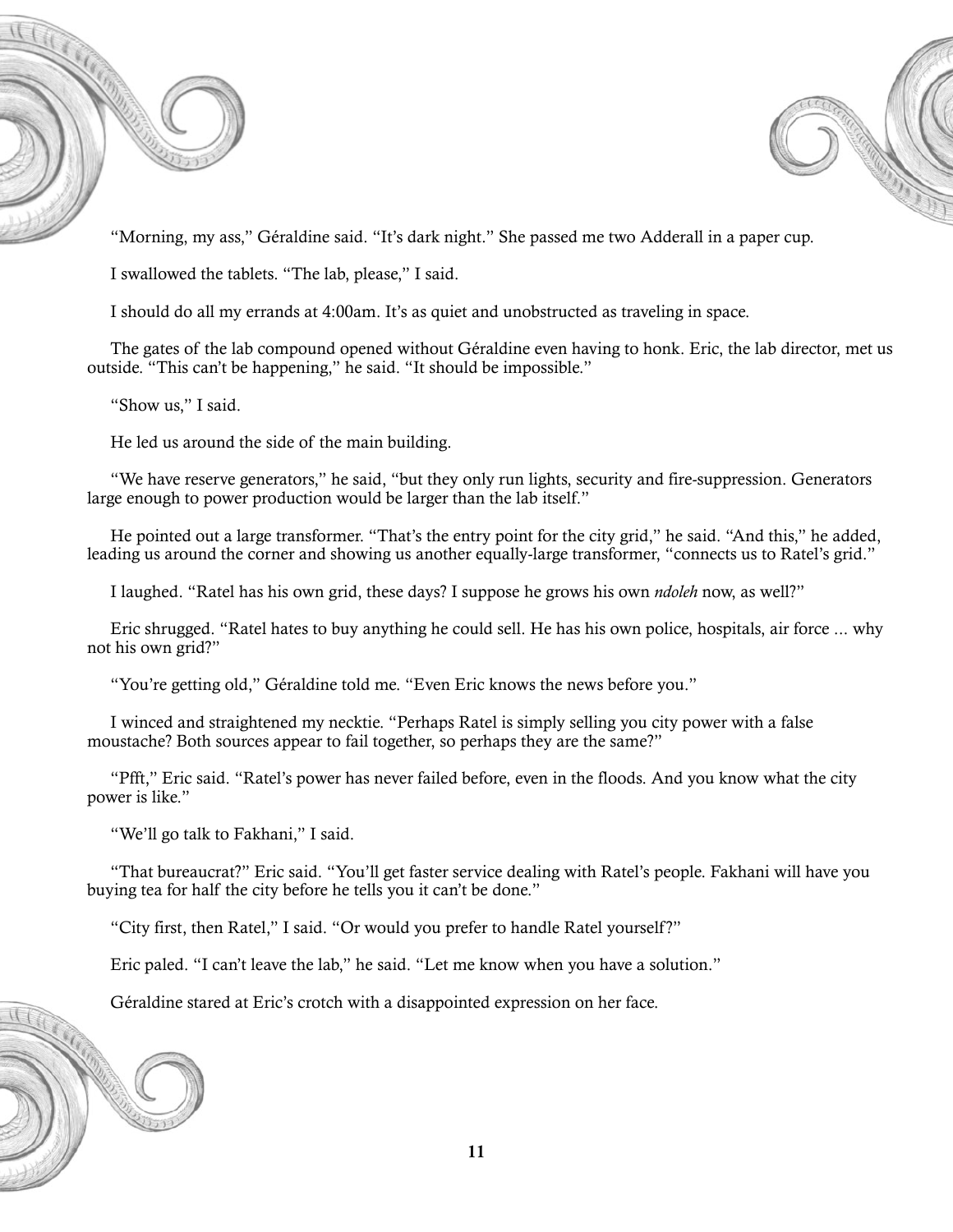



**G** 

Fakhani eyed the stack of bills on the table and tugged at the collar of his dressing gown.

"Tell your wife we regret waking her," I said. We could hear dishes clinking in the next room.

"I'm afraid I can't do anything to help you," he said. "But please join me for a cup of tea."

In the next room, someone slammed metal against metal.

"I'm aware you put away your lineman's boots quite some time ago," I said.

Géraldine snorted.

"But perhaps," I said, "there is an engineer in charge of that particular sector?"

Fakhani looked at the money then walked to his desk. He brought back a wrinkled map and spread it out.

"M. Mbape's laboratory is here," he said, "in Mehenni's sector. The distribution transformer is here." He jabbed a finger.

"Would it be possible," I asked, "for you to telephone M. Mehenni and ask him to have one of his men meet us at the transformer station?"

A veiled woman entered the room carrying a tea tray.

"Madame Fakhani," I said. "Please forgive us for waking you at this hour."

She dropped the tray a full hand-span down onto the map and stalked from the room. Fakhani watched spilled tea run onto the carpet. "I will phone Mehenni," he said.

چە

"I'm afraid I can't do anything to help you," Yeye said. "This entire substation is drawing 15% too much current. Worst case, the upgrade may take a week."

"And best case?" I asked.

"Two days," he said. "Transformers don't grow on a vine."

"What if the substation were suddenly to draw substantially less power?" I asked.

"The laboratory is going out of business?" he said, shocked. "I'm sorry to hear that."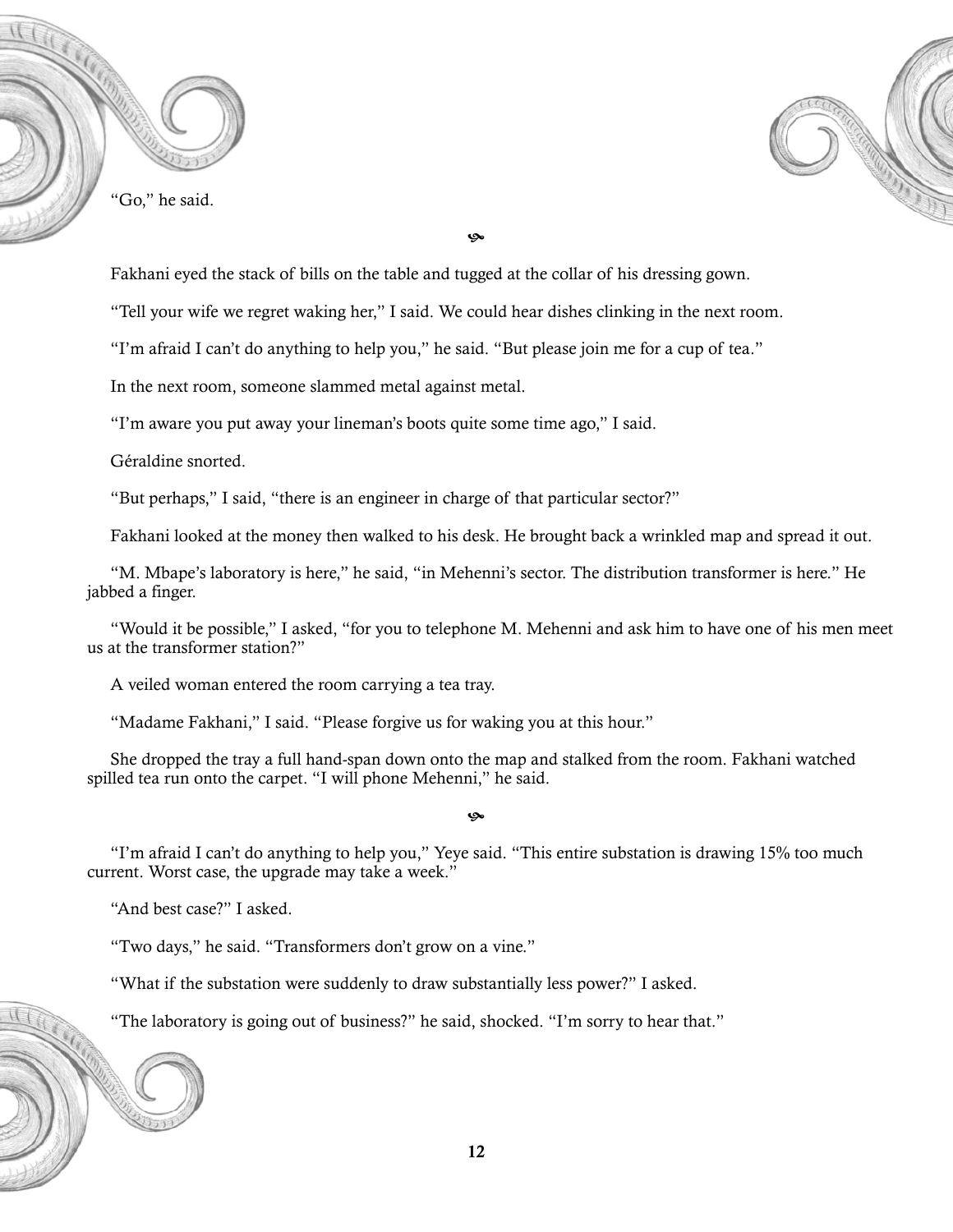



Géraldine rolled her eyes. "Perhaps," she said, "some customers could experience longer outages than others."

"Monsieur Mbape's laboratory might be lucky in that regard," I said, "and find itself one of the first to be restored."

"I suppose that is a theoretical possibility," Yeye said. He tore his eyes away from Géraldine's breasts and looked at his shoes.

"My regards to your family," I said, and tucked an envelope into the pocket of his coveralls.

چە

"Ratel's?" Géraldine asked.

"I suppose so," I said. "Who knows how long it will take Yeye to disconnect the other customers and get the substation back online?"

"Have you met him?" she asked.

"You're asking whether the whitebait has met the Great White Shark?" I said. "I consider it lucky that I have only met his foot soldiers' shoeshine men. Why? Have you met him?"

She was silent.

The walls of Ratel's compound are like those of ten thousand others, except his are strikingly free of graffiti. We removed our jackets and walked slowly to the gate, with our hands held up in plain view. A tiny window opened in the guard's door. "Good morning," I said into the dark.

"It's bloody night," a voice answered. "What do you want?"

"We're working for Étienne Mbape," I said. "His people buy electricity from your employer. Perhaps you could refer us to someone with expertise in that portion of your employer's portfolio?"

"Fuck off," the voice said, and the window banged shut.

"For your trouble," I said, and set another envelope on the ground just outside the door. We stepped back to the car and waited.

Ratel should give a seminar on human resources management. The guard held out for a full five minutes before cracking the door, snatching the envelope and firmly re-closing the door. It was another five minutes before the window opened again.

"God damned electricity," the voice said. "That's Durand's department. You missed him by about an hour. He left with the boss and a bunch of his boys."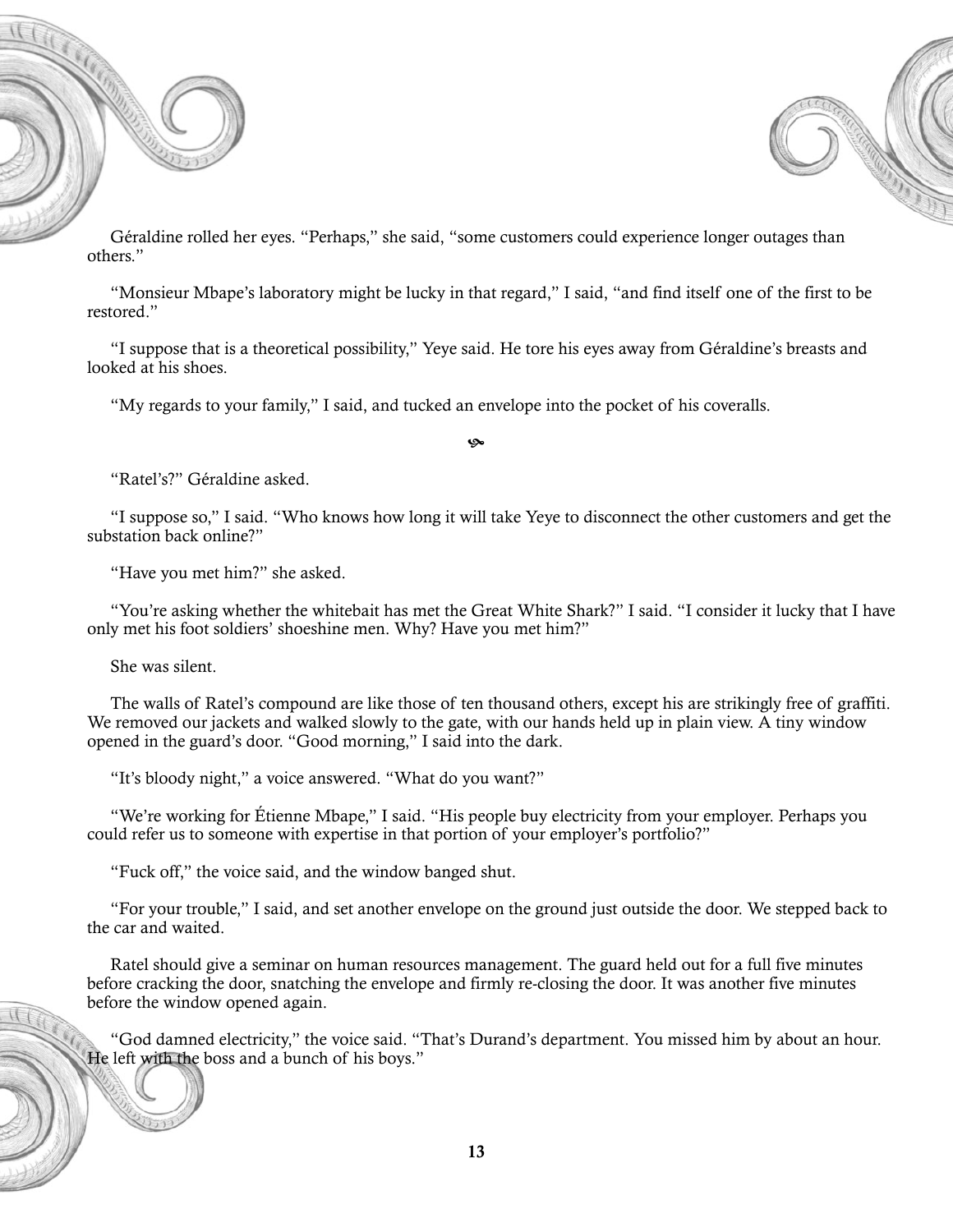



"Any idea of their destination?" I asked.

"The power went out," he said, "and Durand left with a bunch of bruises and two cars of babysitters. I thank God I don't know more."

"Where's Ratel's power station?" I asked.

The window banged shut and a stray dog began to howl.

چە

"You have tiny testicles," Géraldine told me, "beady eyes, narrow shoulders, and a limp cock. Stéphane should leave you for someone better-hung."

"Stop sulking," I said. "This can't be the worst thing you've ever had to do for Étienne."

"Étienne, pfft," she said. "I blame you."

We were inching the BMW along behind Sébastien — Eric-the-engineer's tea boy — who was running along the street with one finger in the air, following Ratel's power line like a dog after a scent.

"He's got good eyes," I said. "You think you could follow those cables?"

"If that were you out there," she said, "I'd run you down."

"How would you prefer to find Ratel and Durand?" I asked. "Or were you planning to power the lab with your personal magnetism?"

"I'm going to park the car," she said, "walk to Congo and go back to being a mercenary. It's been years since I've eaten a human heart."

"It's not as if Étienne has you making tea," I said. "Or pulling his dick."

"No," she said. He's got you for that." She pounded the steering wheel with her fist.

 $\ddot{\mathbf{c}}$ 

We were approaching the port.

"Where do you hide a power station down here?" I asked, but Géraldine was still sulking.

Sébastien was bent over with his hands on his knees. I rolled down the window. "You okay?" I asked.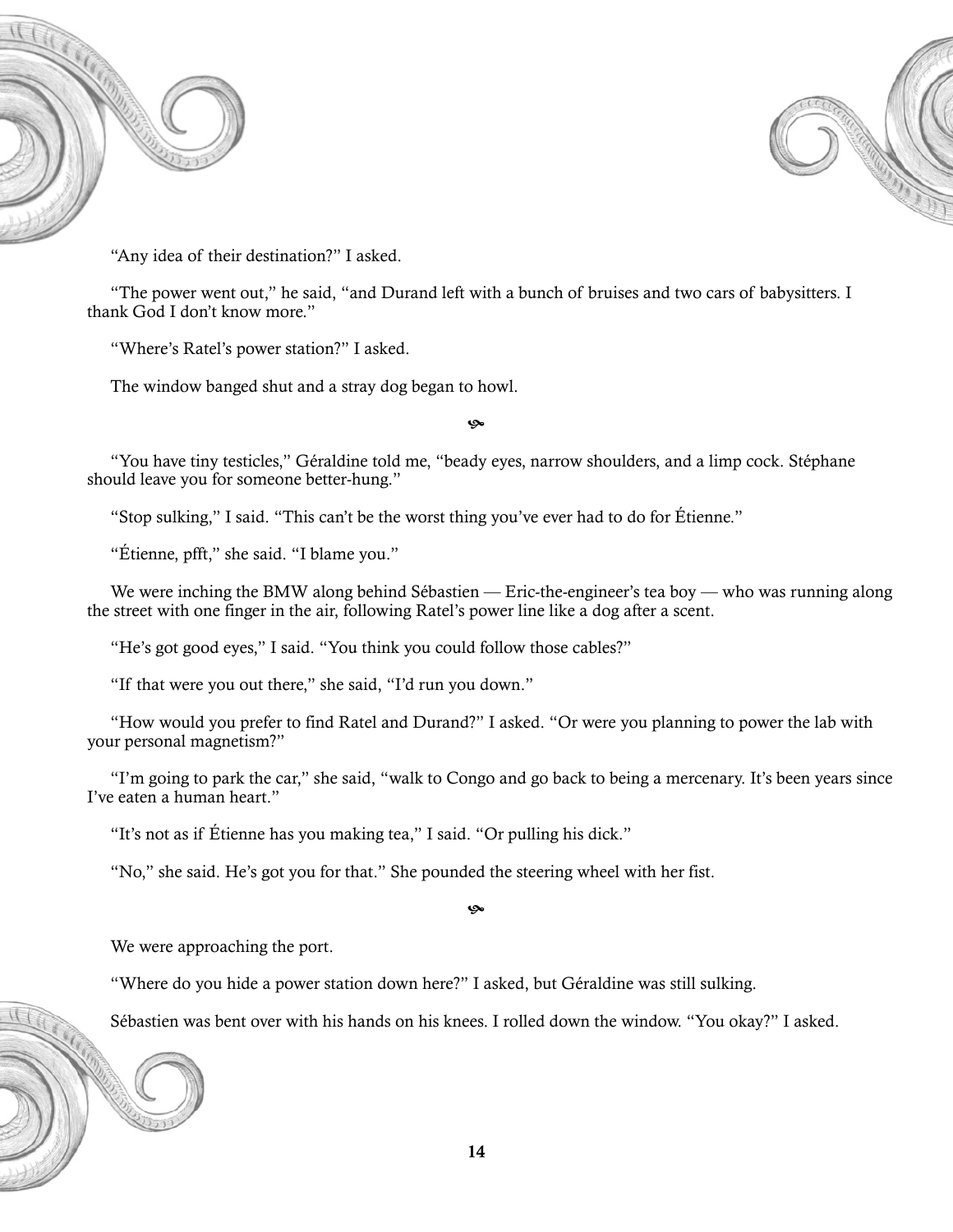



"I'm ready for the Olympics," he said.

"Where does the cable go from here?" I asked.

He shrugged. "I lost it," he said. "You're on your own. Buy me a donut."

I handed him a couple of bills. "See you back at the lab?"

"I'm going to eat for a few hours," he said. "After that, sure." He walked off.

"When do I get a donut?" Géraldine asked.

I was thinking.

"I'm hungry," she said.

"Don't be juvenile," I said.

She climbed out of the car and leaned against the door with her arms folded.

"We're fucked," I said. "We'll just have to hope Yeye gets the power back on."

A horn blared. Géraldine jumped out of the way as a tinted-out Land Cruiser screamed past. She watched it for a second then slid back into the car. "Quitter," she said.

#### ھ

We found the Land Cruiser, abandoned with three others outside an enormous corrugated-steel warehouse echoing with the sound of screams and tearing metal. Géraldine seemed oblivious. Her attention was entirely focused on a tray of *koki* balanced on the head of a hurrying girl. She leapt from the car and waved a handful of bills at the girl. The girl shook her head, then nodded, then took the money, handed Géraldine the entire tray, and sprinted off.

I was out of the car, rigid with impatience. "How can you eat?" I said. "We have work."

"Patience," she said. She peeled banana leaf from a *koki* and took a giant bite. "Want one?" she asked through the food.

I took one and ate, glaring.

"Napoleon," she said, still muffled by bean cake, "'never pass up a chance to eat, drink or piss.'"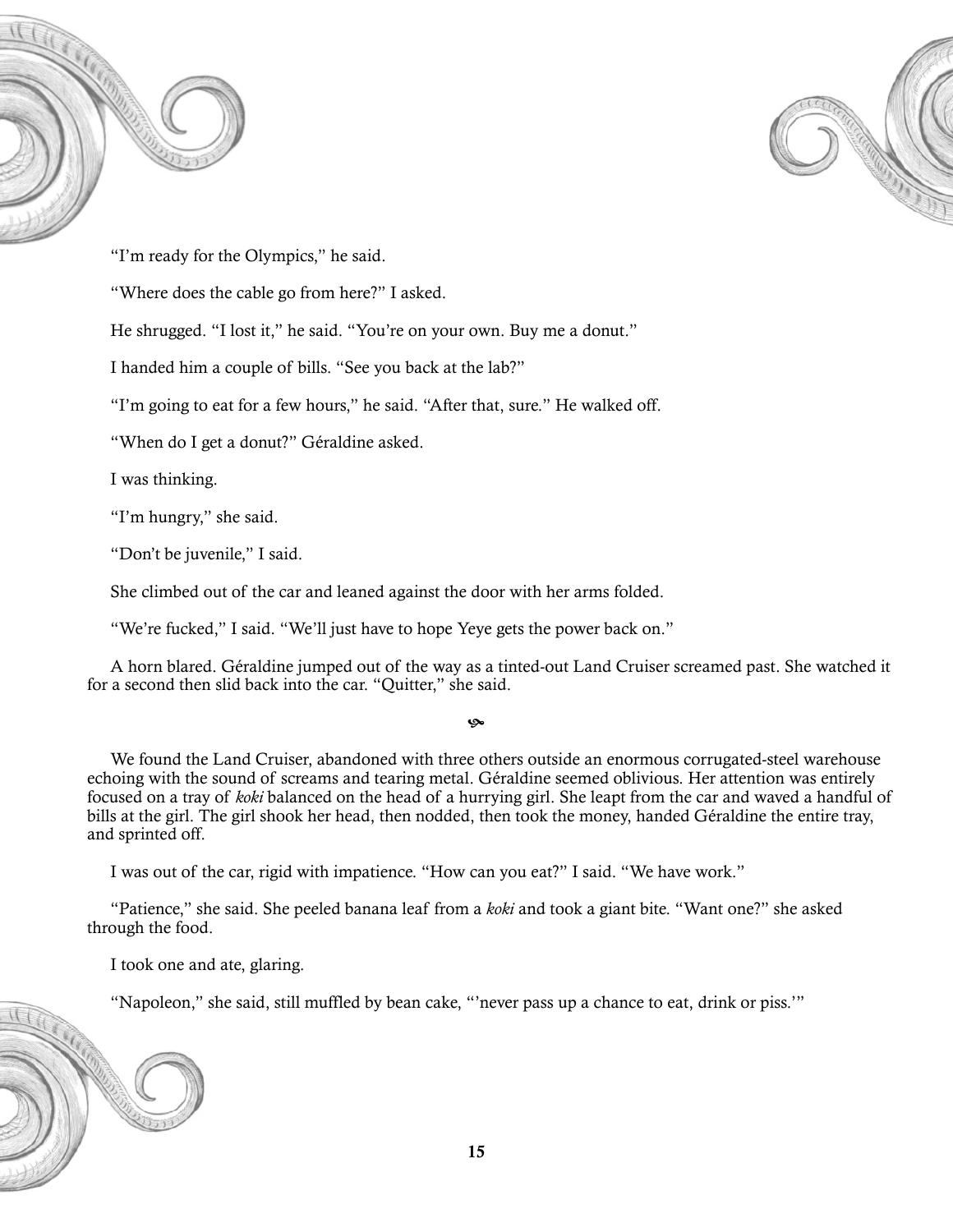



I swallowed. "Got any more Adderall?"

"Here she is," she said.

The *koki* girl was back, lugging a Cameroon Airlines duffle bag. Géraldine grinned and handed the girl another fistful of bills. The girl picked up her tray and jogged off.

"Now, I'm horny," Géraldine said. She unzipped the bag and pulled out a greasy machine pistol.

"I hate you," I said. We stepped toward the warehouse.

The screaming had been replaced by controlled bursts of gunfire and low, trumpeting howls. We pressed ourselves against the wall and prepared to rush the sliding doors. A Renault Sherpa squealed to a stop and nearly pinned us with its bumper. A giant jumped out in silver-piped Alexander McQueen. He lowered the Sherpa's gate and led

The warehouse was an enormous covered dock, its centre roiling seawater, steel plate, grey scales, and grasping claws.



out a snorting hippopotamus with a spiked collar and a braided-metal leash. The hippo dragged him into the warehouse and we followed, wary.

The warehouse was an enormous covered dock, its centre roiling seawater, steel plate, grey scales, and grasping claws. Ratel's men were taking shots as though they knew what they were firing at. A crocodile's head on an impossibly sinuous neck broke the surface. The hippo bellowed and dragged its handler into the water. Géraldine's eyes were saucers, her gun arm limp. The hippo charged. The croc-thing made a sound like a gravel crusher. The gunmen held their fire. The croc's head dove for the hippo. The hippo twisted in place and sank its teeth into the thing's neck. Géraldine thumbed something on the pistol and took careful aim. The croc howled loud as a train horn. Géraldine pulled the trigger. The hippo pulled the thing's head below the surface. The water churned. Géraldine lowered her gun. A long steel curve bobbed to the surface, and a still-grey flipper, big as a car. The surface of the water stilled.

The hippo swam to the water's edge. One of Ratel's men found the controls of a sling-lift, swung it out over the hippo and began lowering it.

A tiny man in a black golf shirt walked over to us. "Thank you for your help," he said.

I looked at Géraldine.

She laughed. "Change your shorts. This isn't Ratel."

The man joined in the laughter. "You thought I...? But no, my employer is not one to waste time savouring his victories. I am sure he is on his way to breakfast by now. I am Durand." He extended his hand.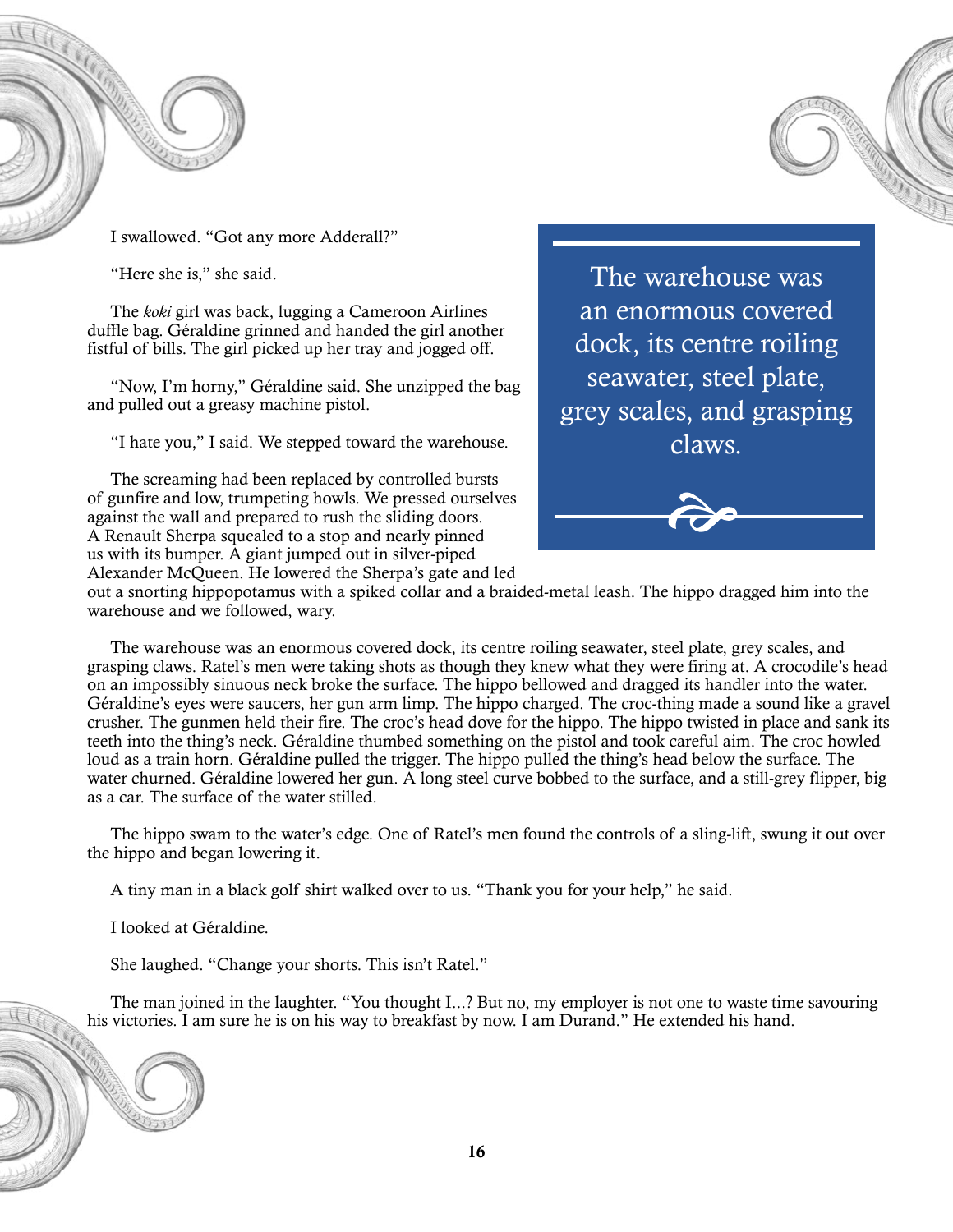I shook it. "M. Durand?" I said. "Étienne Mbape sent us here to inquire about the interruption in electrical service."

Durand waved a hand at the scaly corpse in the water. "As you have seen, our power station was experiencing unwanted sexual advances."

I narrowed my eyes. "I'm not aware of any power station here."

One of Ratel's gorillas, who had been tugging at one of the monster's flippers with a boat hook, let out a whoop. The monster's corpse rolled, the water filled with bubbles, and the hull of a submarine rose to the surface.

 $\infty$ 

Géraldine had driven off with the half-drowned McQueen giant, leaving me to find my own ride home. Durand had found me a Hazmat suit and he was leading me through the submarine's forward hatch. "It is Russian, as you can see," he said. "Its home port was Vostok Station, in Antarctica. I'm told my employer won it in a game of dice."

His flashlight's beam played around the narrow passageway.

"Its electrical plant has been operating steadily for the three years I have been involved. The only modifications have been to carry power off the boat and into the city."

My breathing was laboured inside the mask and I felt a chill. "Don't we need a Geiger counter?" I asked. "Or dosimeter badges?"

"Pardon me?" Durand asked. His mask turned toward me for a moment. "Oh, I see. Yes, that is a reasonable question. But this is not a fission craft."

"Diesel?" I asked. "Surely, your boss could trade this thing for a bigger diesel generator."

We passed through a hatch.

"Nor is it diesel," Durand said. "It is powered by a Stirling engine. Are you familiar with the principle?"

"Certainly," I said. "But what does it use as a heat source if not diesel?"

"You have reached the heart of the matter," he said. He strained against the wheel on a bulkhead door. I added my strength and the wheel slowly turned.

"Ocean water provides the heat," he said. The door groaned open and thick fog rolled out over our boots. "The temperature differential is provided by a source of cold."

My feet were numb. "That's backwards," I said. "It defies physics."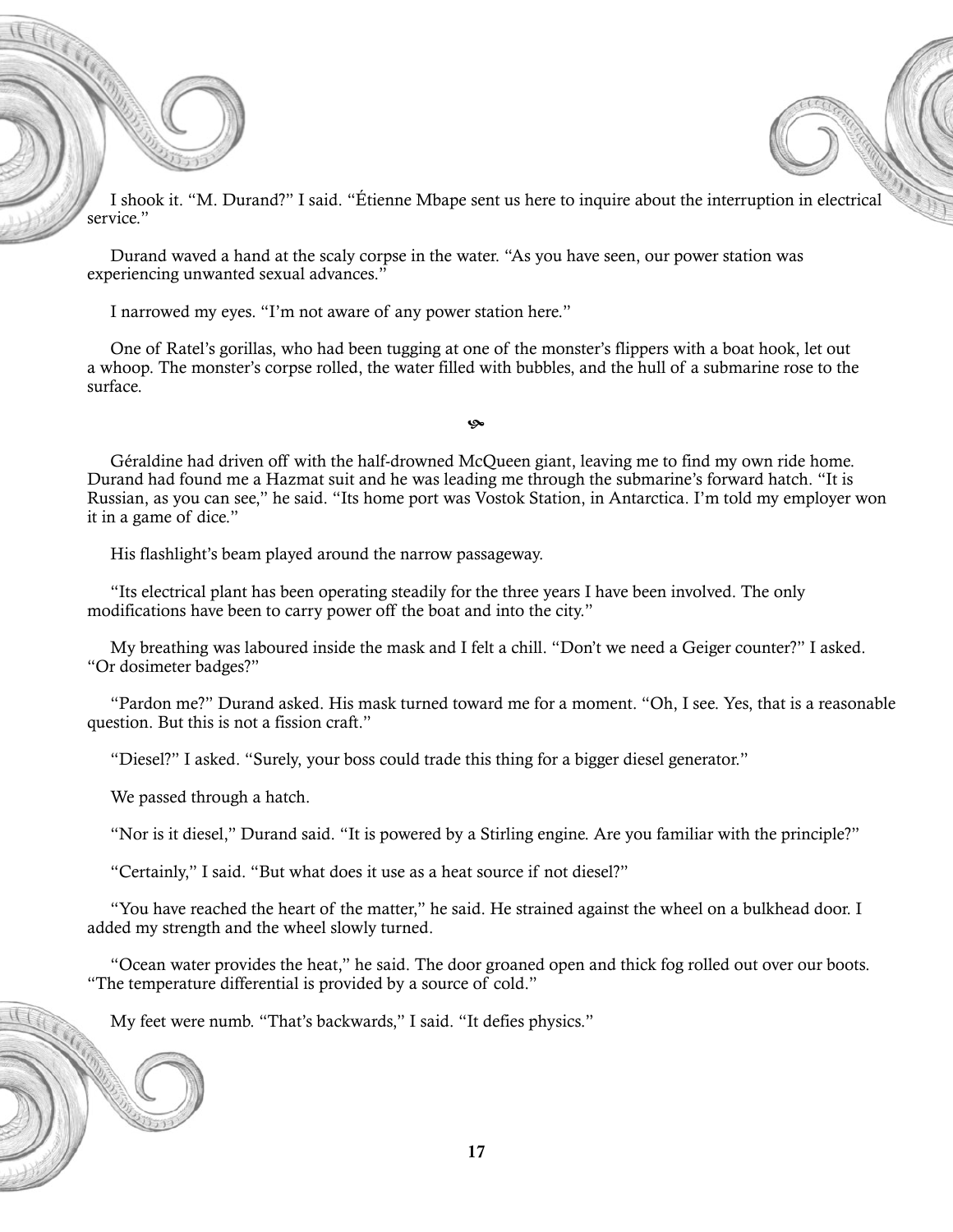

"Containment?" I asked, through chattering teeth. "What is it that's being contained?"

He looked at me with a peculiar expression. I took a step backwards and tripped over a pipe.

He spun the dial on the safe. I tried to regain my footing, but my limbs were numb.

"As you see," he said.

I willed my eyelids closed, but they, too, betrayed me. From within the safe, the great, icy thing stared deep into my soul.

 $\bullet$ 

Too many lights! What is Stéphane doing here?

"You're safe, now," he says.

I try to tell him about the ice, the eyes. I can't stop shivering.

He squeezes my hand. "It's going to be okay," he says.

Étienne is here. The drill stops shrieking. "It really is," he says.

And he threads the fat, grey worm into my mind.

The End

Fritz Bogott [\(fritzbogott.com,](http://fritzbogott.com/) [@fritzbogott](http://fritzbogott.com/)) was born in Berkeley, California, and grew up reading novels and writing code in Austin, Minnesota, the birthplace of Spam. After studying math, German and Chinese at a weirdly long list of American and Taiwanese colleges and universities, he worked as an engineer in Scotland, Ethiopia, Singapore, and Chile, and helped start the company GovDelivery. He is the author of the CC-licensed novels *Boggle and Sneak* (Paper copies in bookstores, electronic copies at [http://fritzbogott.com/boggleandsneak\)](http://fritzbogott.com/boggleandsneak) and *Pismo* (Electronic copies at [http://fritzbogott.com/pismo\)](http://fritzbogott.com/pismo). His stories have been published in *Kek-W Quarterly*, *Startling Adventures*, *Weaponizer*, *Jack Move*, and *Dr. Hurley's Snake-Oil Cure*. He builds giant, flaming things in Northfield, Minnesota with his wife and daughters.

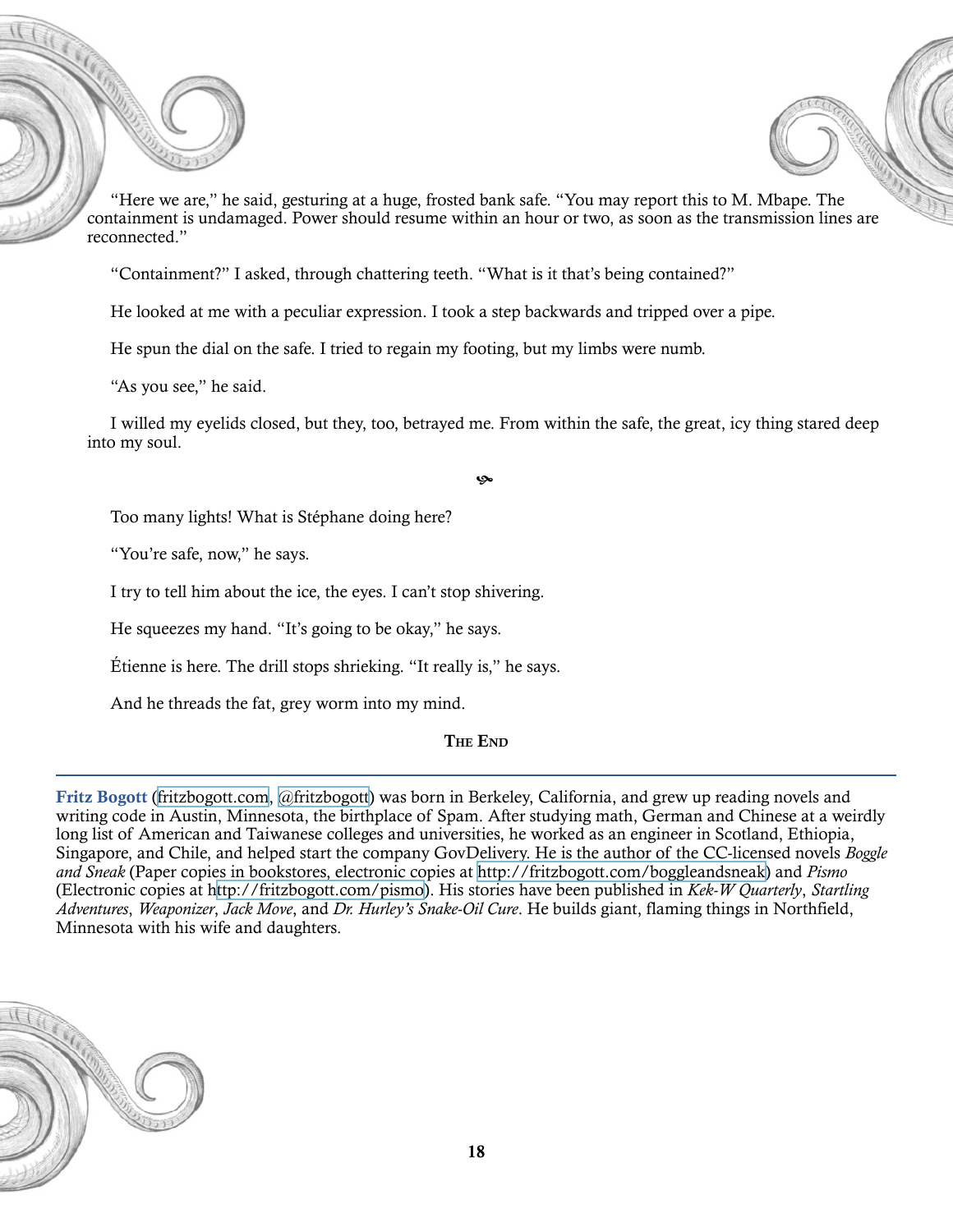<span id="page-19-0"></span>

It was a rock of some kind, partially transparent but with white scratches scarring the surface, turning it partly opaque. Its shape was hard to define, a little like a flower with five main petals, yet other shards stuck out at strange angles.

# FULL MOON

### By J.M. Ramage

ROMAN ELZER LOOKED up at Karolinka Observatory, unimpressed. It was, like so many buildings of the Communist era, a dull, concrete structure, box-shaped save for the iron-and-glass dome for the telescope. It sat on the side of a mountain, right on the border with Slovakia, surrounded by dark firs. Elizabeth Manning was waiting by the door, her black-velvet dress and glittering, moonstone jewelry seeming anachronistic, as if a grand dame of the First Republic had stepped out into the grimness of the late 60s.

"Roman!" she called down to him. Then she said in English, "Glad you could come."

"Hmn," said Elzer. "Where is Simon?"

His abrupt tone didn't affect her smile. "He's inside. He won't bother us."

That, thought Roman, depended on your point of view. Simon's very existence was a "bother" and had been, even before Roman had persuaded Elizabeth that she deserved someone better than some "mediocre Czech scientist".

Elizabeth led him into a wide hall with reliefs on either side, one a map of the solar system and the other showing the constellations. All in the same grey, concrete-like stone and, all around, the air clung damp and chilly to Elzer's skin. There was a smell of damp, too, as well as something sharp and metallic that he couldn't place. The smell of a building long abandoned.

Stacked against the walls were numerous boxes, each neatly marked with letters and numbers, in the Cyrillic alphabet rather than the Roman one used by the native Czechs, which struck Elzer as odd. None of the Communist facilities he'd looked at for the National Technological Museum in Prague used Russian exclusively.

"So, where do you want me to start?" he asked.

Elizabeth frowned, but soon recovered her smile. "Right down to business?"

"What would you prefer?" It came out sharper than he had intended and Elzer shrank back, busying himself with the nearest boxes. Inside were reams of yellowed paper, typewritten in Russian. He remembered enough from school to pick up that they were reports and diagrams of some sort of satellite or probe.

"The main laboratory's through here," Elizabeth said, sounding crestfallen. Perhaps she thought he'd fall at her feet when he saw her again, beg her to leave Simon and come back to him. He turned to finding her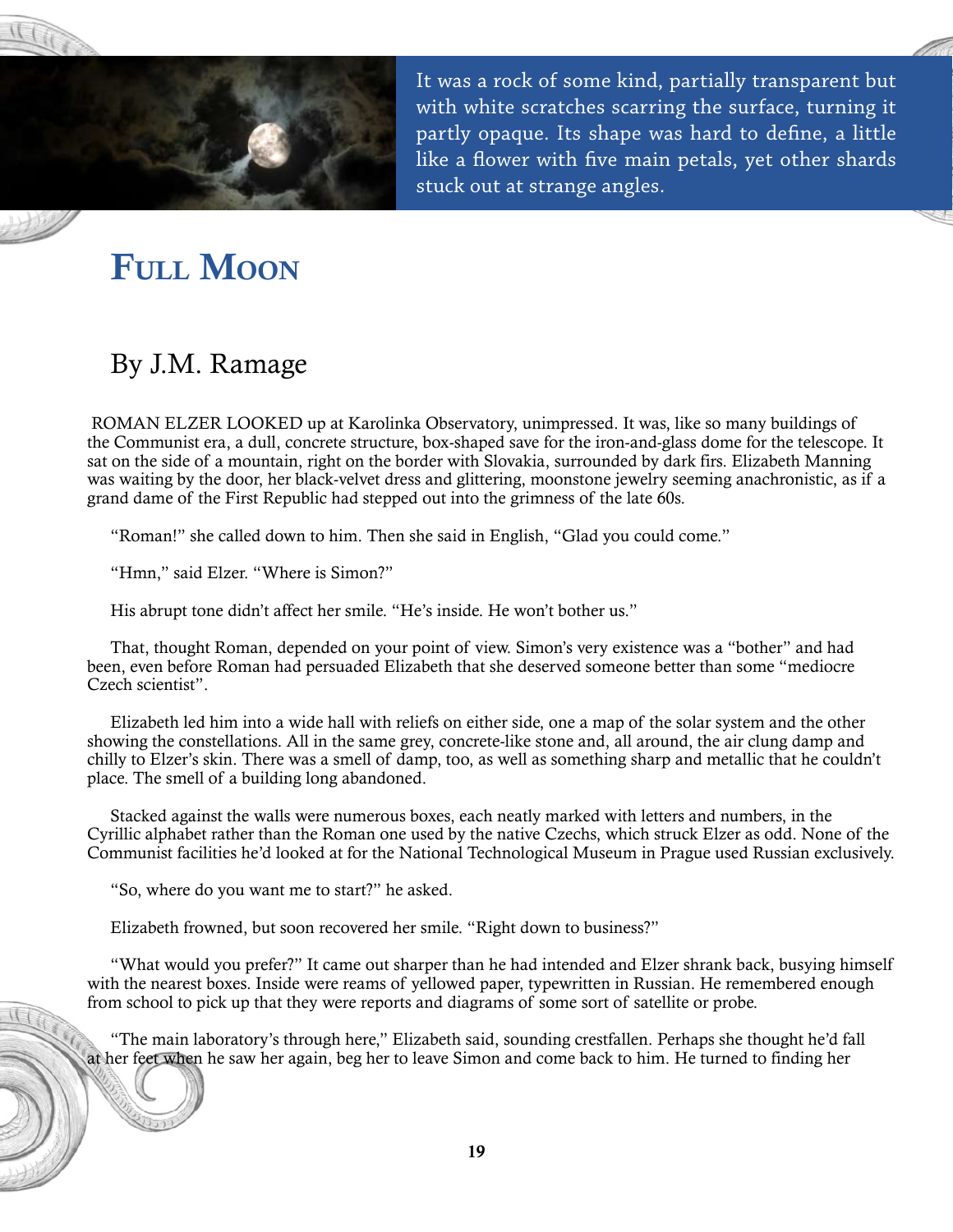



standing by the double doors on the opposite side of the hall. He followed and they went into a Spartan, clinical corridor lined with doors bearing square windows of safety glass. Elizabeth opened one at the far end and revealed a set of stairs, which took them to the next story and another featureless corridor that smelled of linoleum and cigarette smoke. A series of clatters came from an open door a few meters on.

"Simon?" Elizabeth called. "What are you doing?"

"Can't find my bloody keys," returned a man's voice, muffled as though he were holding something between his teeth. "Ah." There was a jangle of keys and Simon strode out, cigarette limp at the corner of his mouth and his long, pale face twisted into a sneer. He walked past them, shouldering Elzer out of the way, and made for the stairs.

"Where are you going?" Elizabeth asked.

"Away," Simon snapped. He paused on the landing and glared up at them. "You and your little Czech mate have fun.'

"Where are you going?"

"To get supplies," he said, with another glare at Elzer. Whatever this meant, Elizabeth seemed to understand and nodded.

"I'm sorry," she said to Elzer when Simon was gone. "He wasn't all that keen on bringing you in, but I told him you're sensitive; I think you're the best man for the job."

"For once," Elzer replied under his breath then added quickly, "What is it you want me to see? I'll get some photographs and email them to the museum."

"You might want to hold off," she said. "Once you've seen the stuff we found."

Elzer raised an eyebrow. "It's just a lunar observatory, you said. What stuff?"

Elizabeth bit her lip thoughtfully. "Wait and see, but if I thought the museum could have helped, I'd've contacted them direct. I thought you ... you might understand. You always were more sensitive to new ideas at least, you were at uni."

She took his hand and led him to a room at the end of the hall, much larger than the ones they'd passed so far. It reminded Elzer of the classrooms at his school where he'd studied physics: full of benches, charts, periodic tables, and a blackboard at one end covered in smudged Cyrillic.

"The telescope's directly above us," said Elizabeth, looking up.

"Why is it all in Russian?" Elzer asked.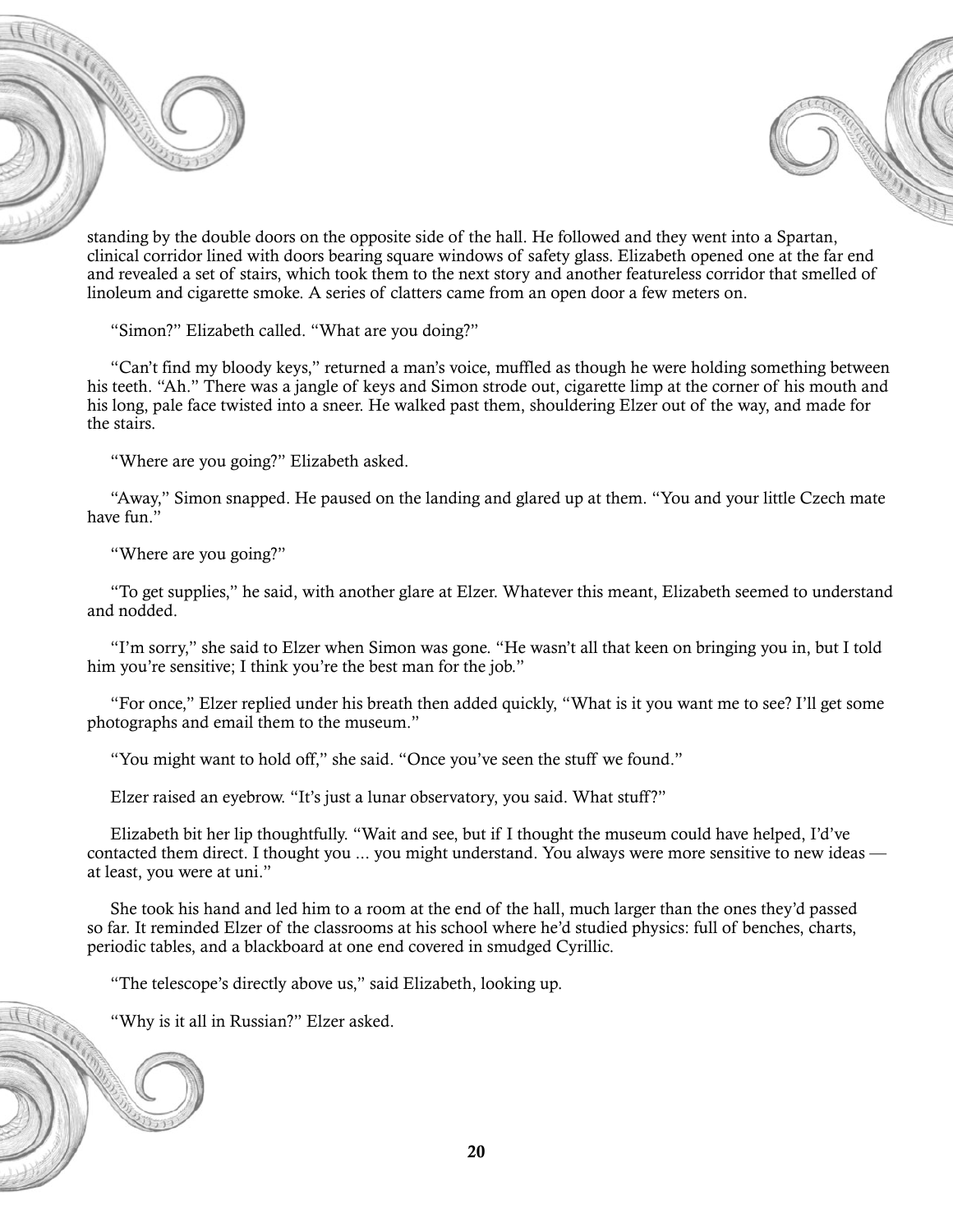



"Seems to have belonged to the Soviet Space Program," said Elizabeth. "I tried to ask the government man who arranged to return the land to my family, but he said he didn't know anything, just that the Nazis commandeered the land during the War, then the Russians built this in '69. One old lady in the village said they stayed away from the observatory, didn't like the noises coming out of it at night, but that was probably just the telescope. But the others wouldn't say anything. You know what these people are like …."

"Yes," said Elzer, "we Czechs are only one step away from the Dark Ages."

He flashed her an icy smile. Her attitude was no worse than many of the British and American expats in the country, who refused to speak anything but English and regarded the Czechs as some sort of infestation, ruining an otherwise-profitable little bit of real estate, but somehow, Elzer always considered hers worse, given that her grandparents had been Czech, something he imagined she would never have admitted before she learned they had property due to them through the repatriation schemes.

"It's what they were doing here …," she went on. "I thought that was what would interest you." She opened one of many the boxes lying on the benches, and brought out some typewritten notes and a metal box. Elzer edged closer, but stopped as he caught a whiff of her perfume, the same one he used to buy her.

"According to the notes," Elizabeth said, as she flipped the lid, "this came from Luna 16, one of the sample probes the Soviets sent to the Moon, in 1970."

She turned the box towards him and he saw it was a rock of some kind, partially transparent but with white scratches scarring the surface, turning it partly opaque. Its shape was hard to define, a little like a flower with five main petals, yet other shards stuck out at strange angles and so, turned a few inches one way or another, it seemed to change form completely. As Elzer held it, it caught the sunlight and glints of colour played across the surface, while at its heart, a little rainbow of refracted light twisted and danced around as the object moved. He found himself staring right into it, so absorbed that when Elizabeth laid her hand on his shoulder, he nearly threw it into the air in fright.

"Simon saw it first. I think it freaked him out," she whispered. She leaned right into his shoulder, breathing on the exposed skin of his neck. "I think it's because it's from so far away, and so old. Medical doctors deal with the human lifespan. We deal with eternity."

Elzer swallowed and pulled out of her grasp. "Well, it's strange, quartz perhaps, and odd there's no mention of Luna 16 having brought back anything other than soil, but it is just a moon rock and there are tons of the things on Earth. The Americans brought so much back …."

She shrugged. "If you think so."

She was mocking him, but he tried hard not to show her it bothered him. Even before she met Simon, whilst she and Elzer were both at university in Prague, she had been proud of her superior abilities and intellect, never afraid to show them off. He'd always wondered if she was slumming when she was with him. Then he failed to get anywhere after his PhD, except the Technological Museum, where he was little more than a librarian, and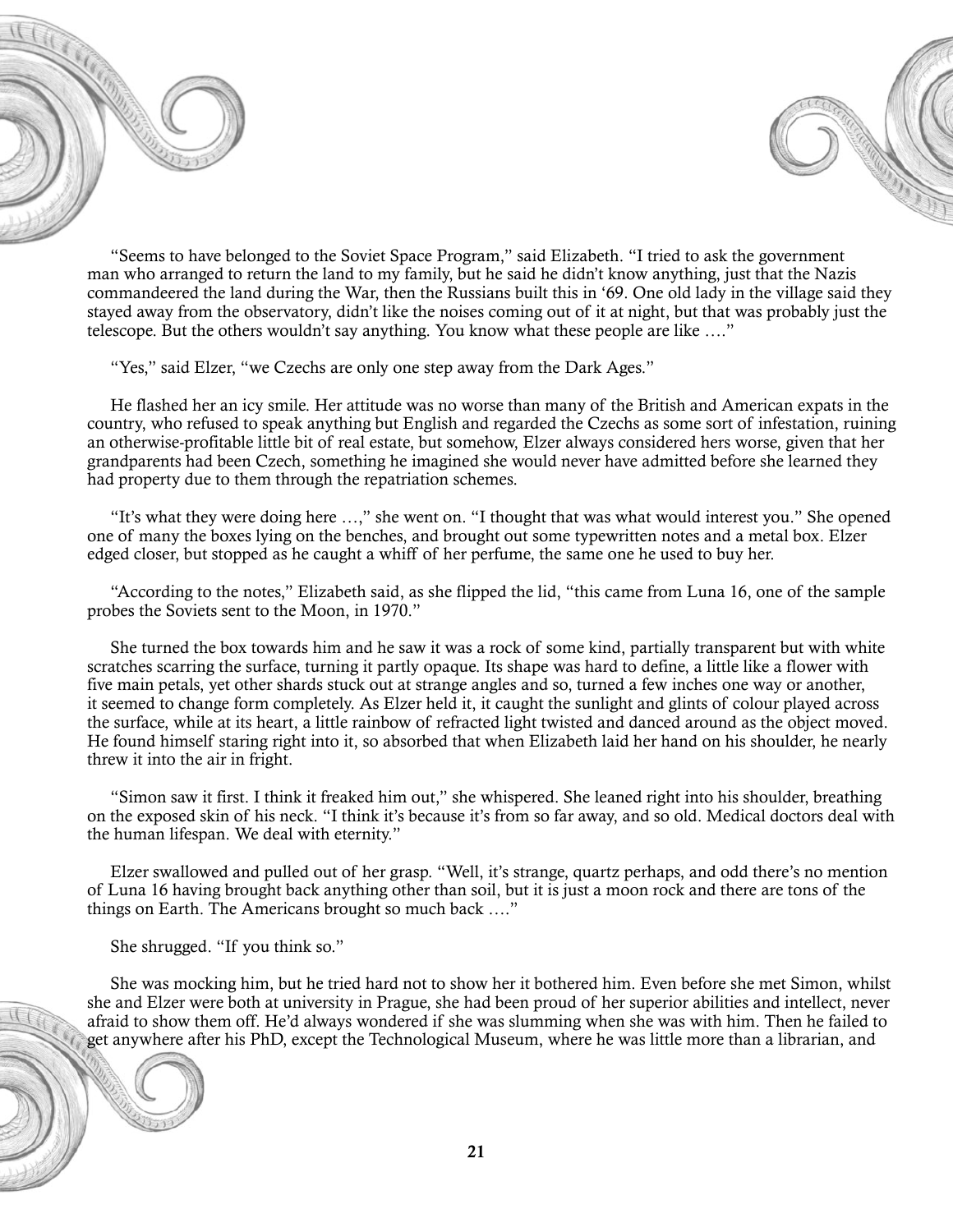she had her suddenly rich Czech family and her already-rich American father, and her top level research job at MIT.

"I'll have a look through it," he said. "Maybe take a few boxes back with me to Prague, but I doubt you'll get much money for this stuff."

"Oh, we're not interested in money." She sauntered over to the door, swaying her hips so that her velvet skirt rippled like liquid as it caught the light. "I'm going to see if Simon's back. I'll be outside if you need anything."

Elzer pulled a chair over to the bench and settled down to look through the boxes. He photographed the strange, clear stone and leafed through the documents that accompanied it, though his Russian wasn't good enough to get more than a general gist of their content. There were diagrams of some sort of apparatus attached to the stone, tables showing resonances they'd achieved when exposing it to different energy sources.

He found himself holding the stone again, several times, tossing it from one hand to the other and clasping his fingers to feel the cool crystal against his skin. The window in the lab looked out over the slope of the mountain, so that only the tips of the firs were visible, framing the pastel-blue sky. The Moon

was already out, like a chalk drawing, nearly full, and Elzer tried to imagine the distance. He had bandied around terms like 'a quarter of a million miles' at university, but as he held the stone, he tried to envisage it and then to imagine the silence, the airless, deathly still surface of Earth's satellite. A cold shiver rippled down his spine. The darkness and the silence had always drawn him to lunar studies and, every time he'd watched the grainy footage of the American missions there, had kept him fascinated. Sometimes, he wished the astronauts would just switch off their radios and record the natural sounds, or lack of same, of the Moon. He had always said that was what he would do, back in the days when he was still a student and still certain he could do anything he wanted. Perhaps that was this 'sensitivity' Elizabeth spoke about.

He leafed through a few more Russian reports, but tiredness was already creeping up on him. The strain of translating a language he was only been vaguely competent at did not help, but the last few documents he'd found were odd, and seemed to refer to some experiments carried out in the early 70s on the moon rock, again with diagrams of some sort of machinery connected to the stone, only, in these documents, he found, again and again, the phrase "человеческий субъект", which Elzer was sure meant "human subject". He stared at the pages for a long while, hoping to glean some further meaning but to no avail. With a sigh, he sat back and glanced at the pile of notes still waiting for his attention. He'd hoped to be done in a few hours, but the sky was darkening outside, the Moon growing more solid and white as pearl.

He found Elizabeth upstairs in the telescope room, stooped over the eyepiece, but when he tried the handle, the door refused to open. Elzer frowned. Why would she be working in a locked room? But she had heard him.

He found himself holding the stone again, several times, tossing it from one hand to the other and clasping his fingers to feel the cool crystal against his skin.

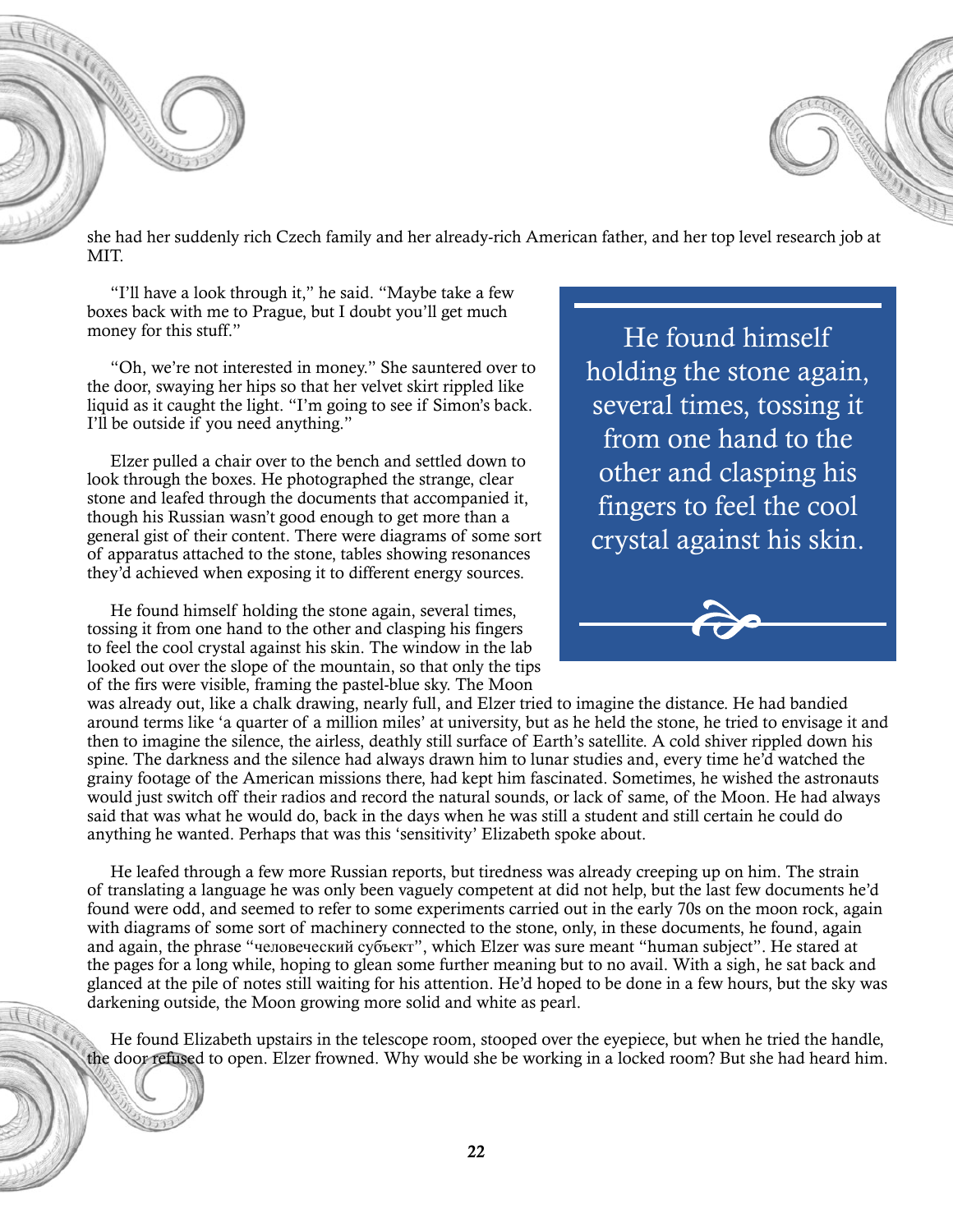



She came over and unlocked the door.

"What's up?"

"What are you doing?" Elzer asked.

"Nothing, just mucking about. What's wrong? Have you found something?"

"No, I just wondered ... It's late and I'm tired and you said …."

"Of course, your room. This way." She pushed past and locked the door before he had a chance even to look into the room, then led him downstairs and out of the observatory into the clear, frosty evening. A short way behind the observatory was a small, detached house, much older than the rest of the complex, perhaps 1920s.

 "The Germans used the villa as an office, though we don't know what for, and we think the Russians' chief scientist lived here," she said. "So, the electricity's connected and there's gas heating. We're staying here until we get the place sorted out."

"What, exactly, are you going to do with it?" Elzer asked, looking back at the path. Over the tops of the trees, he could just make out the dome of the observatory reflecting back the gleaming Moon.

"Sell it, I suppose," sighed Elizabeth. "It's a shame it's in the Czech Republic. I've always wanted my own observatory. But hardly convenient."

She showed him to a neat, clean little bedroom. There were a few creaks on the parquet as she left, then the place fell into a sleepy silence, broken only by the whisper of the trees rocking in the gentle wind outside. Elzer dumped his bags and barely had the energy to change into his pyjamas before he collapsed onto the bed and fell asleep.

Perhaps it was exhaustion, the stress of meeting Elizabeth again, the knowledge that he was running at her beck and call like a lovesick teenager, but he slept fitfully. When he did manage to drift off, he sank into dreams that left him with a sickening coldness in his chest when he woke up. No matter how many times he interrupted the dreams, moreover, he always slipped back into the same scenario. He couldn't tell where he was, because it was almost completely dark save a few glints of colour and reflections, as if he were in a room made of black glass. He could hear nothing, but it was no ordinary silence, the sound of an empty room; this was a complete absence of sound, as if any noise that tried to intrude would be sucked away by whatever force lay beyond the impenetrable dark and the glass.

In one dream, he ventured towards his own reflection and tried to look out. He caught a glimpse of lights in the distance, a hint of something below him, the massive sprawl of a city, but when he looked up, the effect continued, the snatches of refracted light carrying on to dizzying heights, as though whatever chamber he was in was beneath some far higher dome or covering. And the room, whenever he tried to look around, gave the impression of vastness, so large he knew he would never be able to reach the far side.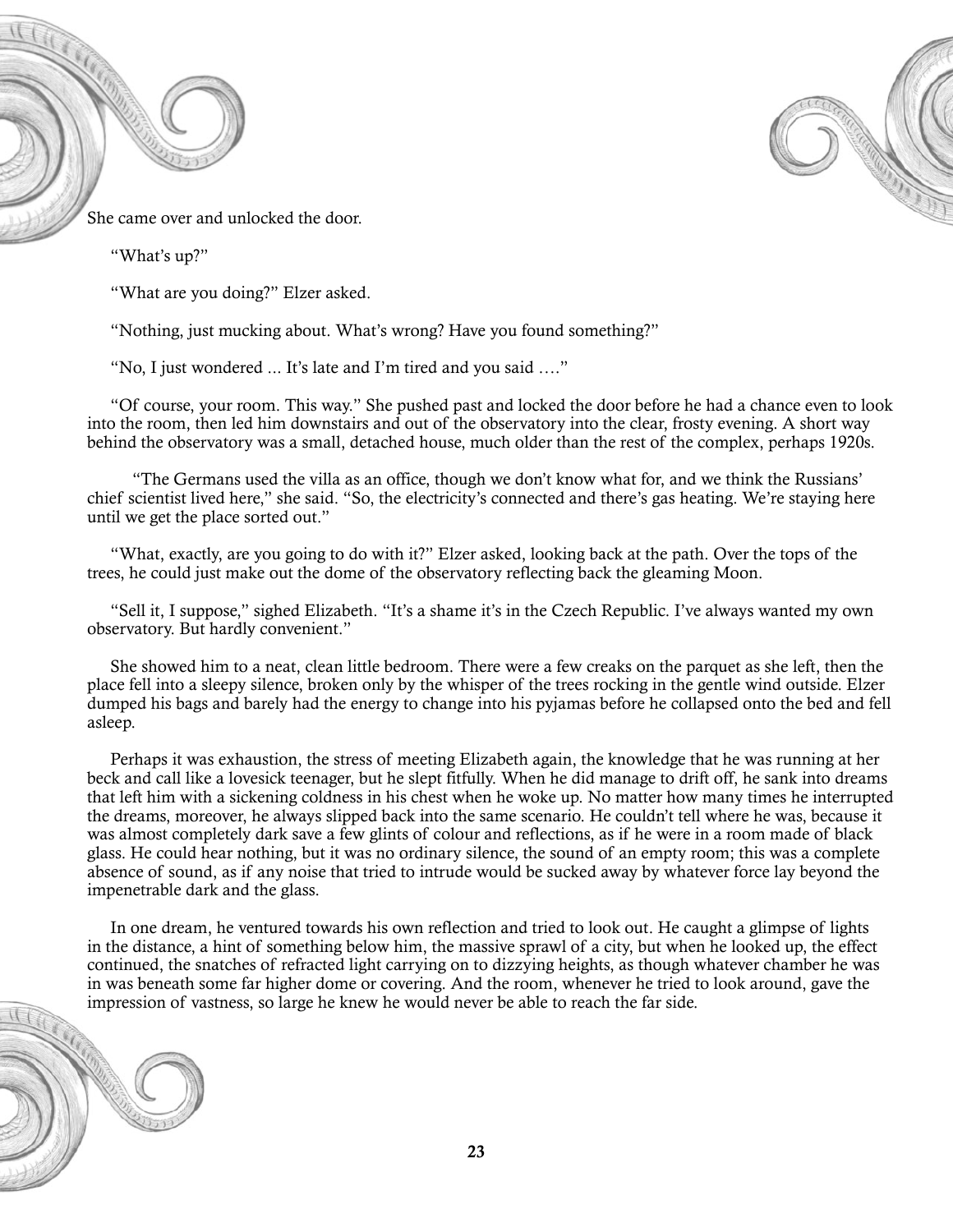In the last one, the worst one, he realised he was not in this city of black glass alone. The hairs along his neck and shoulders prickled. Though he still heard nothing, he knew there was someone or *something* there with him. When he looked at the shadows, he thought he saw them shift, as though they were not shadows at all, but groups of *something*, and he knew they were watching him. He went to the glass again to look out, but felt the presence, closer than ever. He turned and, just before he awoke, he glimpsed a face, its form seeming to change every time it moved, though vaguely florid somehow, exploding out from a central point. It looked directly at him and let out a shriek that seemed to carry with it all the emptiness and desolation of a being alone in that vast darkness.

Dawn was creeping above the firs when Elzer sat up after this last dream and caught his breath, so he decided not to attempt sleep again.

He was aware of Elizabeth watching him at breakfast, though she said nothing and there was no sign of Simon. Elzer wondered if he should ask if something had happened, though decided against it, in case it seemed he was picking at cracks in their marriage.

Ġ.

"So what do you think?" Elizabeth asked him. "Anything useful?"

"I don't know," Elzer lied. His mind was already set on those reports, on setting up his laptop, finding a decent online Russian dictionary and seeing exactly what they were about.

"What about the rock?"

Elzer glanced up and found her staring at him, her eyes wide and excited. He shrugged and she went on.

"The crystal? Well, it's fabulous, isn't it? Did you read the reports?"

"Did you?"

She smiled. "A little. My Russian's not so good, but Simon's is passable. He translated a few passages for me."

*Of course Simon speaks Russian,* Elzer thought. *Simon can do everything.*

"I was intending to do that myself today," he said, "though, if Simon's already translated it, it would seem to be a waste of time."

"I'll fetch his papers," said Elizabeth. She darted off before Elzer had a chance to argue. He ate his breakfast in silence, headachy from lack of sleep and still unable to shake off the full chill of his dream, as well as the nagging feeling that had been with him ever since he'd agreed to come to Karolinka, that there was something inherently wrong about the job.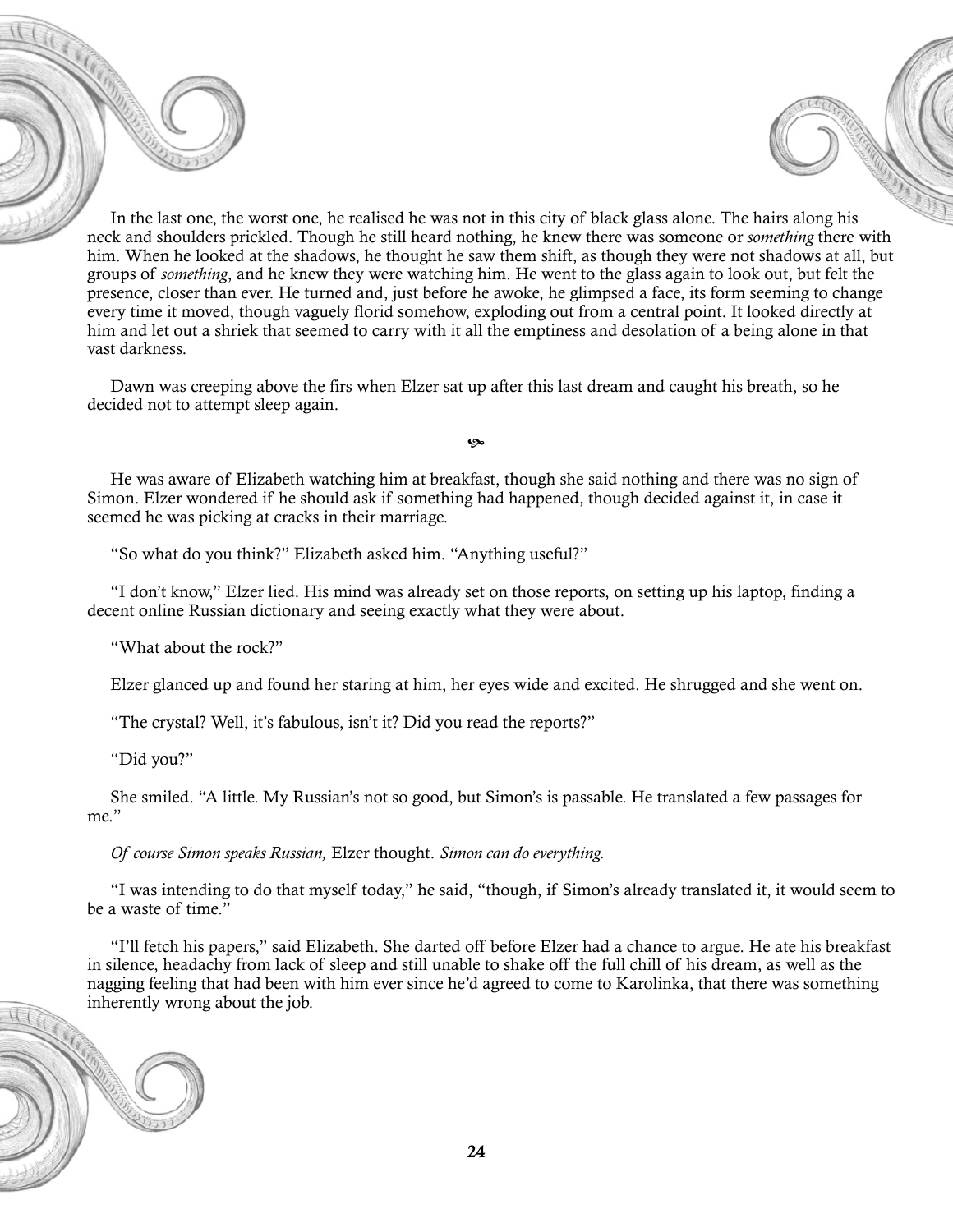



Elizabeth returned with a wad of handwritten papers. Simon's was a spidery hand, but easy to read, and Elzer skimmed until he found his passages on 'human subjects'. He allowed himself a little moment of pride that he had been correct, though it soon fizzled out when he saw that Simon had translated the whole thing.

"*Human Subject One was exposed to the electrically stimulated crystal for one hour, however, no notable effect was recorded. Subject One did report strange dreams the following night, but did not recall their nature.*

*"Human subject Two, similar results …,"* and so it went on. After six subjects failed to produce more than a vague feeling of having had a bad dream, but were unable to recall the details, the scientist in charge apparently changed tack and opened up the brainpans of three of the subjects, inserting electrodes directly into the cerebrum. Subjects One and Two died. Subject Three was never mentioned again.

When he finished reading, Elzer glanced up and saw Elizabeth still studying him.

"Well?" she said. "What do you think?"

"I think you had a bunch of mad scientists living here," Elzer replied. "Did it say what they were trying to achieve? I mean, why connect a rock to someone's head?"

She smiled like a schoolgirl with a secret and came to sit next to him. "That's what I wanted to know. But I think that was the main purpose of this observatory — at least, towards the end of its life. Like I said, I did a little research and most people don't know anything, but I had heard rumours ... Well, did you never wonder why, when they were so far ahead of the U.S. in every other part of the Space Race, that the first manned mission to the moon came from America? The Russians should've been there years before — they'd done all the groundwork — but they just stopped."

She glanced around, as if checking for eavesdroppers, then went to one of the drawers in the kitchen dresser, pulling out a plastic folder. "We found these in the laboratory. According to the markings, they're from the Luna 3 probe, transmitted back to Earth during its flyby of the lunar surface in 1959. But see here, this little crater with a kind of triangular structure ... I've been a lunar astronomer since I was 15 and this was what caught my eye. It's a crater called 'Ukert', in a region called 'Sinus Medii', right on the equator.'

Elzer shrugged and gave the grainy pictures a cursory glance. "So?"

"So, Sinus Medii is on the near side of the Moon. Luna 3, according to its mission statement and any official reports that came out, only photographed the far side. It was the first probe to take pictures of the far side, in fact, famous for it. So, what was it doing sending back pictures of this area?"

"Perhaps it got lost, it happens."

Elizabeth sighed. "Then look at this."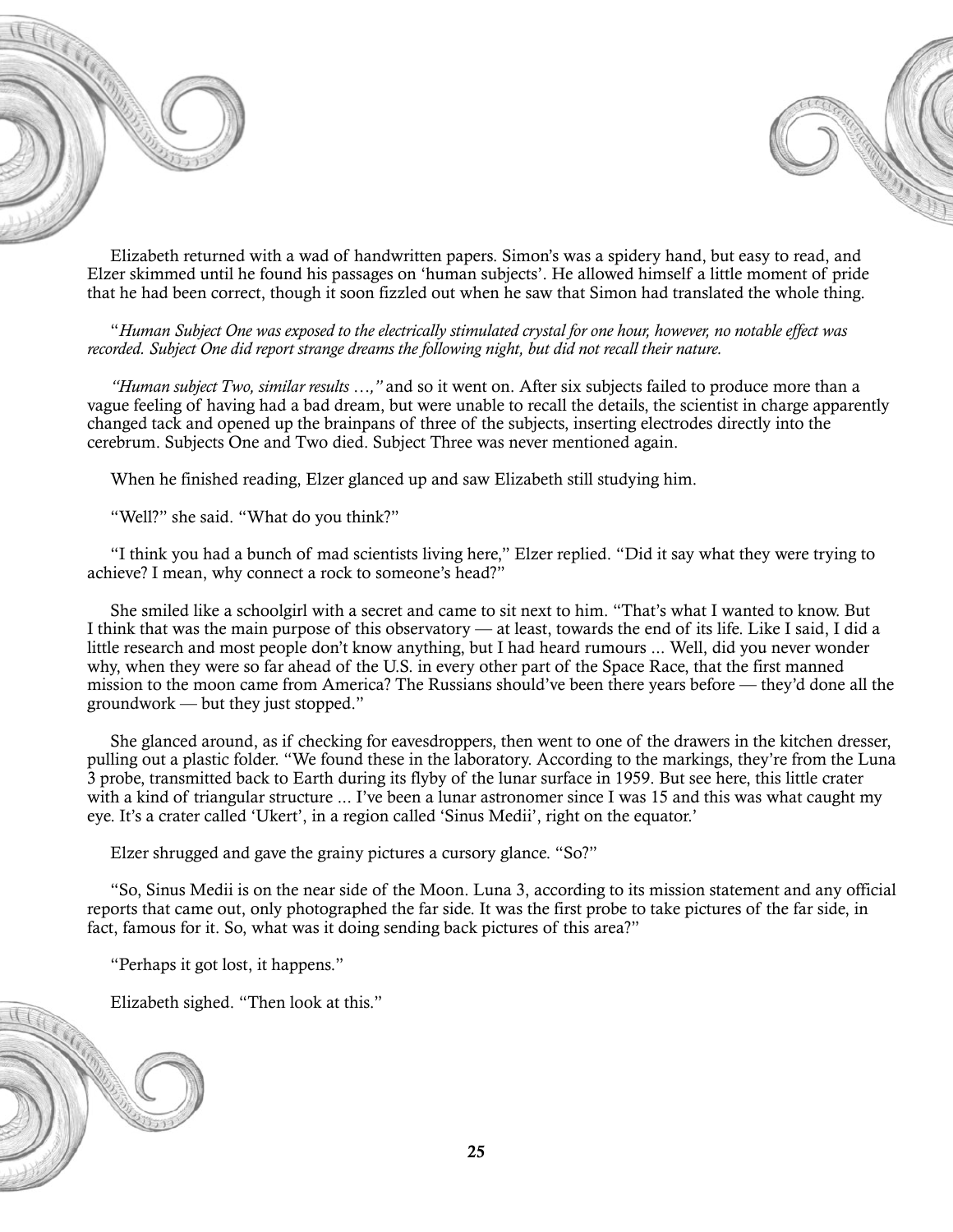



She showed him the next photograph. The image was again grainy, black-and-white, but the cratered surface of the Moon was still recognisable. She pointed with the edge of her fingernail at something near the edge of the frame, where a hazy, black line marked the encroaching lunar night.

"See this? It's geometric, almost like a structure, or the supports for one."

Elzer laughed. "Aliens? This is what you want me to look at?"

"Well what do you think it is?"

"A flaw in the photograph?"

She slipped the photo aside and showed him the next image, where the darkness had progressed a little father across the Moon, and there again was the little crisscross pattern.

"The notes accompanying the photographs said this building was set up, in Czechoslovakia, far away from the main focus of attention in Moscow, to look into the possibility that there had been something, possibly even a civilisation, on Earth's moon. Whatever it was, they thought it looked as if it had been destroyed, bombarded, perhaps, by meteor activity. But it scared them enough to abandon a manned mission. And then Luna 16 brought back this crystal. According to the chief scientist here, the crystal was examined in Moscow first of all, but then he talks about officials in the space program having dreams, something about shadows and old cities made of black glass."

Elzer straightened slightly.

"One man even claimed to have dreamed about a temple on Earth, a lunar temple, and what he was describing was evidently Stonehenge in England, but he talked about sacrifices to dark, shapeless gods and how the primitives cut open the skull of their victim to expose his brain and 'let the shadows in.' All in the light of the full moon."

Elzer frowned at her, trying to find some hint of a practical joke or mockery in her eyes, but she seemed in deadly earnest.

"And you think the Russians tried this themselves?"

"They were trying to expose people to some sort of emanation from this crystal," she said. "Now, you know as well as I do that quartz is a natural resonator, and it's possible ... Have you ever heard of the stone-tape theory?'

Elzer buried his face in his hands. This was why this felt wrong. Because she was having a nervous breakdown and dragging him down with her.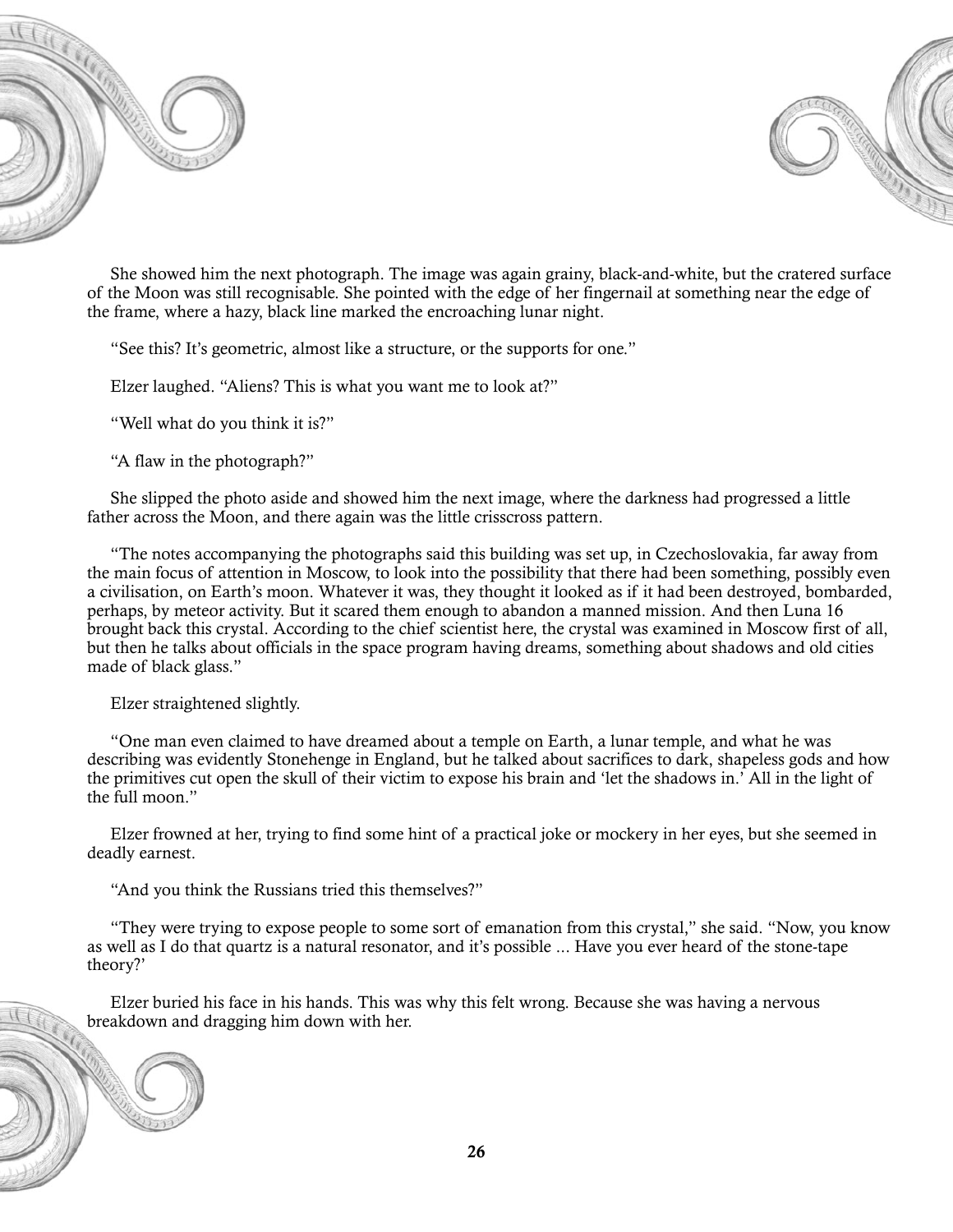



"It's a line of thinking in parapsychology …."

"'Parapsychology?'" he asked, looking up. "So, are they ghost aliens, then?"

'Listen to me. According to some researchers, certain types of stone, particularly those with a high quartz content like granite, can act as a recording medium. If a sufficient amount of energy is beamed at them, it can leave an imprint and, under the right circumstances, that recording can be played back. It's one theory as to how a ghost can manifest itself, yes, but it's also used in theoretical computing, the amount of data a quartz crystal can store …."

"Yes, yes, I know, and what you're saying is the Russians thought there was something stored on these crystals?"

"An imprint of something, yes, that's what I think. Something older than anything we've ever experienced. They were working off the theory that it takes a human mind to act as the interface. Storing the data is all very well, but you can't just hand someone a hard drive and expect them to read what's on it."

"It's just a rock. And so what if people have dreams when it's nearby? Maybe it's ... I don't know."

"You were working with it all afternoon," she said. "What did you see?"

"I saw a rock."

"But when you went to sleep, what did you see?"

"Elizabeth …."

She leaned forward and grabbed his hand, squeezing his fingers so tightly they hurt. "Tell me!"

"Elizabeth, this isn't like you," he said. "Maybe you've been working too hard, at MIT …."

She let him go and cursed under her breath, then picked up her laptop bag from the chair in the corner, bringing out another folder. "You see these?" she asked, spreading pictures, clearer this time but still of the lunar surface, across the table. "These are from Lunar Orbiter 3 in 1967, of the same area, Sinus Medii. Look at this — this is an enlargement, but you see here, on the horizon?"

She pointed at a tiny blob, white against the black sky. "You see it just there, a little shard of stone or something sticking up out of the surface? How could something like that survive under constant bombardment from meteors? And here, in the analyses we had done, you can see the different light intensities inside it. It's glass or crystal, just like our rock."

"*We* had done?" Elzer said. "You already knew about this stuff?"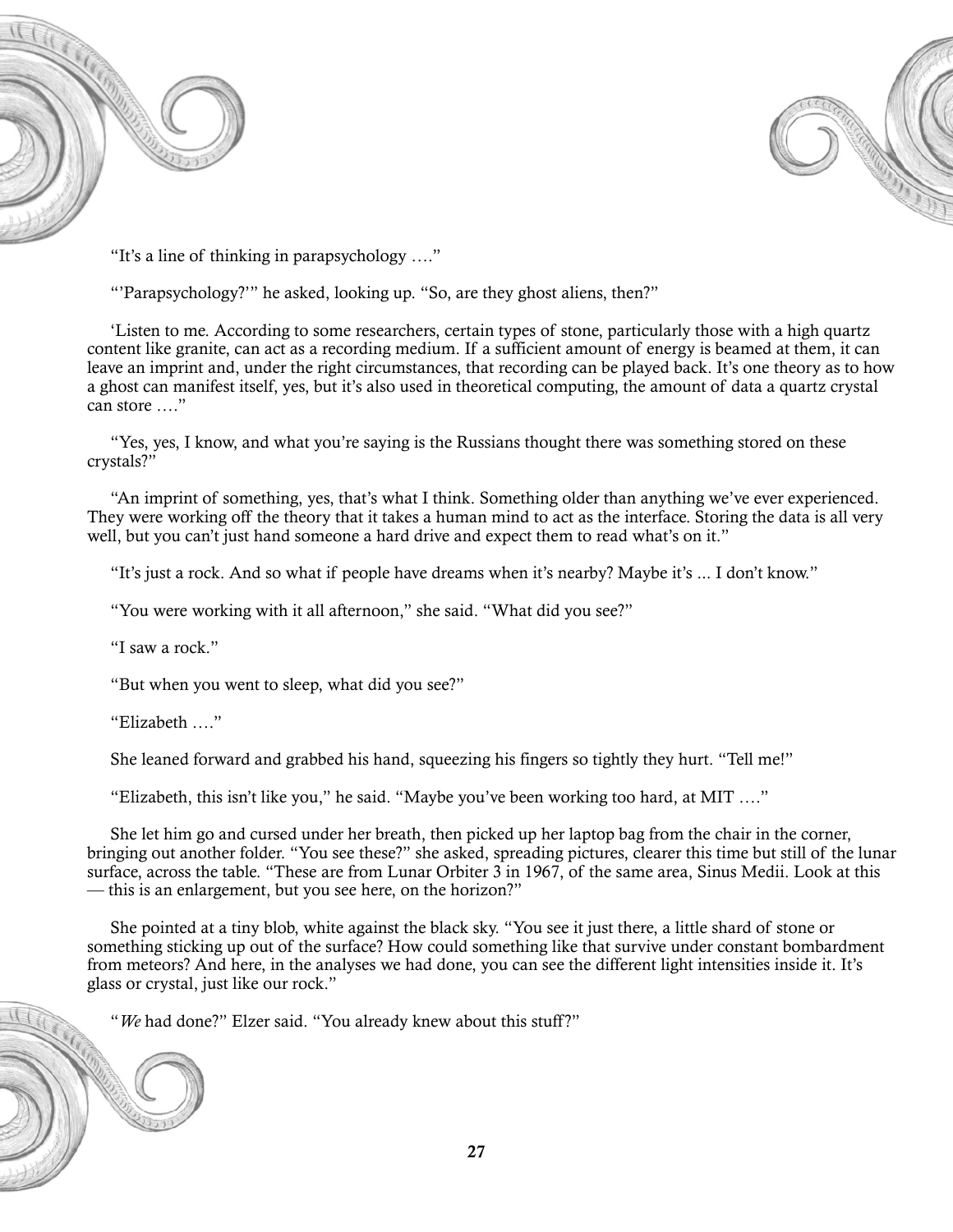



She straightened. "I've been a moonwatcher for years, Roman. I've seen things I can't explain. Lights ... A friend of mine at MIT contacted me to ask about these pictures, see if I had seen anything when I was doing my observations, and then I heard about this place. It didn't take much to fake the paperwork, tell them I'd had a Czech great-grandmother who owned the land, get a few forged documents together"

"Elizabeth …."

"Do you not realise what this means? There's something out there, something that might have been dead for millions of years, but which equally could be out there, still, watching us. What did you see, Roman? You sat with the crystal all night' you must've seen something."

"I had a strange dream. That isn't evidence of any aliens in  $-$ "

"What did you see?"

Elzer considered her for a long time before he answered. "I had a dream, sort of like you said. A city, perhaps, but it was too dark to see. Just silent and huge. And there was something there. I don't know; it was very vague. I couldn't focus on them, even when one came up to me."

"You saw them?"

"No, that's what I'm saying. I *sort of* saw one, but it was as if I couldn't really look at it."

She beamed at him. "My God. I knew it. I knew you would be open to them. You always were sensitive, even if you wouldn't admit it, Roman."

"What are you talking about?"

He saw her smile twitch slightly and her gaze shifted to something behind him, but before he could look, a sharp, hot pain flared in his neck and his body seemed to turn liquid. He toppled forward as he tried to stand and collapsed at her feet. He then saw Simon, syringe still in his gloved hands, coming round to join her. Then he couldn't hold onto consciousness any longer.

 $\ddot{\mathbf{c}}$ 

He dreamed again, this time of an open sky and the full moon directly above him, its pockmarked surface like a skull, gazing down at him. There were stones all around, broad and tall and rough-hewn, looming black against the moonlight. Torches burned between them and figures flitted in and out of the shadows, chanting, each wearing robes that seemed maggot-white in the torchlight and masks of strange, contorted faces. He was bound and saw one of the figures approach with a silver scythe in hand, saw him bring it down hard towards his skull. He felt the agony of the blow across his crown and screamed.

As he drifted back to wakefulness, however, he realised the pain was gone. He could feel nothing, just his own thoughts, as if that was all that remained of him.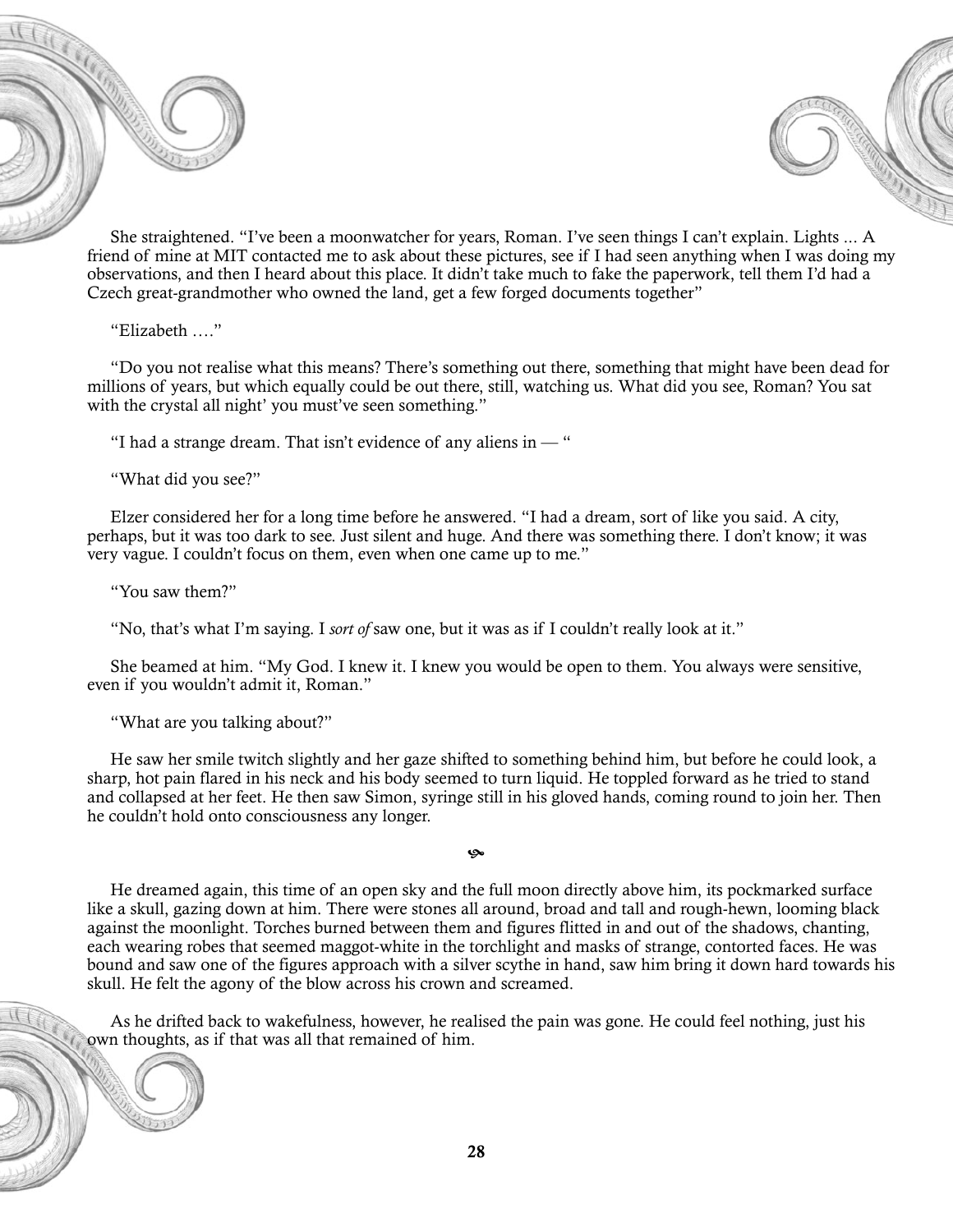



"Roman?" Elizabeth's voice, soft and nearby.

He opened his eyes and saw her leaning over him, smiling, with the laboratory window and the pale, full moon behind her. He tried to speak, but nothing happened. Besides his eyes, which he found he could move slightly to shift his line of sight, his body was inert. He could hear Simon then, too, moving about in the background but beyond his field of vision.

"It's all right," Elizabeth whispered. "You'll be fine. You're what we've needed."

She withdrew to one of the benches, where they had set up a machine, one Elzer recognised from the Russian reports, and there was the crystal, sitting on a little tripod and attached with several wires. Beside it was a silver kidney bowl, flecked with blood, and just the hint of some hair and a little snatch of scalp sticking up over the rim.

"It won't hurt," Elizabeth told him. "Simon's given you something. Don't worry. Just relax. We're monitoring your brain patterns. With any luck, you'll finally get us the answers we've been looking for."

At first, he felt nothing, only heard the gentle hum of the device, but then there came the prickling feeling that someone was nearby, though he could see Simon and Elizabeth standing by the bench, five feet away. The things closed in around him, unseen, just shadows in the corners of his eyes, and he found himself staring at the bright, full moon, its preternatural silence pressing against his ears, the stillness of its landscape seeming to close in around him, filling his mind's eye, as Elizabeth and Simon and the lab and the machine all sank away into nothing.

Last of all, he saw its face swim into view, composed of shadow and awkward, unnatural angles, never still, always shifting. And then it screamed.

#### THE END

J.M. Ramage was born in Dunfermline, Scotland. She studied stage management and worked as a tour guide in London, England, then returned home to study law and history. She worked with BBC Scotland and, for several years, with Scottish Television before moving to Prague, Czech Republic, in 2011. When she isn't writing, she leads nighttime tours around Prague's mysterious and haunted locations.

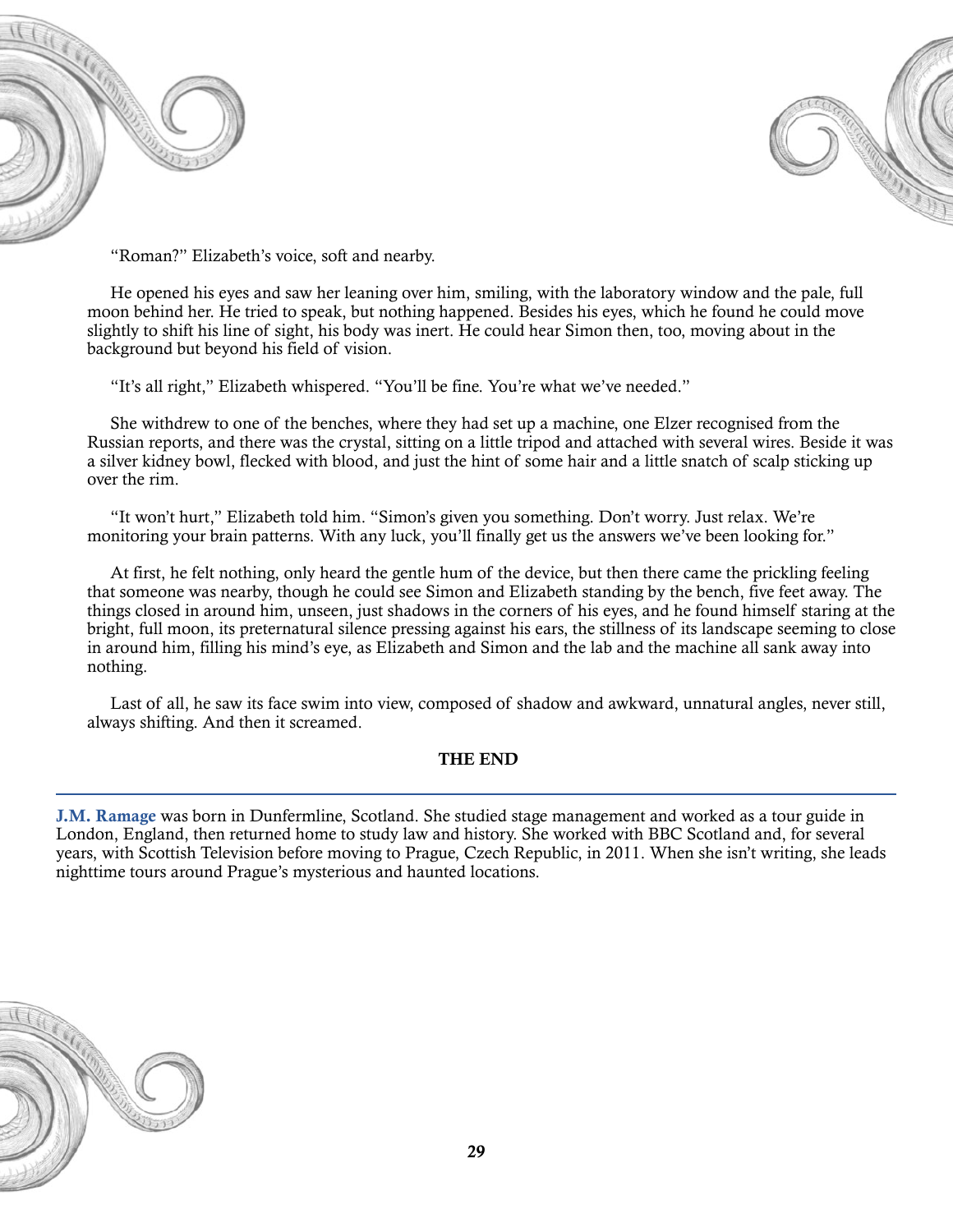<span id="page-30-0"></span>

My mother dissuaded me from listening to the stories Pawul told. She said the men who sought us never brought good fortune and did not understand the ways of the sea.

# **THE DIVERS**

### By Dave Chua

WHEN WE SAW the grey ship, the excitement rippled through all of us. It made a sound that filled up the sky and water, scaring the gulls and scattering them. On the boat, my mother looked up from her cooking and nodded to me in defeated surrender. Being careful not to gloat, I walked carefully past her to the back of the boat and carefully dug out the wooden box. I opened it and stared at the pearls. Three small ones, each no bigger than my little finger. At least they would fetch a price.

As the ship neared, the man with hair like the sun stepped out, smiling. He always smiled. Our chief, Khun, is the first to greet him. When the white man, whom we call "Pawul", first arrived, we were wary. We had never seen a man like him, before, and he approached us with strange music playing from his boat. His crew was comprised of Chinamen who wore odd pieces of clothing like Pawul did.

Pawul knew enough of our language to communicate and offered us food that smelt like nothing we had ever known. Bread that tore apart in your hands, and fruit so red and sweet you only wanted more. He also showed us his gun. The sound it made was deafening; now every boy in the tribe wanted one. Knives and spears were too slow, and some of the boys said they had seen Pawul shoot and kill a shark, using his pistol. The creature had flopped around madly, slapping the water until it just turned over and died.

Khun trusted Pawul from the start. We had seen the ships of other countries come. No longer just the wooden junks of China, nor the sampans of Malaya. The ones coming from the far winds of the West were made of material like we had never seen. Khun had learnt Teochew from trading with the Chinese. Pawul knew some of the language and had crew that understood the tongue. When they both spoke, it was like having chickens next to you, cackling away. I did not understand any of what they said, but always laughed at their exaggerated actions as they tried to make themselves understood.

On his second trip, after about five moons where we were doubtful that he would return, Pawul brought Khun a special gift. He said it was a map of the world. It was brown and weathered, but still with fine lines and the shape of lands far away. The chief hung it proudly in his stilthouse and we would go to steal glances at it. Pawul had pointed out the country from which he came in the upper left. When we studied the map, we were surprised at how vast the world was and how much of it was sea. As we traced the outlines, we wondered what mysteries they contained. I thought one day I would be able to sail on it with my mother, to see the countless marvels of the world that Pawul spoke about to Khun. At first, I wanted to tell my mother about them, but she shook her head, shutting her ears.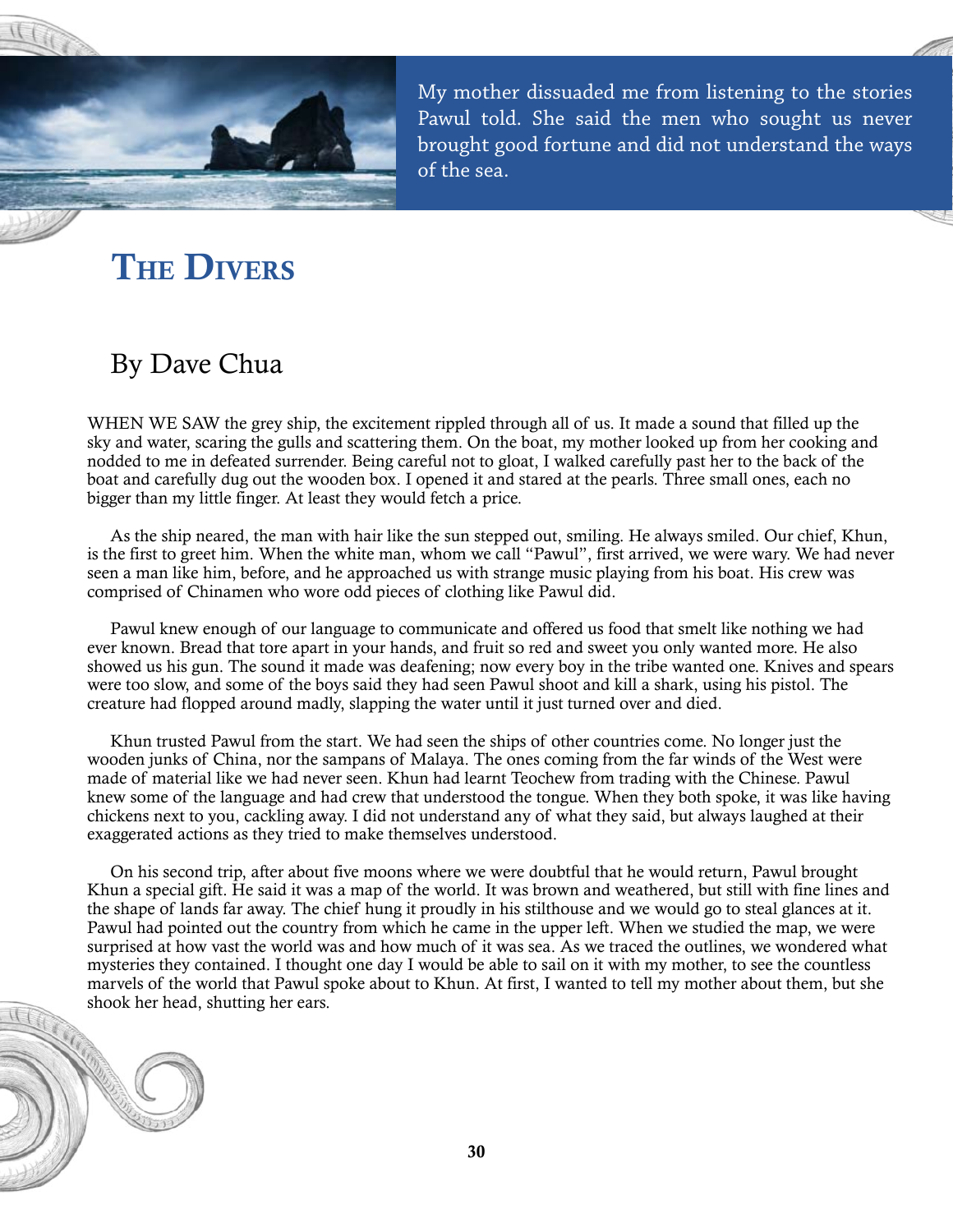Pawul stayed longer this time, as we had more to barter with him and he enjoyed Khun's hospitality. We learnt that, before he became a trader, Pawul had worked on a great ship that dropped long ropes across the ocean that connected two huge pieces of land on the map, so people could talk to each other. He had made enough of that thing he called "money", but still wanted to travel and see the world. Pawul would point at certain countries on the map and talk about the wonders they had. We made him repeat the words of countries until we knew them. Egypt, with its pyramids. America, where new rules and great engines were being made.

But exchanging stories was not why he came. Pawul was here for pearls and gradually, the boys fished less as we surrendered our bodies to the deep waters, plunging deeper into the sea, scouring for oysters to rob.

We tied heavy stones to our legs to bring us down, where the water felt like mud, where sound became muffled as though you had stuffed dirt in your ears, and you could feel your head become so heavy it could just float down with the stone.

I do not know why my luck was so bad. Many of the oysters I opened were empty or ruined. I threw them back into the sea, but a certain sadness came over me when I realised I had killed them each time by opening them. Yet, I continued to dive; the memory of the map, with the ridges of the countries, like coral, called to me, and the coins he gave were the key to the world.

The other boys started to dive deeper and deeper for the oysters, waiting until the last moment before heading up. The water was thick and cold beneath, and the currents were unforgiving. Sandul was ripped away by one and his family could not find his body. My oldest friend, Rama, no longer spent days catching the tailfins of young sharks and riding along with them. Swimming alongside rays and diving into schools of barracuda were no longer important.

 $\infty$ 

Pawul spoke much with the chieftain and the other adults. He shared with them drink, as though this were the most natural thing in the world. He said that once, he dropped a rope into the ocean and they kept dropping it, as though the ocean had no bottom. But there was more to the story, as we asked Adi about it later on. How could the line keep on dropping? Was it like string and made from hair? How had the whiteskin and his men had so much of it?

Rama was rewarded a visit to Pawul's boat. He told me of what he had seen within, carving shapes out of space. He said Pawul's cabin contained treasures from every land: wooden naga where every scale was an intricate piece of art; those things called "books", which were covered with the language of faraway countries; containers that held flowers; and, most impressively, an assortment of guns.

My mother dissuaded me from listening to the stories Pawul told. She said the men who sought us never brought good fortune and did not understand the ways of the sea.

Eventually, my mother was outraged by my constant disobedience and told me that if I were to go listen to Pawul's tales, I would expect to feast on them. She told me not to expect to have dinner if I did.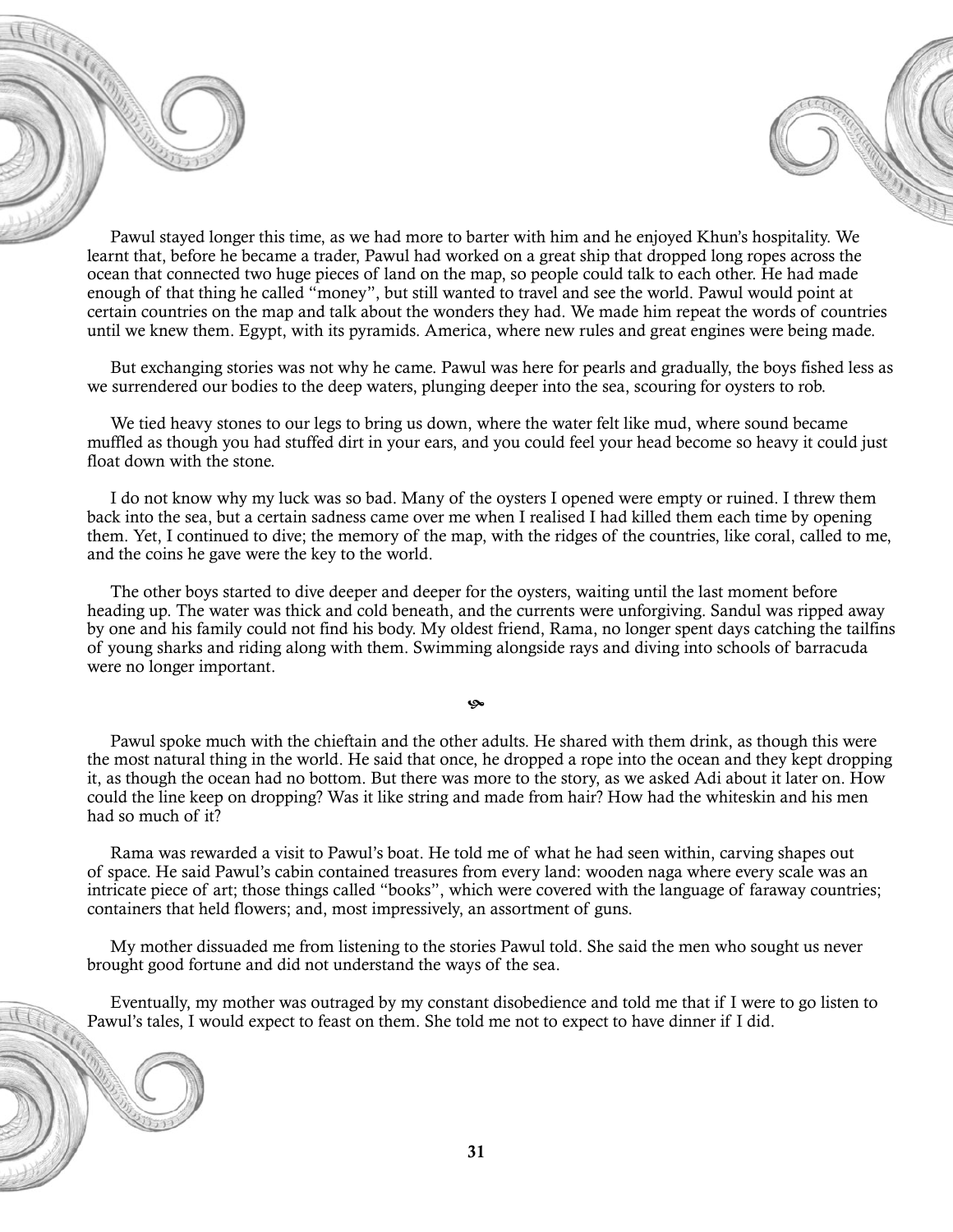However, she did not stop me from diving for pearls, even though her fishing skills were good enough for us. She haggled with the traders that came to sell herbs, spices and clothes, and they would curse her for every transaction, saying how they would have to sell their own boats to earn any money from her.

I did not know what she expected of me. Even the traders and the puppetmasters told of cities growing, of men leaving their villages to make a living there. But that was my mother; some of the other boatmen said that when she heard of my father's disappearance into a raging night sea, she had covered her ears, told them all to go away and cooked his favourite meal, rich with spice and coconut milk, hoping the odour would bring him back.

Only months later could she come to terms that he was not returning, and she poured his favourite wine into the sea, and no longer looked out to the horizon for him.

 A week after he had departed to visit another tribe, the puppetmaster Wakhun performed a show that featured Pawul. It wasn't immediately obvious, but we could tell it was him. The shadow his puppet threw was tall and thin, and he had a big, crescent smile. In the performance, Pawul's shadow took pearls from everyone, even mighty Rama and Bumi, and stuffed them into his mouth.

 $\infty$ 

My mother told me not to continue with the pearl harvesting — the water spirits must be respected — and I pretended to obey.

Inevitably, my mother argued with Khun about him. She said the tribe was forgetting its ways and the spirits were getting angry. Be warned, she told him. There would not be a good outcome. Khun did not dare reply.

Three nights later, when the moon was full and shed yellow light on the world, I could feel the sea whispering to me. My mother had heard it, too. I woke her up and we desperately paddled to shore. We could see the trees rattling and shaking, and the ground cracking. She screamed at the other boats, but she could barely be heard above the raging waves. Some heard her, but others did not. Khun was one of those who paddled hardest to shore.

She pulled and dragged me as far onto the land as she could. Her nails tore into my skin as she pulled and she hit me whenever I slowed. She told me to hurry. She said that this was the water god, who was angry. Rain started to come down. With each step, our feet sank deeper into the mud.

By the thin moonlight, we saw the waves sucked in so far that fish were stranded on the beach, wondering where the water had gone.

Then the water began to rise — higher than trees, almost touching the sky, picking up boats in a great claw and slamming onto the shore. My mother told me to keep quiet, as though afraid the mad sea god would hear us and send the waters to our hiding place.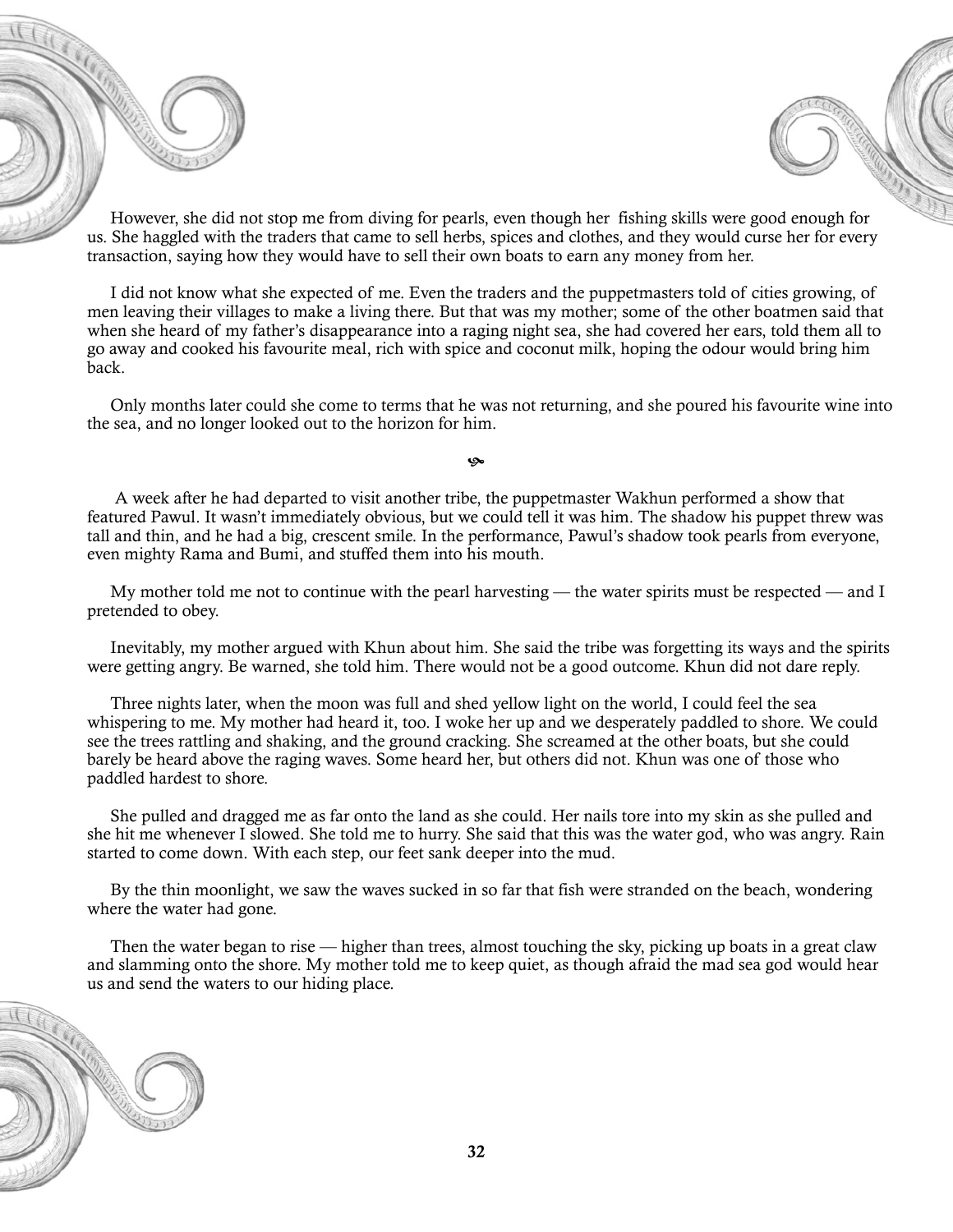



When it came down, it was like the sky had ripped open and water pounded the shore, greedily destroying everything, rising so fast it tore through the land. The sound was so loud, as trees beneath us cracked and broke, that my ears rang.

After the devastation, with the palm trees broken like sticks, the bodies taken, there was hardly anything left of us. My mother hugged me close, unwilling to let me go, denying whatever spirit that wanted to claim us away.

I thought I could hear screams, the familiar voices of my playmates imploring me to come save them. I knew it was a trick of the water ghosts, calling to me to join them.

Eventually, I was so tired from the climb and exertion that I slept. When I woke up, the sun was on my face, my hands still clutched around mother. Birds sang as though nothing had happened. We carefully made our way back down into the water, though the ground was like brown porridge. As we descended, we saw corpses, but she told me not to look, as crabs and giant lizards fed upon the rotting flesh.

There were only six boats out of twenty after the great wave. One of the boats was rammed against the trees. We found half of Dend's body on one beach; the other half was gone. A shark thrashed about in a field of flowers; jellyfish flailed their tentacles from the broken branches of a naked tree. Odd-looking stones with strange markings carved into them were also strewn about. It hurt to look at them, like my mind was being stabbed with a knife.

For days and nights, as I scrounged for whatever food we could find, the crying wouldn't stop. Women wailed to the sky. Most of the men had been at sea, fishing or catching pearls, when the great wave descended. My mother continued to hide herself; her warning came too late and I heard at least one voice blaming her for the disaster. But most knew why the great wave had come.

As another week passed, we returned to the water. We dived, for there was nothing else we could do. We could not shed our sorrow. Our tribe had been halved; we were sure the other sea tribes would be like us.

Rama mourned and cursed, and his diving became desperate. I followed his boat, while my mother settled what had to be done with the dead and the drowned.

It was during one of our dives that we saw it: a shell as big as one of our stilt houses. I thought we had been in the water too long, and that our eyes and heads were now deceiving us. It was striped with red and brown. We thought it might be alive, at first. Rama swam toward it. He was too fast for me. I had to retreat back to the surface to take in another breath. Then I dived down again, my head pointed directly at the depths.

Rama was now there and he appeared to be conversing with an oddly-shaped creature: almost human, but with a strangely formed head. Its eyes were unblinking and ancient, and it knew us. It murmured words. Though, at first, they made no sense, as I approached, they became clearer. It was an almost human voice, or at least, a voice that knew our tongue.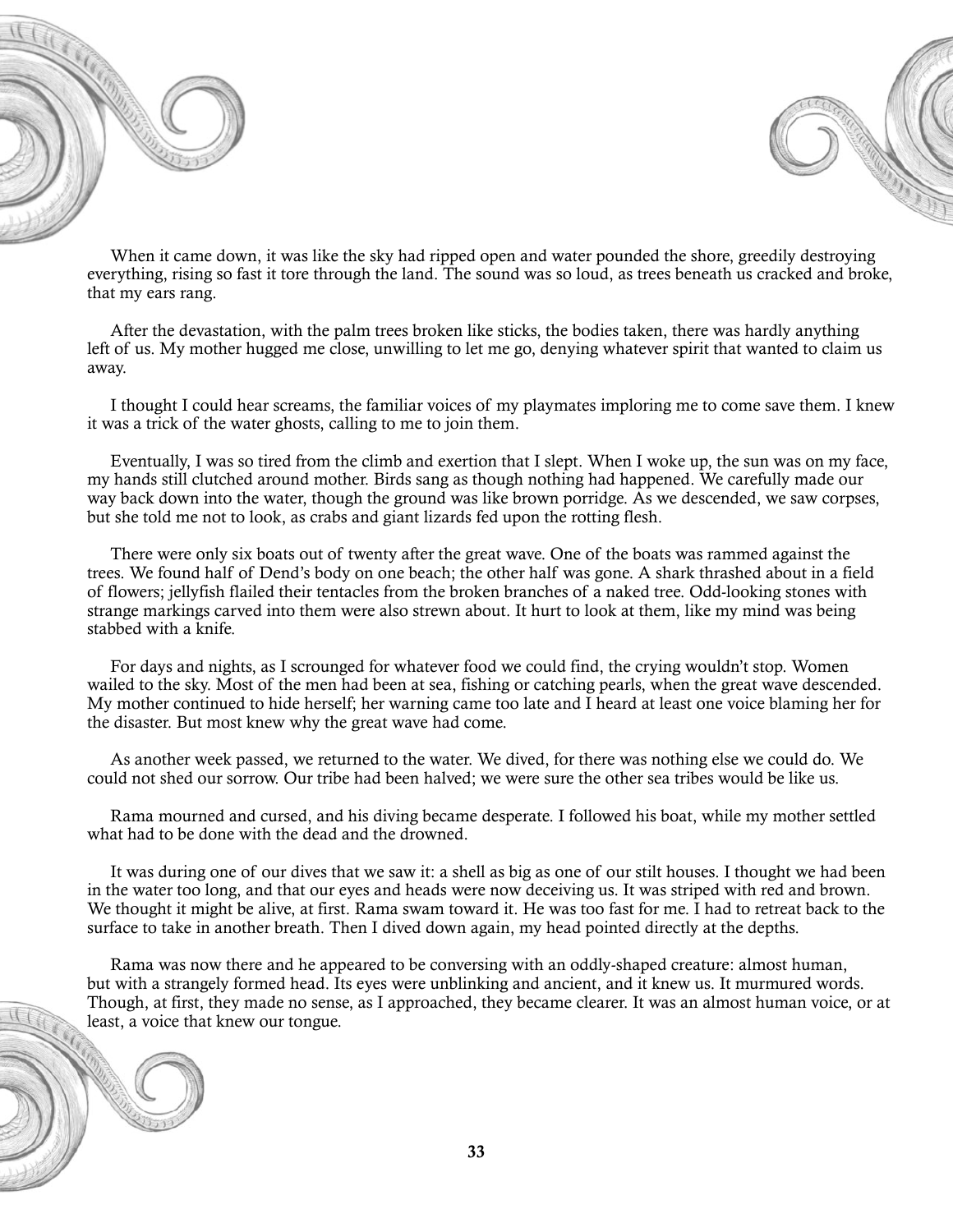



Rama was calling it a god, a spirit. He wanted the bodies of his parents back. The creature appeared to understand and went back into its great shell. I grabbed Rama's hand and started to pull him up. How could he have stayed down there so long? He did not resist; his limbs were weak, like a dead crab's. I tried not to go too fast, even though water was threatening to shove down my throat and into my lungs.

When I dragged him onto the boat, Rama was mumbling. His eyes stared past me. His body shivered. I slapped him a few times, but he continued to babble in a language I could not comprehend. It was like the sound you hear when you dive deep — the muttering of the waves. I did not dare go back into the water. Even though the waters were blue and clear now, I could not catch sight of the shell. It had disappeared.

I rejoined my mother, but I did not dare tell her of what I had seen. Rama rested in a cave and I lit a fire to warm his still-cold body. That night, while mother slept, I sneaked away. She was too tired from the day's work to wake. I found Rama, his eyes pale. He was sitting in a lotus position

Rama was calling it a god, a spirit. He wanted the bodies of his parents back. The creature appeared to understand and went back into its great shell.



and his body shook from side to side. He was mumbling again. I gave him some of the food my mother had prepared and he suddenly turned to me, his voice a whisper.

"The fishman warned me. We are not to listen, anymore, to the white men. We have a destiny," Rama said.

I was taken aback, wondering if Rama were bluffing or deluded, but his eyes had sheer conviction, and Rama could not lie even to a baby.

"You should just finish the food," I told him.

"We need to bring the boys. In three days," he said.

I nodded my head. I needed to obey and the determination in Rama's eyes was frightening.

For the next two days, I had to hide my intentions from mother; she was suspicious but still distraught. She had to help with the grieving, and others who had lost their relatives and children came to her. One scolded her for not warning them earlier, but she was merely a woman of the tribe. She refused to tell them about her warning to the chief. He was still in a daze and could only give feeble commands.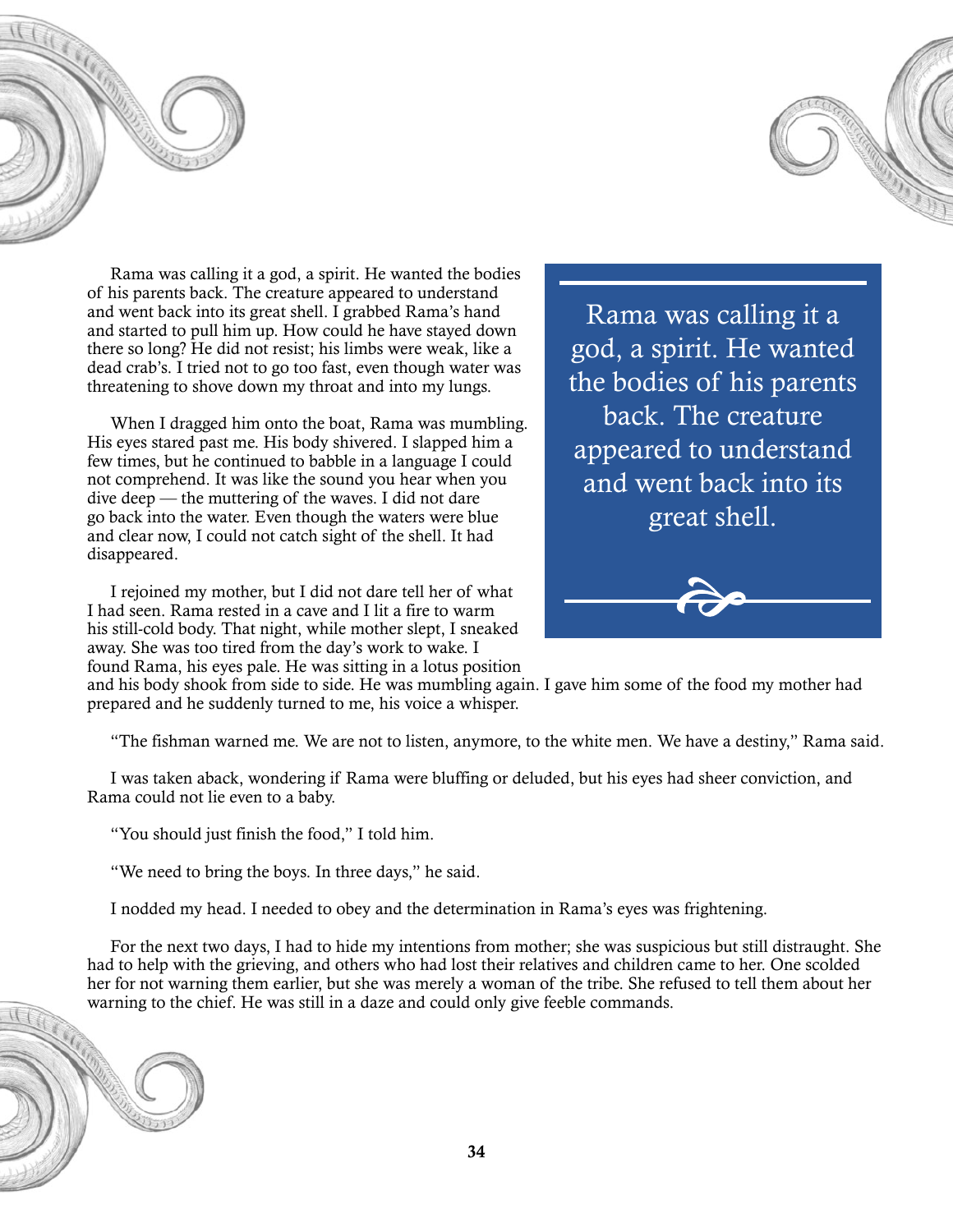



We brought the children as we were told. There were only seven of us; most of the others had disappeared, swept away. Only three had parents. Some of the other children refused to go with us and Rama threatened them, saying that, if they spoke about this, we would cut off their heads and feed them to the sharks and stingrays. With the pure madness in his eyes, they dared not refuse.

The night of the meeting came. We rowed our boats to the meeting point. From above, we could see the blue-green lights below, which Rama saidwere the fishmen waiting for us. We tied rocks to our legs and dropped into the water. It was colder than I could imagine. Rama's eyes lit up on seeing the fishmen again, as though he were seeing one of the *apsaras*.

There were four of them beneath, whispering to each other in their odd fish-tongue. They seemed pleased to see us and one of them placed a caul over our faces that allowed us to breathe underwater, though it was hard to trust the thin, jelly-like material. It was like putting a jellyfish on our mouths and noses. But soon, we could breathe, even though it was like being choked at the same time.

The largest fishman was twice the size of the others. It was a she, from her voluminous breasts, and she placed her slimy hands on our heads, congratulating us on our arrival. She wore huge plates of armour that looked like the shells of overgrown crayfish, on which were inscribed words and writing in a language that resembled that of the stones we had seen. The water in front of us was radiant with colours and we saw within it bizarre, new creatures that we had never seen before. Above us, a shark glided, throwing its moonshadow upon us.

They took the pearls from us as if they were stone, because to them they were common and small as pebbles. Images swirled and formed in the white stone, and we shook in fear. The skin of the fishmen changed colour excitedly as the images became clearer.

The images of the stone were unclear, but soon, we knew we were staring into the eye of one so wise, whose knowledge was so great it could not compare with our pithy truths. The hunger that the creature had was deep and it was patient. That was what it wanted to teach us; we saw the ruin that Pawul's men would bring upon us with their ship and gold. The sea would be eradicated, our villages would be destroyed, we would be merely greater slaves to their poisons. We would toil inside their ships, rowing, feeding a metallic monster that growled and spat at us. The whiteskins would bring an age of devastation. But even they would not survive the last flood that would come, where the fishmen would rule the drowned world.

The great being placed a promise in our minds. We could be one of the fishmen, rather than slaves of the whiteskins.

We were each given a choice. We exchanged looks and remembered those amongst us dead. We remembered how Pawul had run one of the men through with his sword as we would spear a fish.

What choice did we have? We had been deceived by Pawul's gifts and mock-kindness. We assented.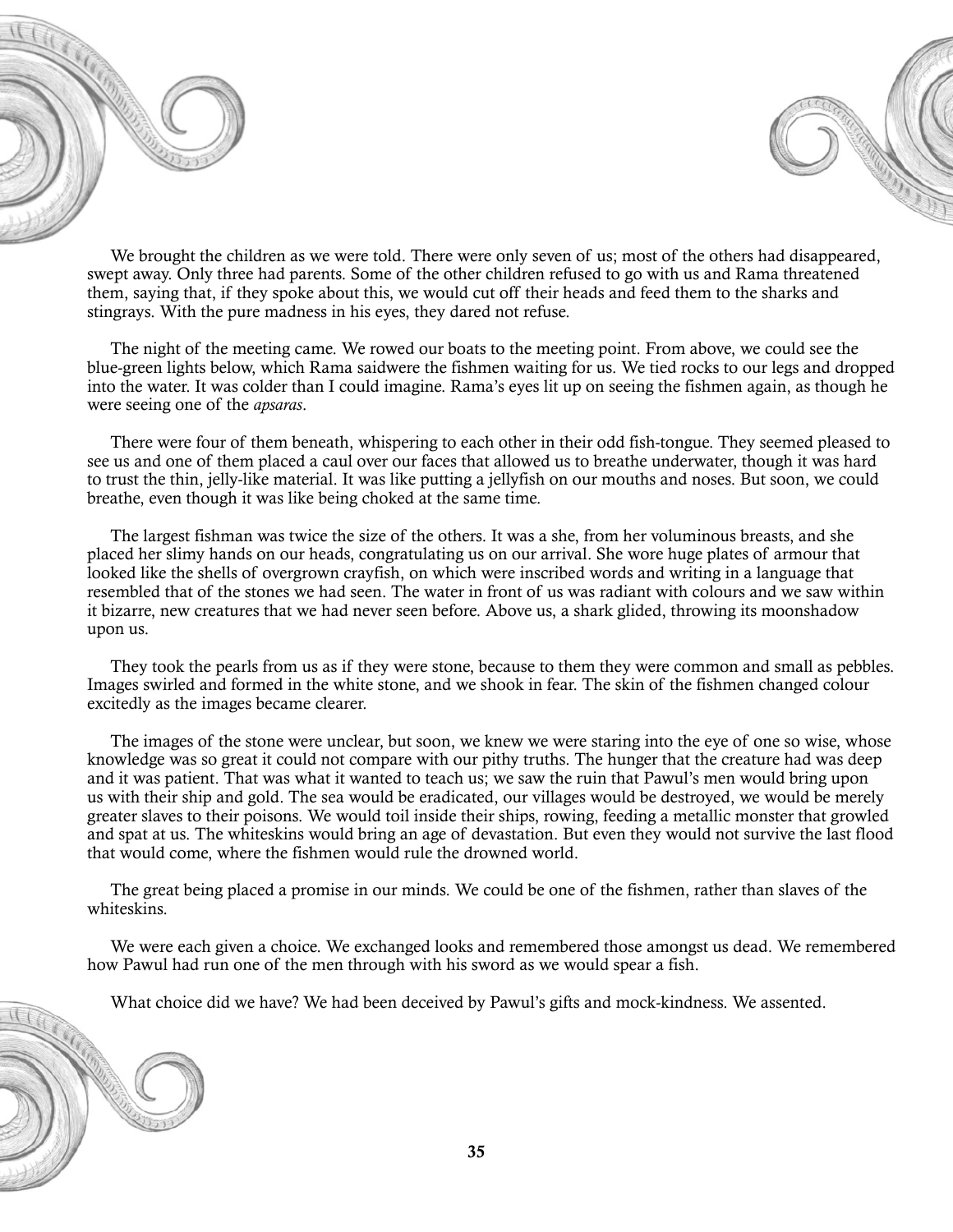



The great being was pleased with our choice. The fishmen cut our palms and poured a liquid upon our skin that felt like ointment. It formed a cloud in the water. I drew back my hand, but the fishmen had strong arms and their scaly hands upon my arm gripped it like the closed claws of a crab. I shivered and did not feel changed, but the fishmen said it would take years. We would outlive our fathers and other men. Then the ritual was over and my head felt heavy.

We drifted up, kicking to the sun. It touched and burned our skin. We kicked, we jumped, but the nature of joy had been taken from us. There was no sense of elation, only duty, and inside, a need to stare into that great eye again and to serve the creature that owned it.

The tide cradled us in. I thought we would not have the energy to swim to shore, but the sea handled us like a caress and placed us upon the calm sand. Once we reached shore, we parted ways, going back to our families, unwilling to speak of the ceremony.

When I returned from the sea to the cave, my mother was waiting.

"Where have you been?" she asked. She was hacking away at a coconut. We did not dare eat any fish; it was too likely to have devoured the bodies of the dead.

"I was helping Rama ... He thought he saw his parents," I replied.

"Do not lie to me," she said. She waved the *parang* at me. The coconut water spilled on the still-muddy soil. She dug her knife into its flesh.

"Where have you been?" She saw the mark on my hand and grabbed it.

"What is this?" she said. With the huge knife, it almost seemed as though she was ready to cut off my arm.

"I cut myself on a rock," I said.

"Do you think I do not know what a wound from a rock would look like? It is nothing like that," she said. A fever was rushing to her eyes. Whenever I lied, she would go into this rage. "Do you know what is done to those boys who lie?"

So, I started to tell her everything. I was too old and too strong to fear her slaps, but I did not want to lose her trust. I told her about Rama, and the fishmen, and the sounds and songs of the sea, the visions that they showed us. She shook her head as I spoke. The anger did not decrease. At the end of it, she did not speak for a while. I crouched, ashamed.

"Go! Go! You do not know what you have become!" she shouted. "The fishmen spoke to our people before. Much like this time, after a great wave. They took my brothers. You do not know what they will make of you!"

She raised the knife and I ran.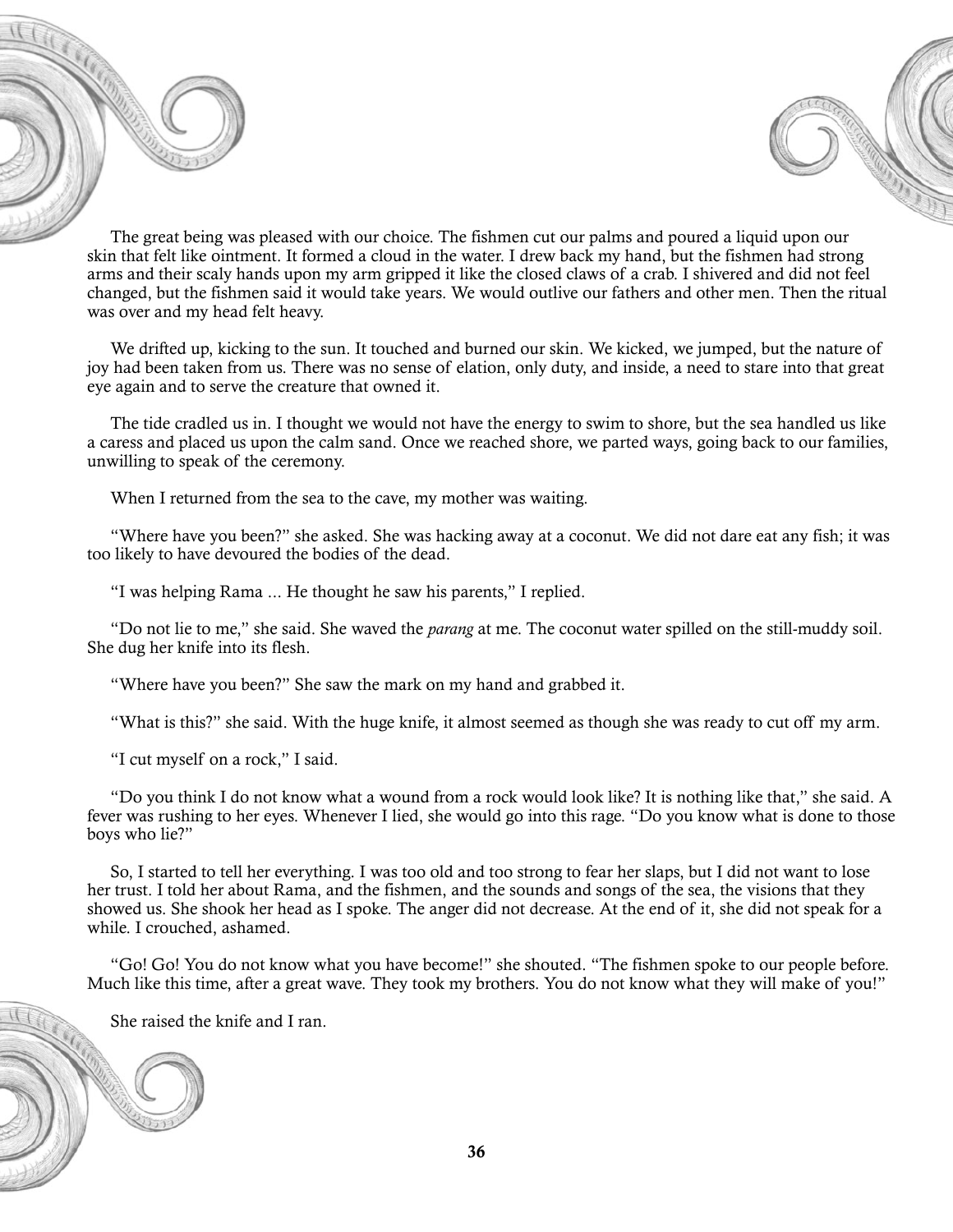



That night, I stayed in the cave. I caught a crab and tore it apart in my bare hands; its claws nicked me several times and I bled deep, thick blood. I was still human. The wound on my palm ached terribly. If I closed my eyes and focused, I could once again hear the humming, the singing, the dark song of the sea. I hummed along with it, as it gave me comfort. I tried to change to a lullaby my mother used to sing to me, but the notes sounded wrong.

Rama came to find me. He said that he had heard the humming and it could only be me. He was now the boy of old, but stronger, energised, as if he had found his fate, his reason for being. He lifted rocks around the cave and waved a stick as though it were an elegant sword. We dived into the sea, whose surface was still wild and shaking. Fish came to us easily now, offering their bodies.

As we tossed and twisted, we heard a sound not of the waters, nothing like the slow popping and crisp bubbling of new coral, nor the breath of fishes and their waving fins.

"The first sacrifices are coming," Rama told me. He lifted his head to the surface and pointed out to the horizon; I could see the outline of a boat and the chugging sound that it made, like coughing metal. Rama's smile was a sneer.

Rama sped towards it, his body straight as a spear. I thought he would smash himself against the rocks, but he emerged, still making large strokes, going through the water like a shark intent upon its prey.

He shouted and the other children came to join him. I could see them running towards the waters, jumping in. There was nothing to fear, anymore, in the water and the waves. We were now able to hold our breaths for far longer than we ever could before, waiting for the approach of the boat. There were only four men. I assumed most of his men had died.

Rama took a conch shell and blew on it, and the fishmen came near the surface. They were intent, knowing that the enemy had returned. We watched Pawul come out. He looked fearful and his clothes were ragged.

Pawul disembarked with one of his men and went to Khun, but the chief had nothing to offer. There was much shouting and Pawul waved his pistol madly around. The fishmen observed. I could not tell if they were amused or bewildered. Their expressions were unfathomable. Did they have no joy? No laughter? What would happen when I became one of them?

Pawul grew impatient. He was demanding more pearls, fish, or even sea cucumbers. He ordered his men to take out their guns. I was armed only with a spear. The moon lurked upon the water, its face shining.

The fishmen emerged. They skimmed upon the water like stones you throw. They leapt out, with bone knives and barbed spears. Pawul and his men were taken by surprise and Khun cowered in a corner of his hut, begging for his life. They sliced the necks of Pawul's men. Pawul screamed; there was recognition on his face. He fired his gun and took two of the fishmen down. The blood they leaked from their scales was pale and milky.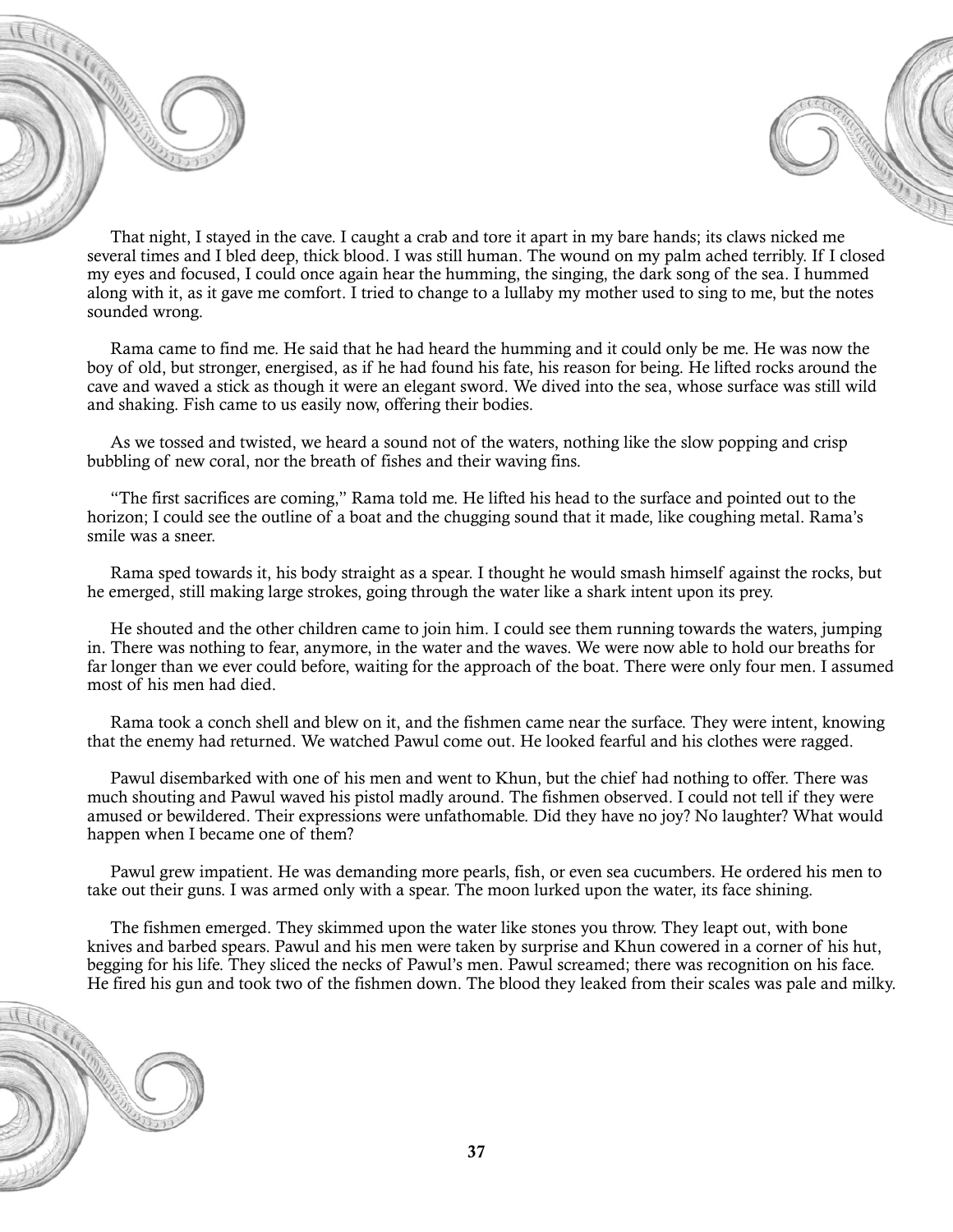



But there were too many of them. And we, too, joined in the massacre with our almost-blunt knives and stones. He was surrounded and we slashed at him slowly. The fishmen did not pay attention to his calls for mercy. Their spears cut long strokes on his flesh, letting the blood leak upon the water. He screamed until almost dawn. When the fishmen left his corpse, with skin flayed away, upon the beach, the morning tide took it greedily. By the evening, the crabs had ripped away the flesh.

The fishmen departed and did not even leave a trail of bubbles beneath the sea.

When I went back to land, my mother was not there. The hut we had made had collapsed. She had left a bowl of nuts and fruit. My heart felt like it would burst from sorrow.

I rowed away from the tribe. There were too few left and Khun had been driven mad by the incident. He stayed on land, refusing to ever go into the water. The remainder would merge with the other sea tribes and spread the way of the fishmen to them. I did not wave goodbye to Rama, nor to any of the other Changed; I took the boat and departed, knowing we would meet again when we became fishmen.

As I rowed away from the island, I saw a figure that I knew had to be my mother. She started to sing and my heart cried out. I struggled with the boat; I could not row and steer. Eventually, I managed to turn the boat near to the shore. I wailed out to her, for the nights were too quiet and I needed her voice. I knew that the gift the fishmen had given would gradually change me, but it was a slow transformation that would take years. My skin had become scalier and my eyes had started to protrude, but the change was slow.

I called out to her for five days and nights. Finally, she could not ignore my wails and came down to the beach. Her face was haggard and worn, her hair disheveled, as though she has woken from a great headache.

"Son, what have you done? Do you know what you will become?" she said.

The choice had been made. I could not answer back. The words stuck in my throat. In front of me was an oilcloth, with the pearls and shells and sea cucumber that I had no one to sell to.

"I am still me, Mother," was the only reply I could muster. "I still row with my lean arms, but the boat may as well be of wood. I still breathe air."

Her feet trudged through the sand. Her hands were stained with coconut milk. She walked into the waters and carefully came over to me. Specks of sand splotched her face.

She leapt onto the boat, like a water spirit from a story. She turned to me, but did not look me in the face.

"Row. My years are not many left, and I do not know if the water or the new men or you will take me, but I will not let you die. I saw your rowing; your father would be displeased," she said.

I did as she told me.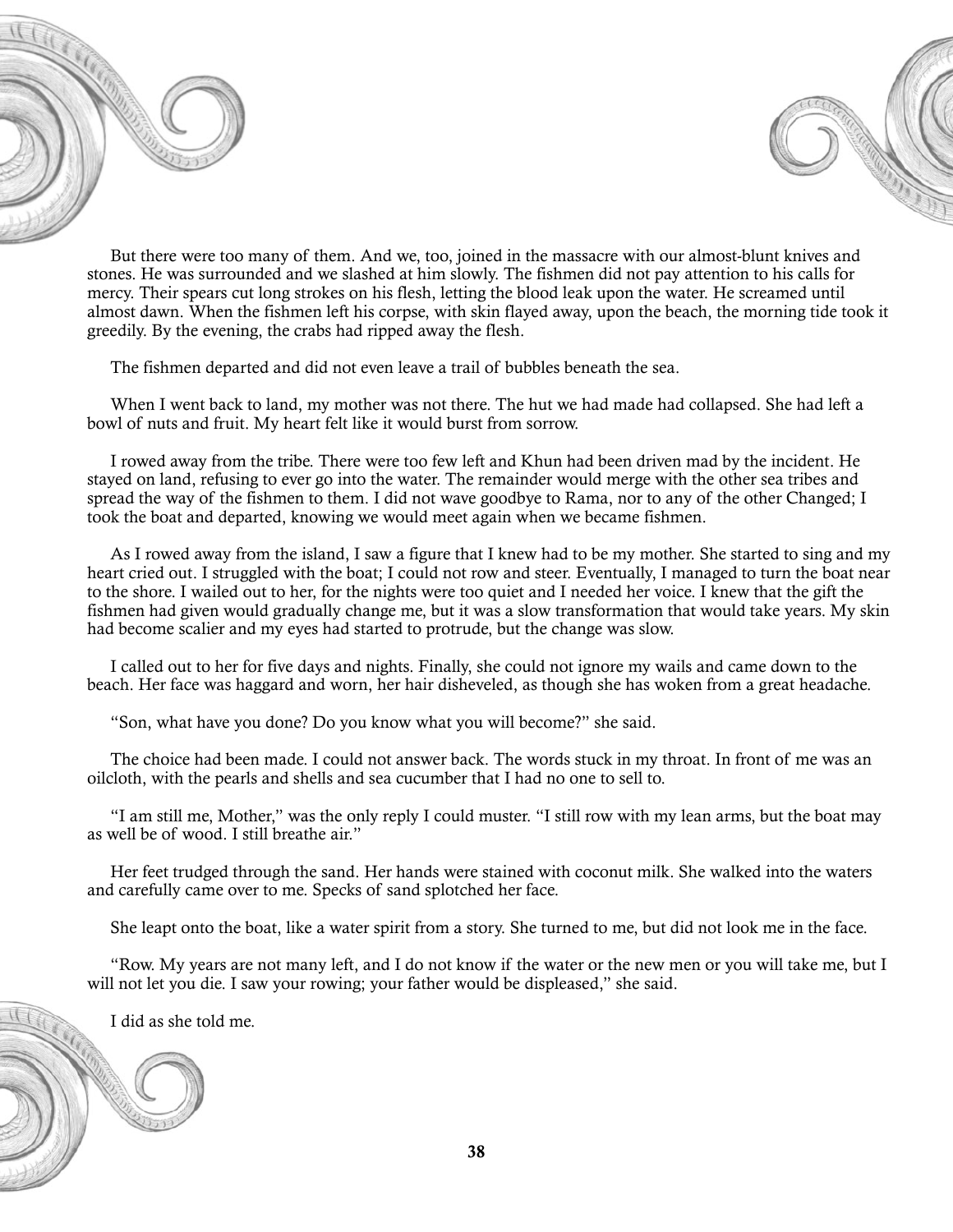



"And we are not to speak of what happened again," she said. Her eyes were upon the water, as the sunlight flickered upon it. She let out the sail and the boat started to move, pulled by the wind. Soon, we were out upon the sea, leaving our broken tribe behind. I did not tell her about the whispers I heard from the depths, the promises and the prayers uttered to me as I slept, or how my eyes could now peer deep beneath the waves to see the silver streaks of fish that cut through the water.

That night, after she had made a meal out of a crab, she stood over me with a knife in her hand. I pretended to sleep.

The dagger, dull as it was, shone upon my face, but I did not feel its fall. She sighed and threw it into the water, then went to her side of her boat and cradled herself to sleep, moaning. I watched her and hid my face as I shed salt tears.

The End

Dave Chua is a writer based in Singapore. He has written a novel, *Gone Case*, and won 2nd prize for ChiZine's short story contest in 2009 for his short story, "Last Days".

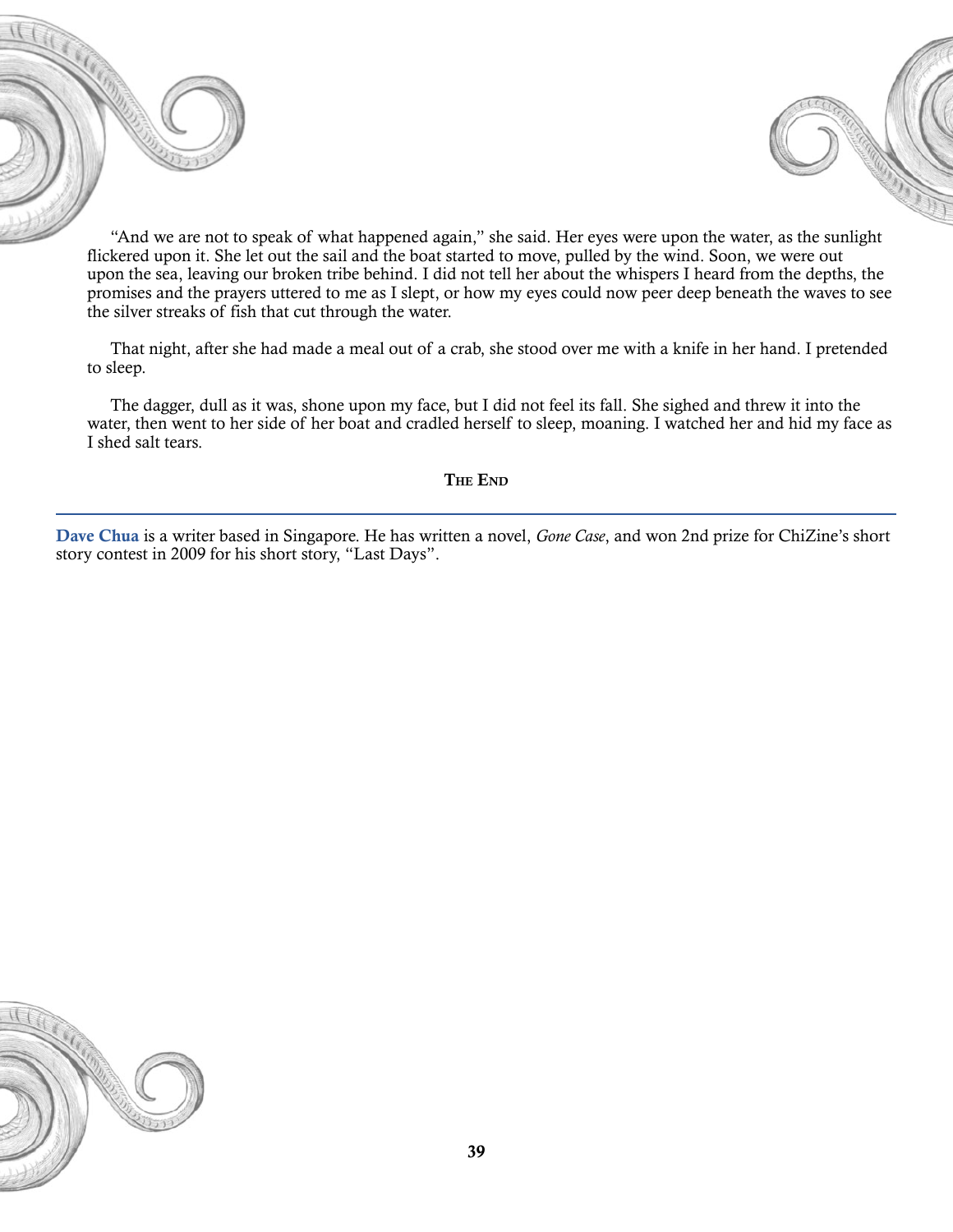<span id="page-40-0"></span>

Written as a reluctant journal, *A Man of Letters*  provides sufficient evidence to suggest Page was slowly descending into what can only be described as a type of clinical depression.

# A Man of Letters

### By Peter Rawlik

*Dedicated to Cailin Kiernan, who inspired it.*

#### *A Man of Letters* by Marcus Theodore Page

Arkham: Witch Hill Press, 20\*\*. \$49.95, Hardcover, 400 Pages.

#### Reviewed by E.P. Fyte

It should be obvious to regular readers of my reviews that I am not a fan of the fiction written by Marcus Page. I found his novel, *Dark of Night*, pretentious and derivative of the worst parts of Robert Blake and Ward Phillips. I called Page's *A Mourning Shadow*, "A solemn letter from a love-stricken teen with an Oedipal complex." His short story collection, *Whispering Shades*, was a juvenile exercise in literary hero worship and imitation that, despite its immaturity, likely garnished the kind of toxic attention of which he so obviously was in pursuit. In my mind, Marcus Page had been set on the shelf with Chalmers, Denbrough, Undercliffe, and others who have afflicted the public with their overly dramatic and self-indulgent prose.

So, it came as some surprise when editor Kate Lynn sent me *A Man of Letters*, Page's posthumously published account of his last days at Carter House. When I asked why she would send a copy of the manuscript to me, Lynn bluntly informed me that the cover letter to the manuscript conveyed Page's request that I be the first and only critic to review his final literary work. Written as a reluctant journal, *A Man of Letters* provides sufficient evidence to suggest Page was slowly descending into what can only be described as a type of clinical depression. Exacerbated by a diagnosed neurological disorder, the associated medication, alcohol abuse, creative process issues and financial concerns, it is clear the isolation of the Carter House and the events that occurred, or were at least presented by Page to have occurred, were responsible for his being crushed under a fallen bookcase. Lynn's introduction states that Page's death was ruled an accident, but I have my doubts. That the manuscript was posted on the day of his death makes me think that Page had come to realise that his end in some manner or other was inevitable.

Technically, authorship of *A Man of Letters* should be shared by both Page and the scholar Jo Shea. Shea spent a considerable time at the estate, while writing her biography of Randolph Carter, and apparently amassed a history of the Carter House, including a record of odd events associated with the property, spanning nearly four centuries. Page incorporated a significant number of these events into his journal, counter-playing them against his own odd experiences while staying at the estate. That *A Man of Letters* may be classified as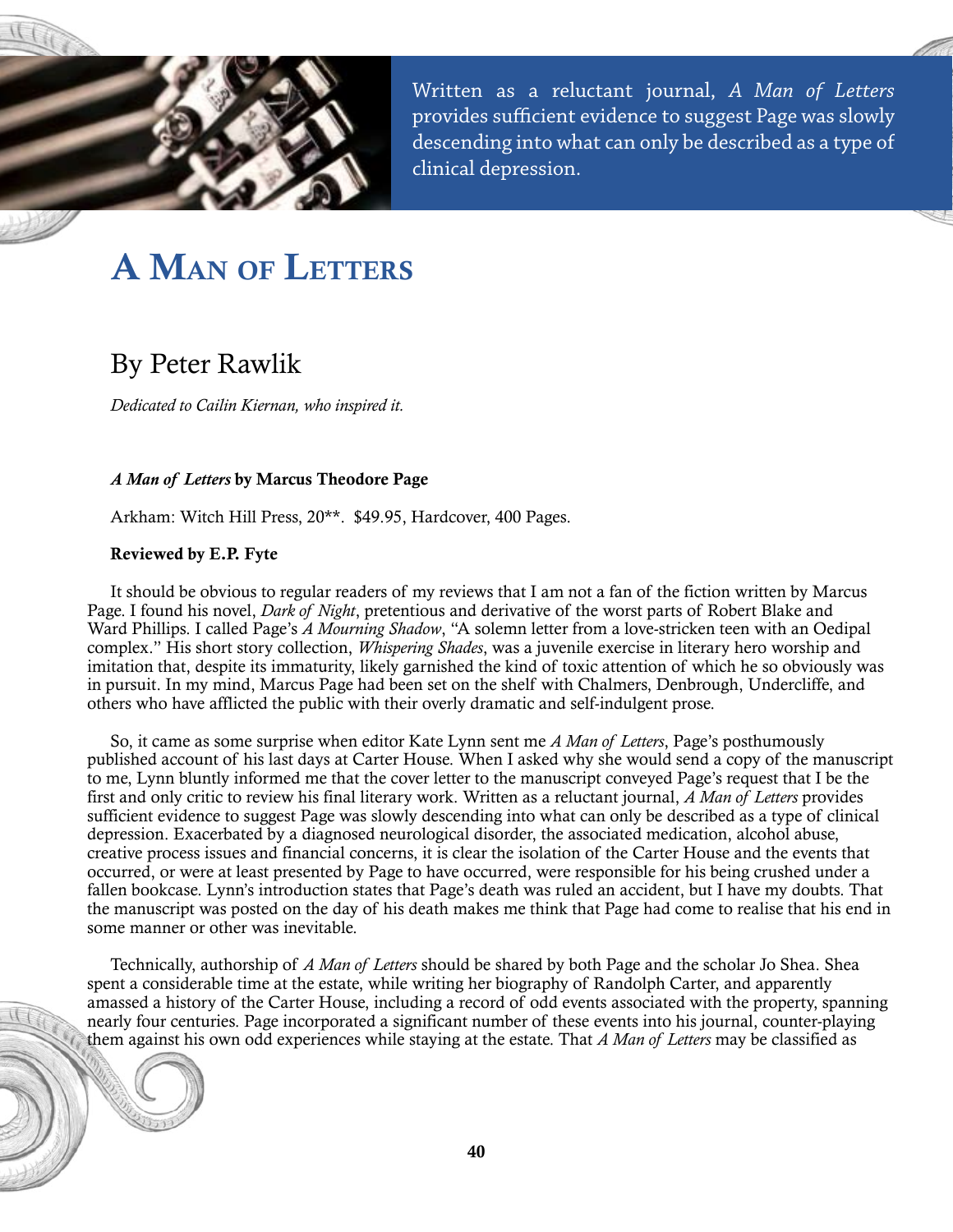fiction, non-fiction, memoir, or history may be meaningful to critics and scholars, many of whom will attempt to pigeonhole it as a Carterian weird tale or a Snellian paranormal apologetic, but in my humble opinion, Page has created a new classic for fans of the weird to marvel at.

Much of this book is about writing and the act of writing; it is also about the limits of the first-person narrative as it relates to the truth. Page reminds us that "tales in the first-person narrative are told from memory and, therefore by definition, are unreliable." Such is the relationship between the reader and the narrative in *A Man of Letters*. It is plain that Page, given his mental state, is far from a reliable narrator. Moreover, Page, through his actions, makes us doubt him and all his statements: He refuses to discuss certain past events; he drinks heavily; and he abuses his medication. Most telling, he claims to be unable to produce any fiction while staying at Carter House, but when his partner, the artist Clive Bayer, confronts him with a new story, "Hollow Words", written in Page's own hand, Page insists that he has no memory of writing it.

It is in a state of complete distrust of Page that readers are presented with a series of events which may be interpreted as evidence of preternatural forces at work in the house or, more importantly, the estate as a whole. The first of these is an attempt by Page and Bayer to walk from the house to a nearby store, which is just a mile away. That the two men are unable to accomplish this task, a task Page was previously able to accomplish alone, results in a passage reminiscent of Blake's *The Labyrinth of Naught* or Lindsay's *Picnic at Hanging Rock*. Such tales, in which a simple, mundane task is made fantastic by the apparent intervention of some malignant force that prevents its completion, have become a common literary trope, but Page's reliance on it here can be excused by the significant discussion that occurs between Page and Bayer, acknowledging the existence of these other works, which may actually have influenced how they interpreted what was happening. Interestingly, when Page offers a plausible explanation for this implausible event, the reader, has by this point, learned that the author's point of view is simply not to be trusted and is, therefore, ironically forced to side with Bayer and accept that something preternatural has occurred. The reader has been gently tricked into suspending disbelief.

Mirroring several themes from Koji Suzuki's Ring Trilogy, the conflict, between Bayer's belief that something supernaturally malevolent is occurring and Page's unwillingness to accept such a proposition, drives the majority of the narrative, and allows Page to incorporate Shea's accounts of murder, madness, and strange phenomena associated with the estate. That Page borrows heavily from events related by Shea about famed mystic Étienne-Laurent de Marigny — who, in his papers, tells of receiving a letter from the Carter House in 1922 and then being continually plagued by letters that would turn up, unopened and unread, throughout his home in the most impossible of places for the next five years — is forgiven by the skill with which he describes how Bayer's studio succumbs to the forces apparently at work in the house:

*The room was empty, except for me, and the bed and the art deco dresser, and the letters. They were everywhere, inches thick, like a blanket of moss on a forest floor. They were identical to the packet I had found in my room the month before and identical to the ones I had found in the desk in the study prior to that. They were not the least bit yellowed or brittle with age. The return address, the address of the Carter House, was handwritten in ink, fresh and crisp. The same was true of the delivery address: Mr. Marcus Page, General Delivery, Arkham, Massachusetts. Were it not for the fact that each one bore a postmark from Arkham, dated in the first quarter of the 20th century, they could have been written yesterday and delivered that morning. I wanted to scream, but I didn't. I didn't make a single sound. I had been expecting this — well, not this*  exactly, but something. After all that had happened to us, after all that I had read in Shea's manuscript about the things that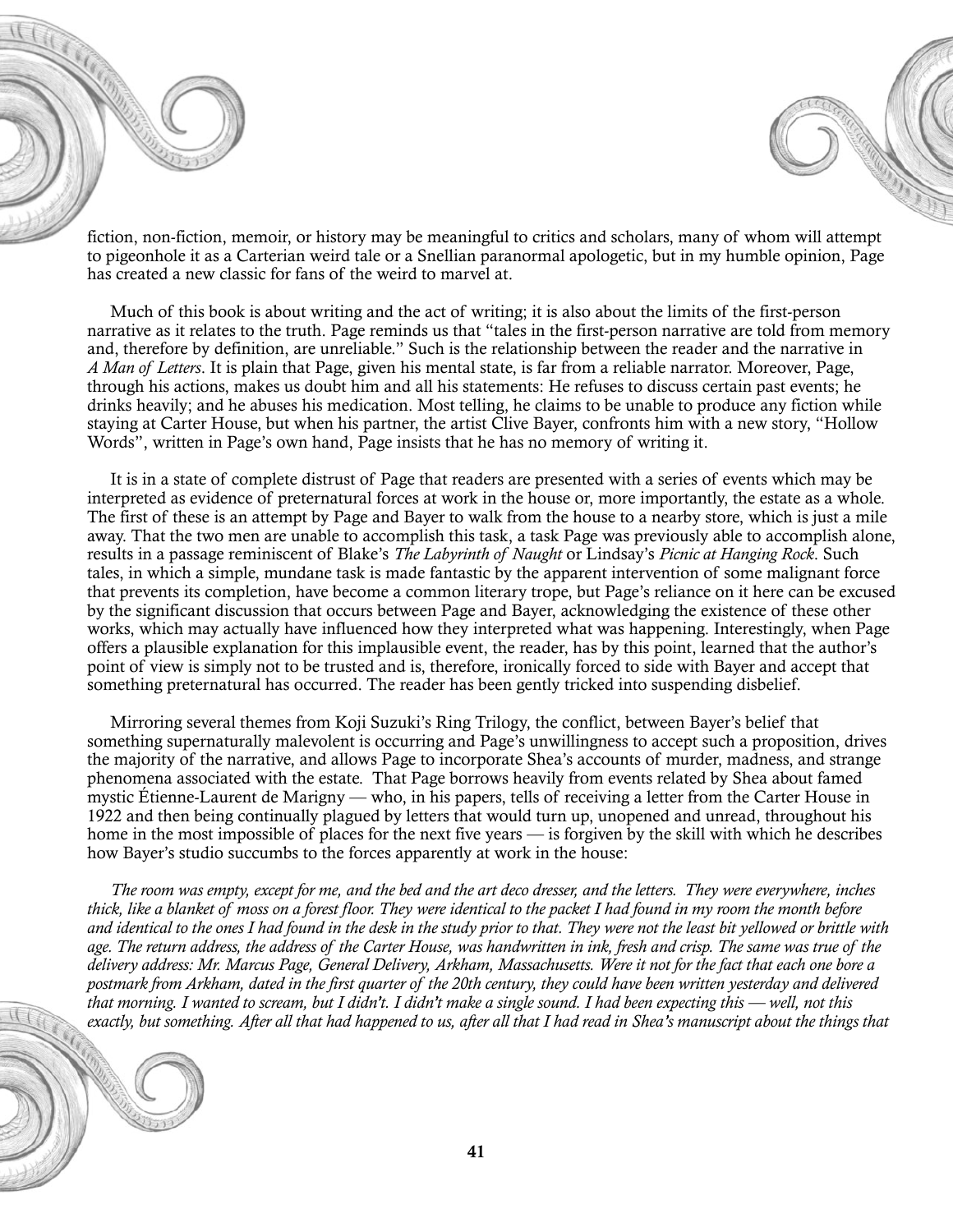



*happened here in this house, something like this, it was inevitable. I shut the door, went downstairs, and poured myself a drink and then another. It was hours before I realised I had lost Clive, that the house had taken him away from me, consumed him, and erased him from my life, as if he had never existed.* 

Some will complain that this is yet another example of a writer writing about the angst of writing, but this is only a superficial analysis of the text. Indeed, Page is talking about writing, but he is talking about a form of writing that rarely exists in these days of word processors, spell checking programs and on-line encyclopedias. Page is actually putting words on a page, putting pen to paper, and the process is very different than using electronic media. Indeed, the results are different, as well. The handwritten journal page serves to preserve the raw, unedited and unexpurgated train of thought that flows from a writer, which, in formal fiction, would then be rewritten in a later draft. This manner also preserves the unexpected errors that creep and seep in, such as when Page begins to slowly succumb to a seizure and the text written during this slow failure of his faculties shows its signs. In a novel, the author would describe such events and it would be made plain to the reader what was happening through heavy-handed exposition. In the journalistic style, the breakdown in spelling and syntax invokes a range of emotions in the reader — most notably, a growing sense of frustration that echoes Page's own, until, that is, the narrative comes to an unintelligible halt, as in Page's recollection of one of his dreams:

*"Bleeding," he said, as if he had never heard the word before, as if it were from a foreign language.* 

*"You're bleeding, Clive. There's blood on your arms and legs, soaking through your clothes. Your bleeding. Why are you bleeding?"* 

*And, knowing that this was a dream, and that this conversation was nothing more than part of that dream, I can still remember what he said to me. Letting the letters fall from his fingers, letting them fall to the floor and settle around his bloodsoaked feat, Clive Bayer said, "He cut me, Mark, the Prince, the Sepia Prints cut me, and took my flesh, made me his."* 

*I try to speak; I open my mouth, to ask him to explain, to tell me what he was trying to say. Thass when I feldt it, the knive inn betwen my shoulders, cutttin, takin mi flesh. Ntil, i cloud knot stann....*

If Marcus Page had written his fiction like this, perhaps he would have achieved some better notice amongst the literati.

In *A Man of Letters*, Marcus Page has written a masterpiece. If there are to be any negative criticisms, it is perhaps one that I have complained about before. Page's characters are often indistinguishable from one another, even when they are speaking; I have found it difficult to discern one actor from another, finding, instead, that they often meld together into a literary gestalt not unlike the characters in a David Lynch film. However, while that is an issue in his novels, it is not so much a concern in this narrative, as Page clearly acknowledges he cannot ever hope to do more than translate the other characters through memory. Consequently, while Page, Bayer, and the other characters all seem to speak with the same voice, it is because Page is speaking for them. Similarly, just as Randolph Carter's fiction was mostly devoid of any significant female presence, so is Page's final work. The only contemporaneous female figure is that of Lara Sing, the owner of Carter House, who only ever intrudes by telephone. There is, of course, Doctor Shea, but she is consigned to the past and we only know what little Page tells us of her. I suspect that Page's interactions with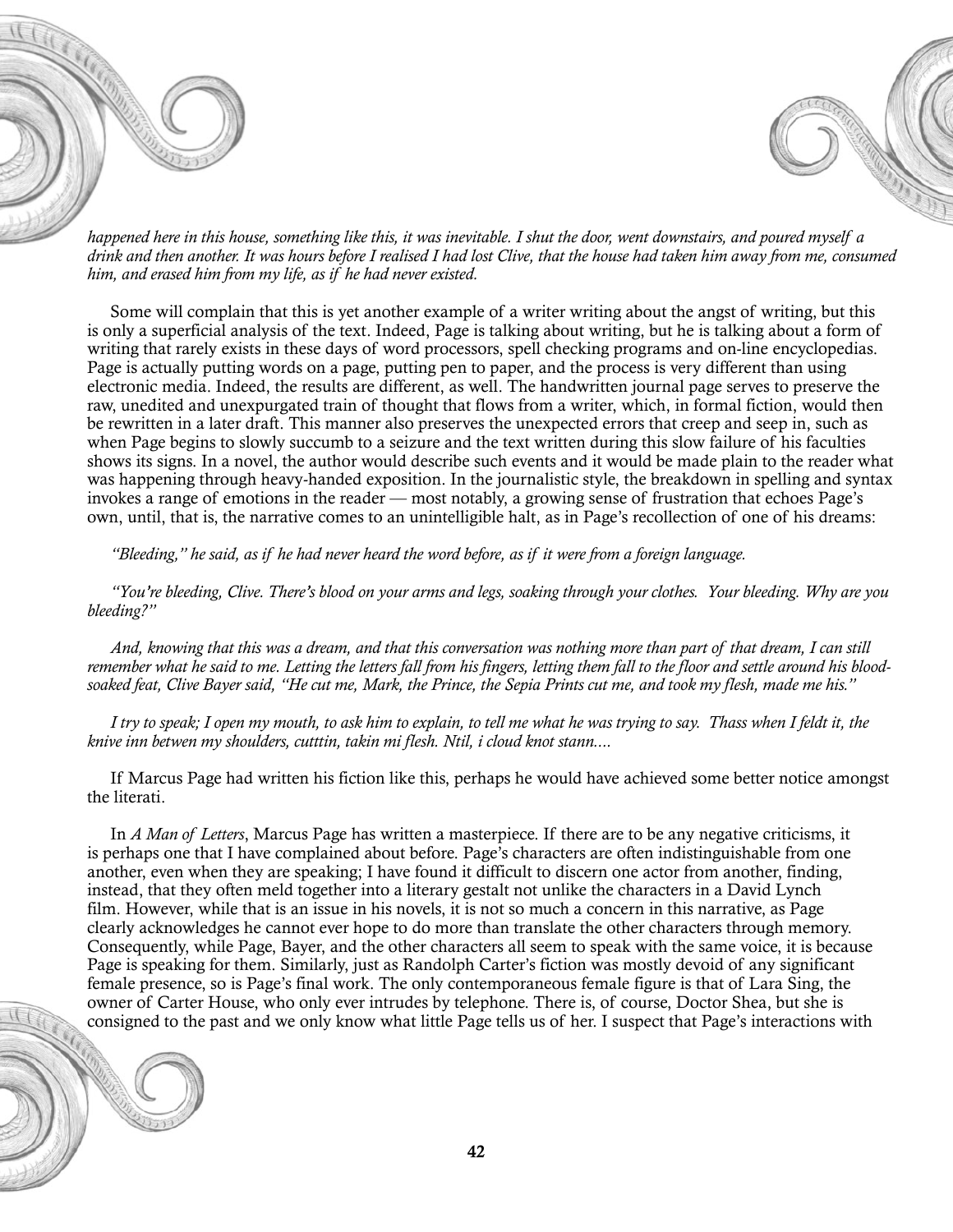



any members of the female persuasion are significantly edited, not because they are unimportant or unpleasant, but rather because Page himself is incapable of finding their voice. Thankfully, the tale we are presented does not suffer for the lack of women.

My only other complaint — and mind you this has nothing to do with Page's writing, but rather with the systematic and even malicious manner in which I have been the subject of an abusive viral marketing campaign. It was amusing, at first, and I don't know how they do it, but I really must protest. These things are in my mail, my office, my home, even my bed. This constant influx of letters from the Carter House, it simply must cease.

Editor's Note: E.P. Fyte completed this review on March 12, 2008. Three days later, his home in Kingsport, Massachusetts was consumed by a fire, fuelled by his vast collection of books and papers. Fyte's body was completely burnt beyond recognition and identification was based on the recovery of medical implants. On August 20, 2008 Kate Lynn left her office in Arkham for lunch and was never seen again. The following spring, Lynn's Volkswagen Beetle was recovered by workers dredging the Manuxet River. While her body was not inside, her purse and identification were intact, surrounded and preserved by the mass of water-logged papers that had swollen to fill the interior of the vehicle. Clive Bayer is a successful commercial artist residing in Partridgeville, where he has been happily married since 1992. He has no recollection of ever meeting Marcus Page. Despite frequent inquiries to the publisher, Marcus Page's *A Man of Letters* has yet to be released.

The End

Peter Rawlik is a frequent contributor to the *New York Review of Science Fiction*, and has had fiction published in *Crypt of Cthulhu*, *Talebones*, *Morpheus Tales*, *Dead But Dreaming 2*, *Horror for the Holidays*, and *Tales of the Shadowmen, volumes 7 and 8*. He has stories forthcoming in *HPL Mythos 2: Urban Cthulhu* and *Undead and Unbound*.

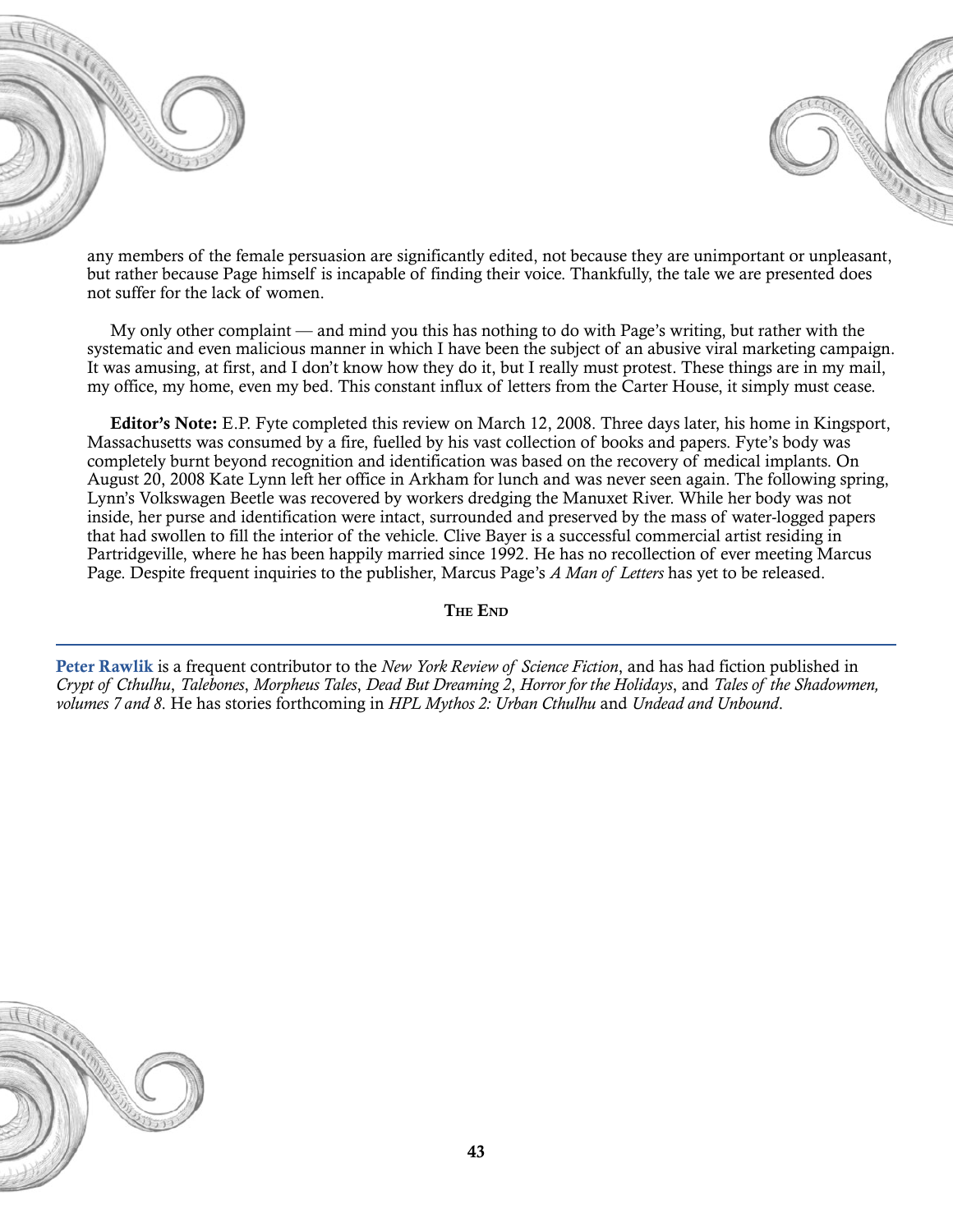<span id="page-44-0"></span>

Abigail heard them before she saw them: the sound of wet fins beating against the soil, accompanied by a deep intestinal groan. Her horse reared back with a whine and Abigail struggled to keep her muscles from tensing.

# FIVE HOUSES ON THE SHORE

### By L Lark

i.

WHEN THE FISH crawled out of the ocean to steal their cattle, the Xhosa refused to help them.

"We warned you," they said — two young men caked in white clay, wearing white robes, like ghosts. Their Dutch was imperfect, missing vowels and interrupted by intermittent clicks. The tribe had entered into a shaky ceasefire with the settlers only recently, and they spoke little more than was necessary to trade cattle for ammunition and European medicines.

"We warned your ships not to wake them. They have slept for a very long time. They're hungry, now."

"What do you mean? Who are they?" Abigail asked, watching the long trails that led from the grazing pasture towards the coast. The imprints of the fishes' bodies dwarfed those of the fur seals in the Cape and, however many there were, they were capable of overpowering five  $-\sin$  - cows in one raid.

"Please. Tell me anything," Abigail said, but the Xhosa had no more words for her.

ii.

Abigail's father had captained a whaling ship off the Cape of Good Hope. He had come to Africa as a young man, but retained a weary nostalgia for Holland all his life. When the Leeuwin had shattered upon the rocks at Duiker Point, its survivors claimed he had drowned humming a Dutch folk song about windmills nestled in mint-green fields.

Abigail did not know the song. Europe was little more than mythology to her. She had been born in Africa. She had shot a baboon in the stomach with a rifle. At night, she had heard the bored rumbles of predators in the bush and did not bother to close the window.

Abigail already knew that Africa was a land of monsters.

There was no need to be afraid of the fish.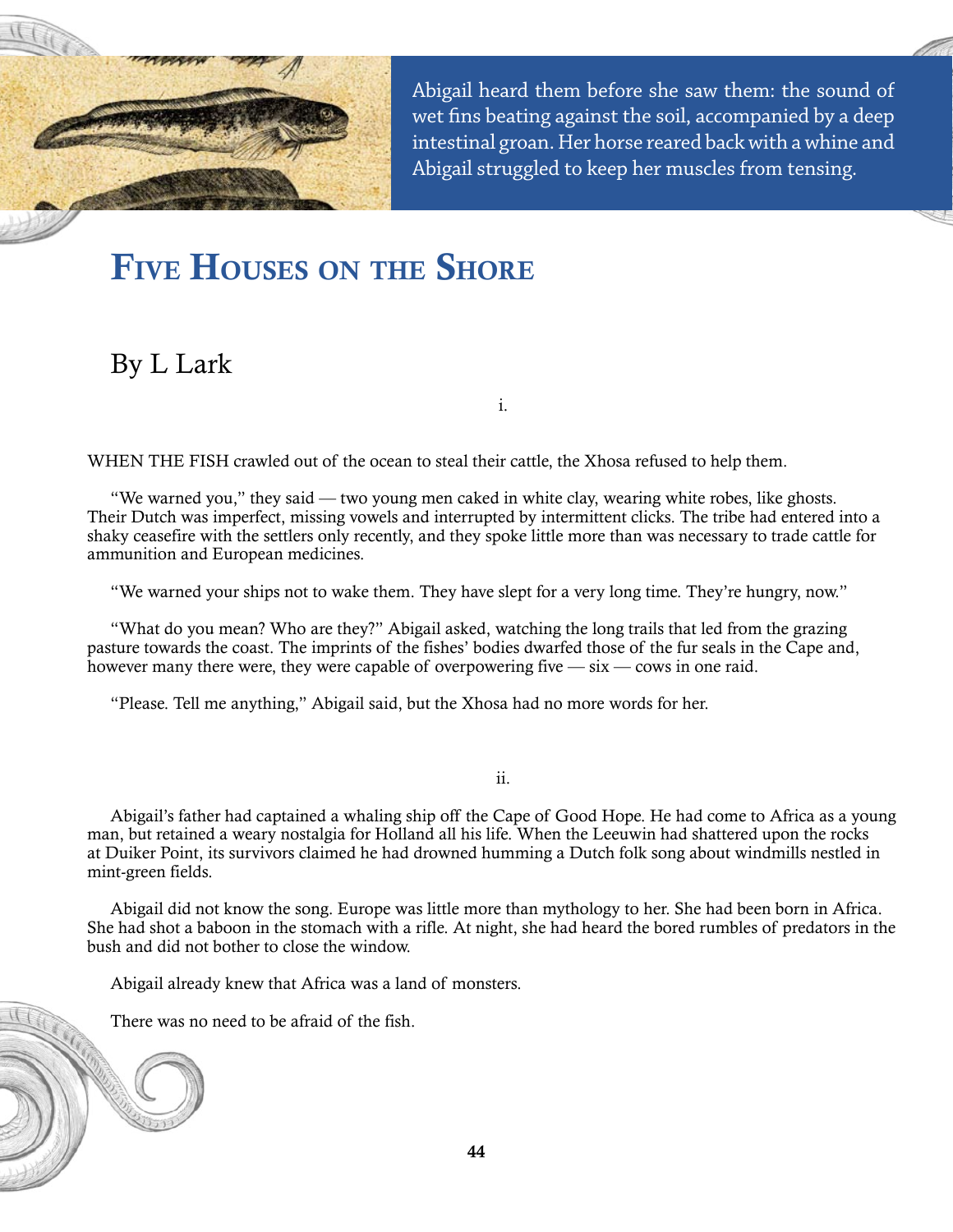



The Xhosa men brought her to a sea cave half a day's hike from her settlement, but refused to enter. It was

low tide and water pooled around their ankles. Fat, olive crabs scuttled away from their shadows, disappearing into the rocks.

"There," they said, pointing two fingers into the darkness. Abigail could not see the cave's end, but there was water slapping against rock in the distance. "The answer is there."

Abigail's lantern filled the cave with turquoise light and the scent of animal fat. She hesitated and turned at the cave's entrance, but the Xhosa men gestured her on, silhouetted against the sky. The cave opened into a small chamber and continued no farther. It was immediately clear why the Xhosa had chosen to show her this particular place.

Abigail had seen chalk drawings in the caves on high ground — crude scrawls in the shape of waterbuck, and ostrich, and hyena — but if these images represented real animals, Abigail did not know which.

These creatures had slender bodies like eels. They had appendages at both ends that could have been either hands or fins, and smeared rings of pale chalk for eyes. The drawings were accompanied by symbols that Abigail could not recognise. The language was neither Dutch, nor English, nor Xhosa, but the tribesmen had often mentioned a people who'd occupied this land before them.

Abigail had seen chalk drawings in the caves on high ground — crude scrawls in the shape of waterbuck, and ostrich, and hyena — but if these images represented real animals, Abigail did not know which.



"What are those things?" Abigail asked the men, shielding her eyes as she exited the cave. The sky over the Cape was always low and warm, trapping in the sourness of rotting seaweed and the invertebrates disintegrating on the beach.

Again, the men answered her wordlessly. They turned in unison and pointed out toward the ocean, fear in their eyes.

iii.

 That evening, Abigail and her brother loaded their rifles and set out to guard the remaining cows, sharing black coffee from a tin pot. The caffeine made Abigail's eyes feel tight and dry. She drew her horse next to Hendrik's and blinked desperately into the darkness.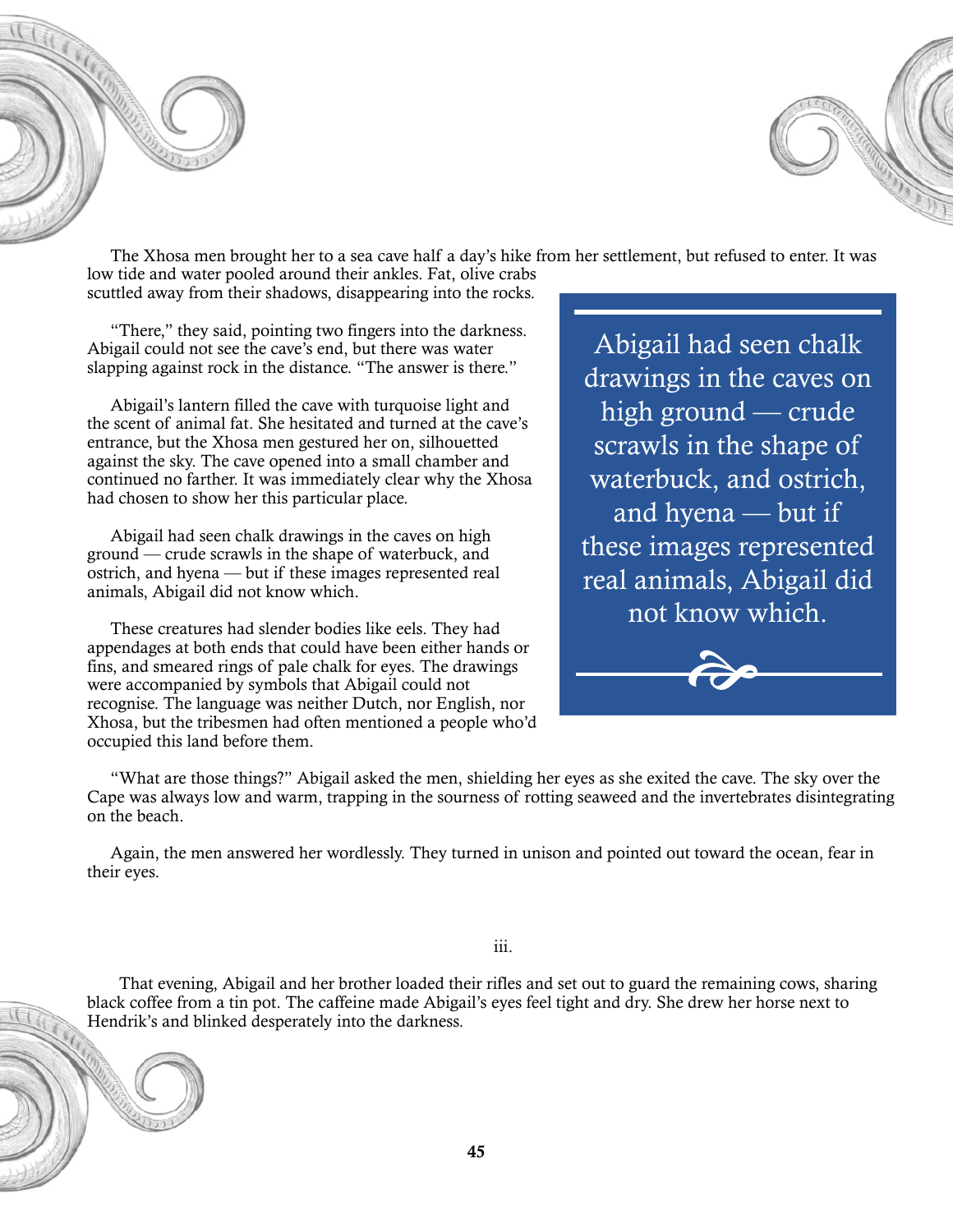



Hendrik was 16, and shared Abigail's blond hair and slight frame. She was his elder by only seven years, but Abigail knew half the settlement assumed he was her son. There were thick calluses on her hands. Her face was permanently pruned and red from sunlight.

"Do you really think they'll come?" Hendrik muttered. He had asked Abigail this question at least four times since the sun had fallen below the horizon. He was nervous and his horse knew it, huffing and braying, tail flicking against Abigail's shin. It itched, but she did not mention it.

"I don't know," Abigail said, and paused.

A moment later, she added, "I'm sorry," but was not sure why.

#### iv.

The fish did not come that evening, or the one after.

After the second week, Hendrik stopped accompanying Abigail on her nightly vigils. It was not the fish that spooked him, but a leopard that had moved into the hills above them and killed a Boer girl in broad daylight. Abigail had heard the baboon's alarm calls while the beast paced through their settlement, unseen.

Abigail was not afraid of leopards. Her rifle was loaded and strapped across her back with a sling. It had been 28 days since their cattle had been stolen, and the moon was full and brown.

The remaining cows were uneasy, hovering close to Abigail's horse. They looked weightless and buoyant in the darkness. Aside from their laboured breathing, the night was quiet.

In fact, the only sound — Abigail noticed after a moment — was a steady gurgling from the west. It did not belong to the repertoire of noises Abigail normally associated with the settlement. It was deep, layered. Abigail could *feel* it in her limbs and molars.

Beside her, the cows gathered, eyes wet and trembling.

The fish arrived at midnight.

Abigail heard them before she saw them: the sound of wet fins beating against the soil, accompanied by a deep intestinal groan. Her horse reared back with a whine and Abigail struggled to keep her muscles from tensing.

v.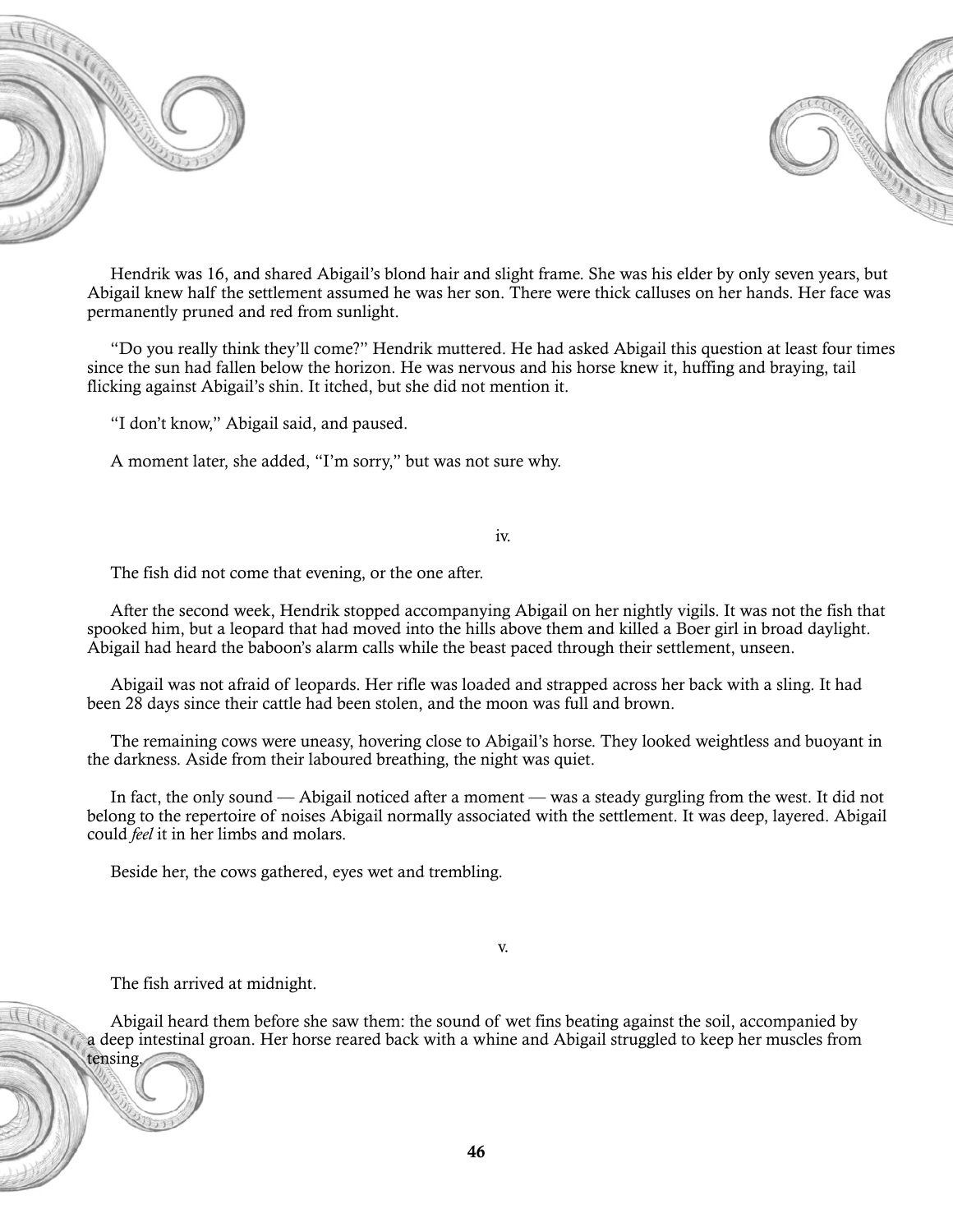

enough."



She readied her rifle.

She saw their silhouettes first — hunched backs dragging themselves over the hills toward the grazing ground. They were larger than she could have surmised from the cave paintings on the coast. There were five, at least, and they dwarfed the stinkwood trees that lined the route to their pasture.

Abigail's horse stumbled back. Her hand tightened around the rein, but she could feel the rush of heat in its muscles. She whispered something involuntarily, lifted her gun, and set off two shots into the sky overhead.

For a long moment, the fish stopped moving and Abigail knew they were watching her. She could hear the even voices of the Xhosa in her head: *Maintain eye contact,* they would say. *Make yourself seem large and unafraid. Do not run. This is Africa. If you run, you will be chased and if you are chased, you will be killed.*

It was good, then, that Abigail could not force her body into action when the fish lurched forward and resumed their trek. Even her horse remained locked in place, ribs suspended in mid-exhalation. Only the cows seemed to respond rationally, scattering into the shadows of the pasture.

Abigail aimed and fired again.

vi.

Hendrik found her the next morning. Abigail's horse was gone, but she had a strip of its rein laced between her fingers. For a moment, he'd confused her for their mother — her skin seemed too tightly stretched across her cheekbones and forehead. Her jaw was slack.

"Abigail," he said, moving her bangs out of her eyes, "what happened to you?"

Hendrik's heart had nearly swelled with joy when he'd seen her against the northern wall of the sea cave, forehead pressed against the stone. When he'd arrived at the pasture that morning, the cattle had been missing and there had been deep gouges in the soil from where their bodies had been dragged across the fields. It was the fish, he'd realised, feeling like there were rocks tumbling in his stomach. Lions did not pull their food into the ocean.

"I'm sorry," Abigail said, saliva dripping into Hendrik's collarbone. "I'm sorry, I'm sorry, I'm sorry."

"What is it?" Hendrik muttered, but he could not tear his gaze away from the drawings on the wall behind her. A dozen white faces, peering curiously over Abigail's shoulder.

"I'm sorry," she said again, "We woke them and now they're so hungry. It will never be enough. Never be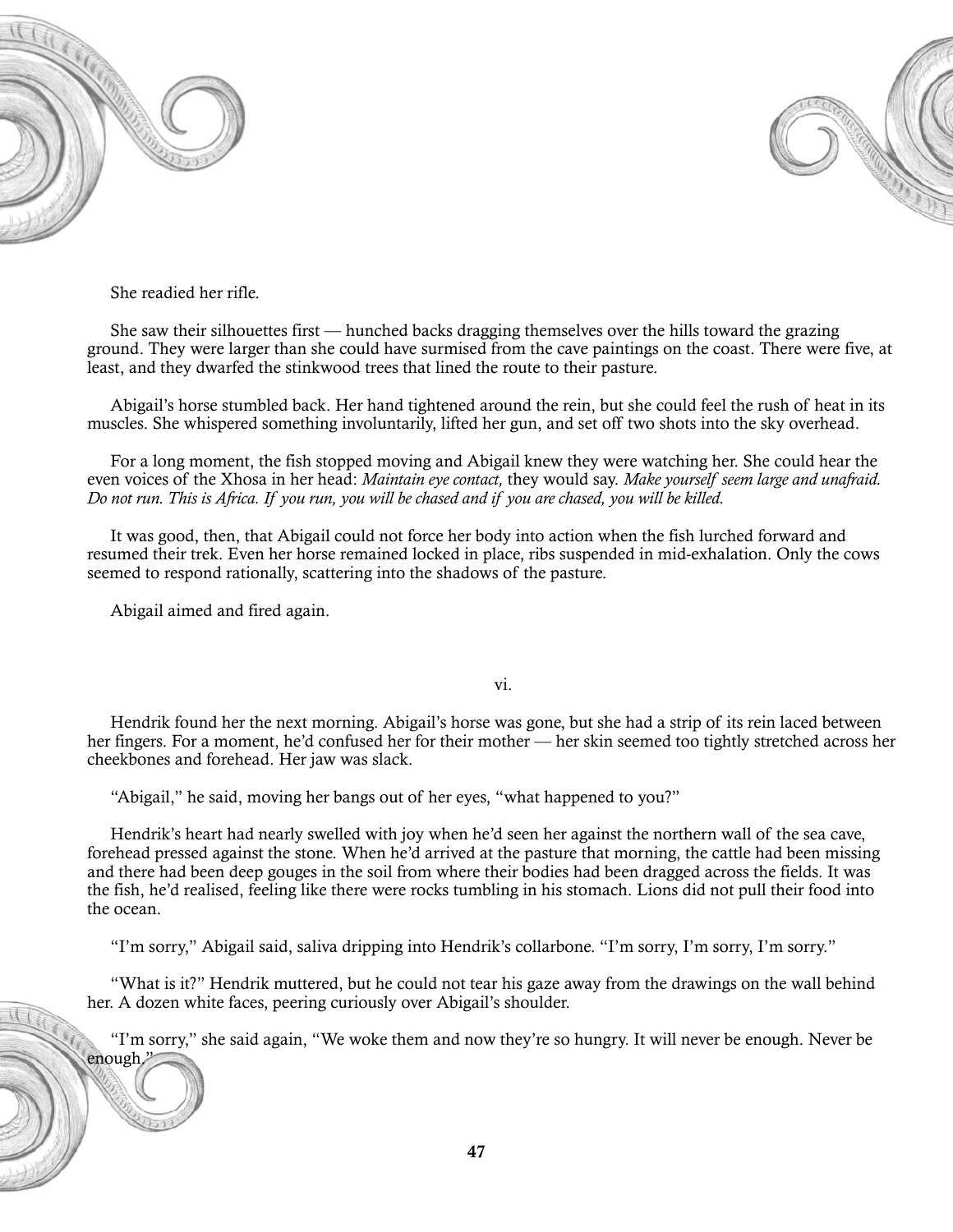



Her fingernails felt sharp and brittle against Hendrik's neck.

"They'll eat everything," she continued, "*everything*."

The eyes on the wall watched him, unblinking, as Abigail sank against his chest. He did not know what she meant by this. Their settlement was small, no more than five houses on the shore. There was nothing there to eat, but — Their hearts beat in odd syncopation with the ocean outside. Hendrik dipped his head into Abigail's hair and tried not to believe in the creatures gathering at the water's edge, hauling themselves unto the beach.

"I'm sorry," Abigail said again and then spoke no more.

The End

L Lark is a writer and visual artist currently living in South Florida. She is prone to daydreaming, sunburn and walking into panes of glass. She attempts to blog at [www.l-lark.com](http://www.l-lark.com).